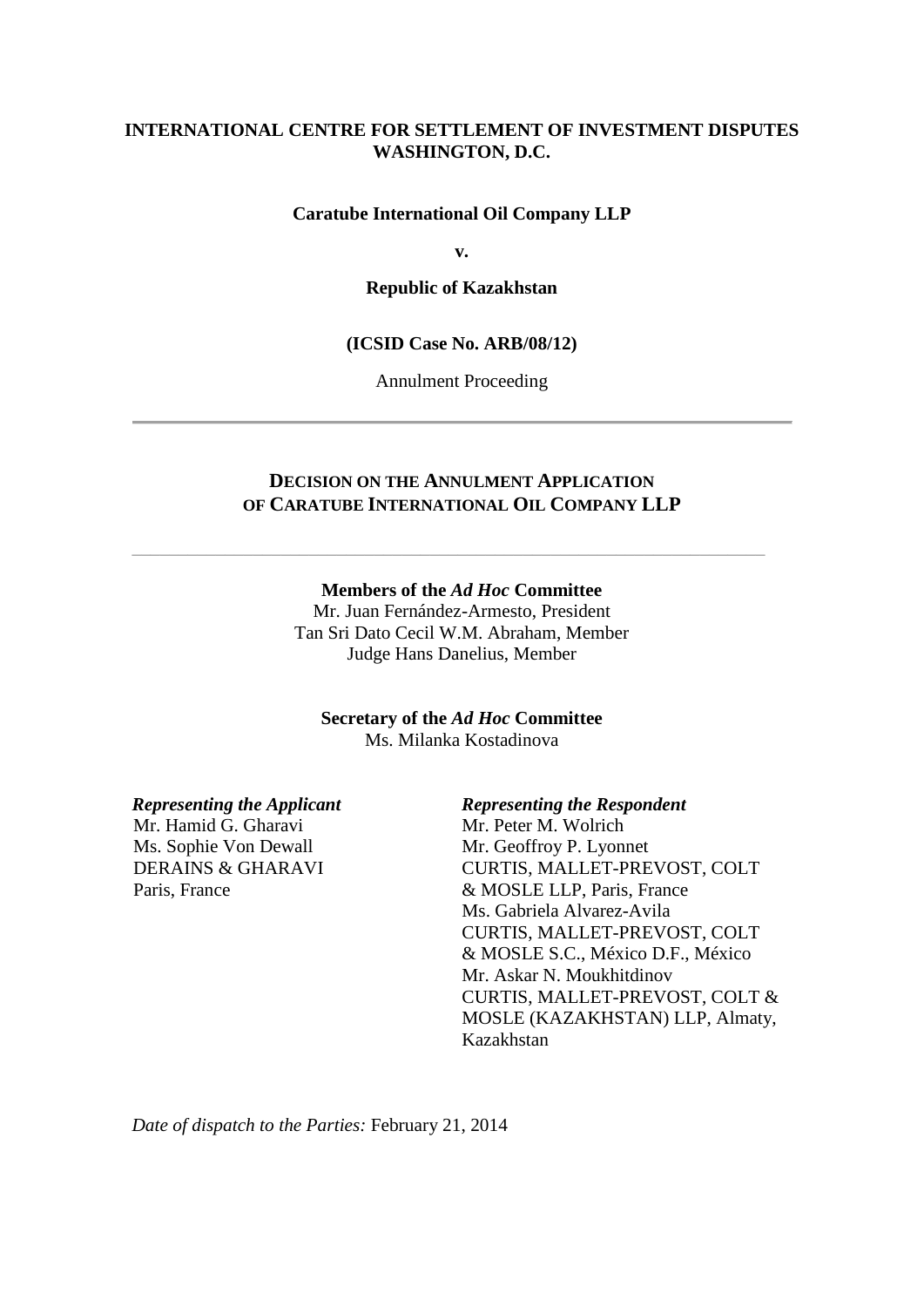# **TABLE OF CONTENTS**

<span id="page-1-0"></span>

| I.   |                                                                 |     |
|------|-----------------------------------------------------------------|-----|
| II.  |                                                                 |     |
|      | $\mathbf{1}$ .                                                  |     |
|      | 2.                                                              |     |
|      | 3.                                                              |     |
| III. |                                                                 |     |
|      | 1.                                                              |     |
|      | 2.                                                              |     |
| IV.  |                                                                 |     |
|      | 1.                                                              |     |
|      | Serious Departure from a Fundamental Rule of Procedure 16<br>2. |     |
|      | 3.                                                              |     |
| V.   |                                                                 |     |
|      | 1.                                                              |     |
|      | 2.                                                              |     |
|      | 3.                                                              |     |
| VI.  |                                                                 |     |
|      | 1.                                                              |     |
|      | 2.                                                              |     |
|      | 3.                                                              |     |
| VII. | <b>OBITER DICTUM </b>                                           | .51 |
|      | 1.                                                              |     |
|      | 2.                                                              |     |
|      | 3.                                                              |     |
|      |                                                                 |     |
| IX.  |                                                                 |     |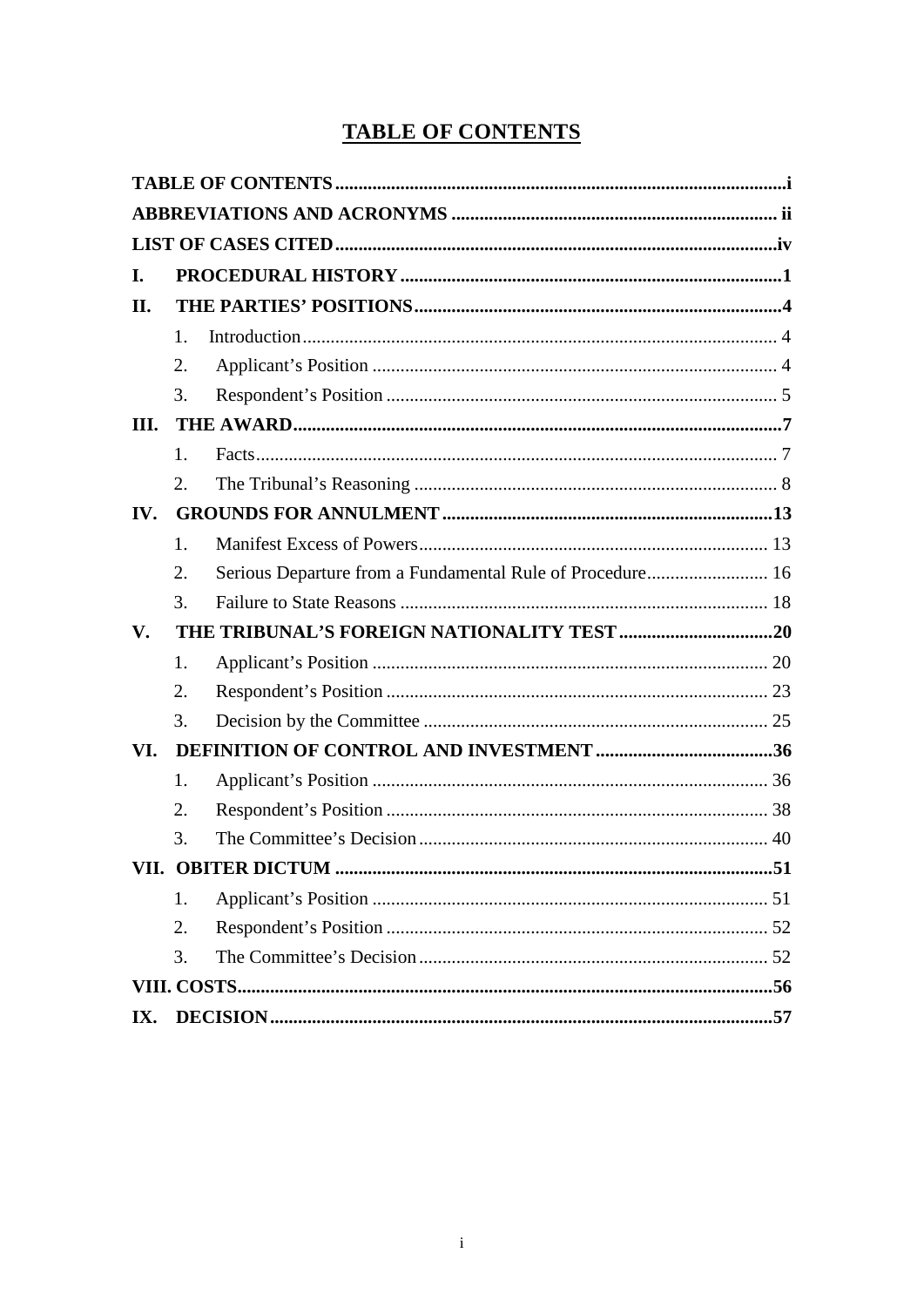# **ABBREVIATIONS AND ACRONYMS**

<span id="page-2-0"></span>

| Applicant/Claimant/CIOC            | Caratube International Oil Company LLP                                                                                                                                                                                  |
|------------------------------------|-------------------------------------------------------------------------------------------------------------------------------------------------------------------------------------------------------------------------|
| <b>Arbitration Rules</b>           | <b>ICSID Rules of Procedure for Arbitration</b><br>Proceedings                                                                                                                                                          |
| Award                              | Award issued by the Arbitral Tribunal on June 5,<br>2012                                                                                                                                                                |
| <b>BIT</b>                         | Treaty between the United States of America and<br>the Republic of Kazakhstan concerning the<br>encouragement and reciprocal protection of<br>investment of May 19, 1992                                                |
| <b>CCC</b>                         | Consolidated Contractors (Oil and Gas)<br>Company S.A.L.                                                                                                                                                                |
| C <sub>I</sub>                     | <b>Claimant's Memorial on Annulment</b>                                                                                                                                                                                 |
| C <sub>II</sub>                    | Claimant's Reply on Annulment                                                                                                                                                                                           |
| Committee                          | Ad hoc Committee composed of Mr. Juan<br>Fernández-Armesto as President, Tan Sri Dato<br>Cecil W.M. Abraham, and Judge Hans Danelius                                                                                    |
| <b>Contract</b>                    | English version of Contract No. 954 dated May<br>27, 2002 relating to the exploration and<br>production of hydrocarbons in the Caratube Field<br>in the Baiganin District of the Aktobe Oblast<br>Region of Kazakhstan. |
| <b>EUR</b>                         | Euros                                                                                                                                                                                                                   |
| <b>HT</b>                          | Transcripts of Hearing on Annulment of<br>September 12, 2013                                                                                                                                                            |
| <b>ICSID Convention/Convention</b> | Convention on the Settlement of Investment<br>Disputes between States and Nationals of Other<br><b>States</b>                                                                                                           |
| <b>ICSID/Centre</b>                | International Centre for Settlement of Investment<br>Disputes                                                                                                                                                           |
| <b>Kazakhstan/Respondent</b>       | Republic of Kazakhstan                                                                                                                                                                                                  |
| <b>Letter of Transmittal</b>       | The Letter of Transmittal of the BIT by the<br>President of the United States to the U.S. Senate,<br>September 7, 1993                                                                                                  |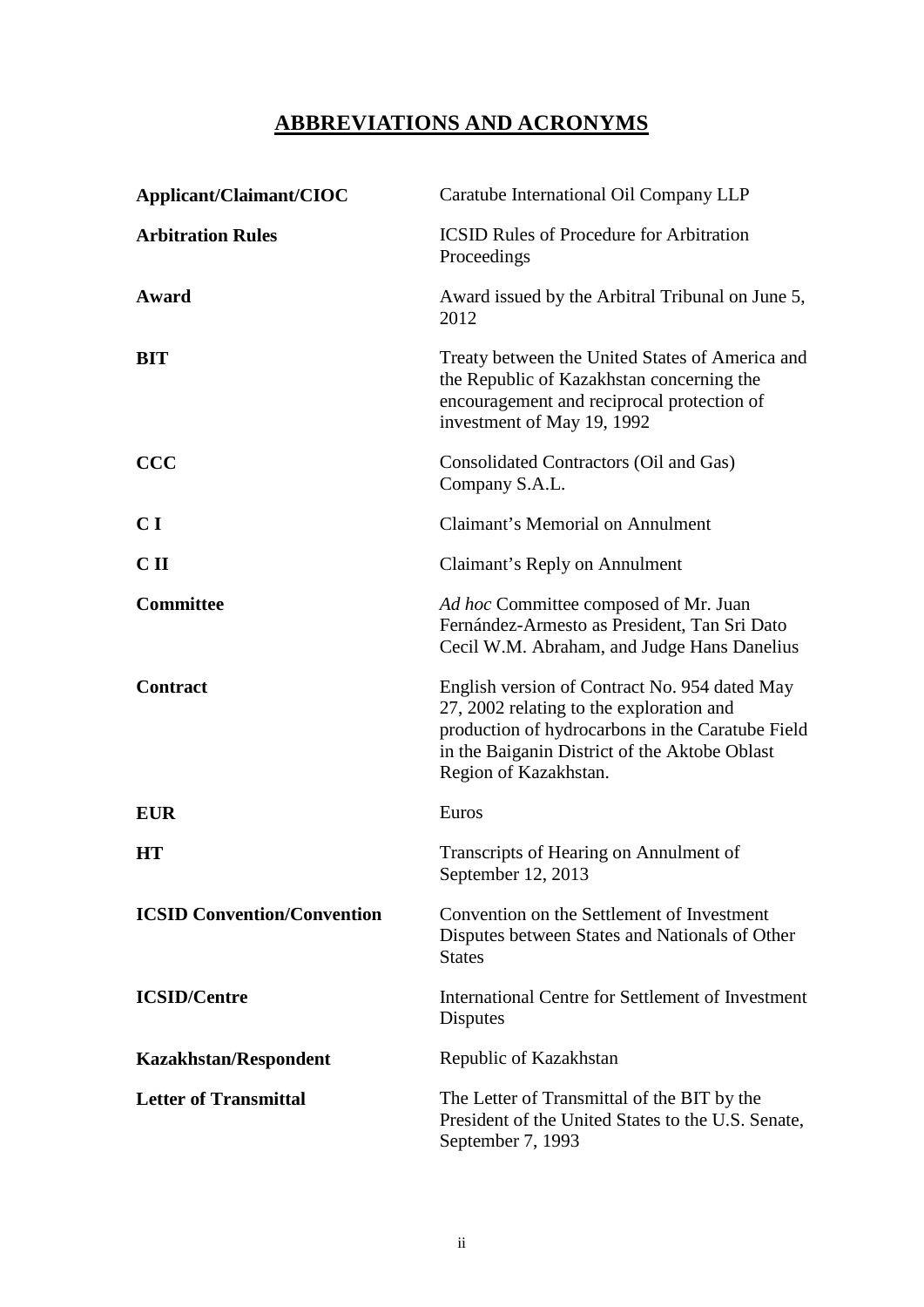| Mr. Hourani              | Mr. Devincci Hourani                                                                   |
|--------------------------|----------------------------------------------------------------------------------------|
| <b>Parties</b>           | Caratube International Oil Company LLP and<br>Republic of Kazakhstan                   |
| R <sub>I</sub>           | Respondent's Counter-Memorial on Annulment                                             |
| R II                     | Respondent's Rejoinder on Annulment                                                    |
| <b>Secretary</b>         | Secretary of the Committee                                                             |
| <b>Secretary-General</b> | Secretary-General of the International Centre for<br>Settlement of Investment Disputes |
| <b>Tribunal</b>          | Tribunal which rendered the Award issued on<br>June 5, 2012                            |
| U.S.                     | <b>United States of America</b>                                                        |
| <b>USD</b>               | <b>United States Dollar</b>                                                            |
| <b>Vienna Convention</b> | Vienna Convention on the Law of Treaties of<br>May 23, 1969                            |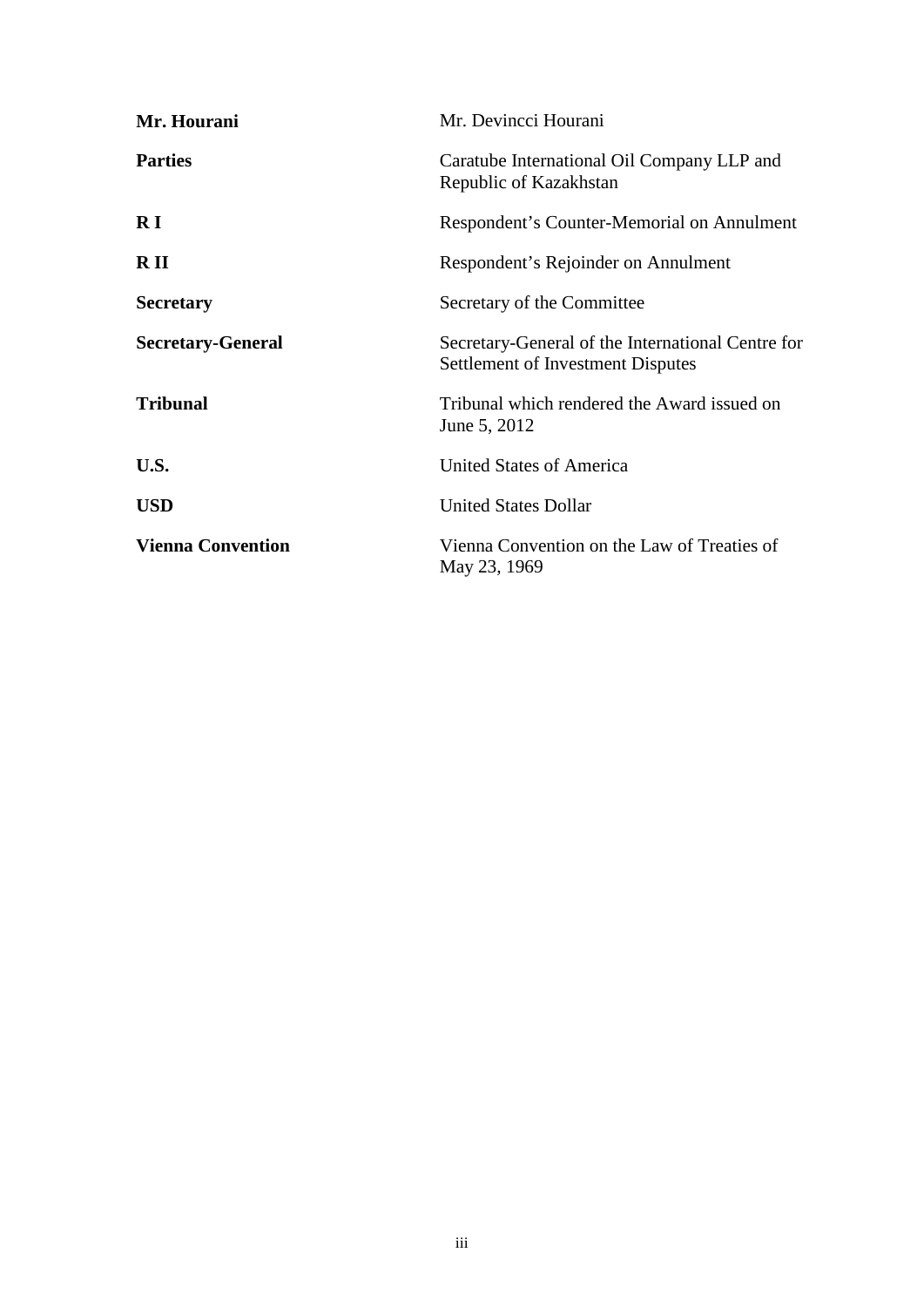# **LIST OF CASES CITED**

<span id="page-4-0"></span>

| <b>AES</b>              | AES Summit Generation Limited and AES-Tisza Erömü Kft. v. Hungary,<br>ICSID Case No. ARB/07/22, Decision of the <i>ad hoc</i> Committee on the<br>Application for Annulment, June 29, 2012.                                                |
|-------------------------|--------------------------------------------------------------------------------------------------------------------------------------------------------------------------------------------------------------------------------------------|
| <b>Aguas del Tunari</b> | Aguas del Tunari S.A. v. Republic of Bolivia, ICSID Case No. ARB/02/3,<br>Decision on Respondent's Objections to Jurisdiction, October 21, 2005.                                                                                           |
| Amco II                 | Amco Asia Corporation and others v. Republic of Indonesia, ICSID Case<br>No. ARB/81/1, Annulment Decision, December 17, 1992.                                                                                                              |
| Azurix                  | Azurix Corp. v. Argentine Republic, ICSID Case No. ARB/01/12,<br>Decision on the Application for Annulment of the Argentine Republic,<br>September 1, 2009.                                                                                |
| <b>Bogdanov</b>         | Yury Bogdanov v. Republic of Moldova, SCC Arbitration No. V<br>$(114/2009)$ , May 30, 2010.                                                                                                                                                |
| <b>CMS</b>              | CMS Gas Transmission Company v. Argentine Republic, ICSID Case No.<br>ARB/01/8, Decision on the <i>ad hoc</i> Committee on the Application for<br>Annulment of the Argentine Republic, September 25, 2007.                                 |
| <b>Duke Energy</b>      | Duke Energy International Peru Investments No. 1, Ltd. v. Republic of<br>Peru, ICSID Case No. ARB/03/28, Decision of the ad hoc Committee,<br>March 1, 2011.                                                                               |
| <b>Enron</b>            | Enron Creditors Recovery Corporation (formerly Enron Corporation)<br>and Ponderosa Assets, L.P. v. Argentine Republic, ICSID Case No.<br>ARB/01/3, Decision on the Application for Annulment of the Argentine<br>Republic, July 30, 2010.  |
| <b>Fraport</b>          | Fraport AG Frankfurt Airport Service Worldwide v. Republic of the<br><i>Philippines</i> , ICSID Case No. ARB/03/25, Decision on the Application for<br>Annulment of Fraport AG Frankfurt Airport Services Worldwide,<br>December 23, 2010. |
| Helnan                  | Helnan International Hotels A/S v. Arab Republic of Egypt, ICSID Case<br>No. ARB/05/19, Decision of the <i>ad hoc</i> Committee, June 14, 2010.                                                                                            |
| Klöckner I              | Klöckner Industrie-Anlagen GmbH and others v. United Republic of<br>Cameroon and Société Camerounaise des Engrais, ICSID Case No.<br>ARB/81/2, Decision on the Application for Annulment Submitted by<br>Klöckner, May 3, 1985.            |
| <b>Klöckner II</b>      | Klöckner Industrie-Anlagen GmbH and others v. United Republic of<br>Cameroon and Société Camerounaise des Engrais, ICSID Case No.<br>ARB/81/2, Decision on the Application for Annulment, May 17, 1990.                                    |
| Lucchetti               | Industria Nacional de Alimentos, S.A. and Indalsa Perú, S.A. (formerly                                                                                                                                                                     |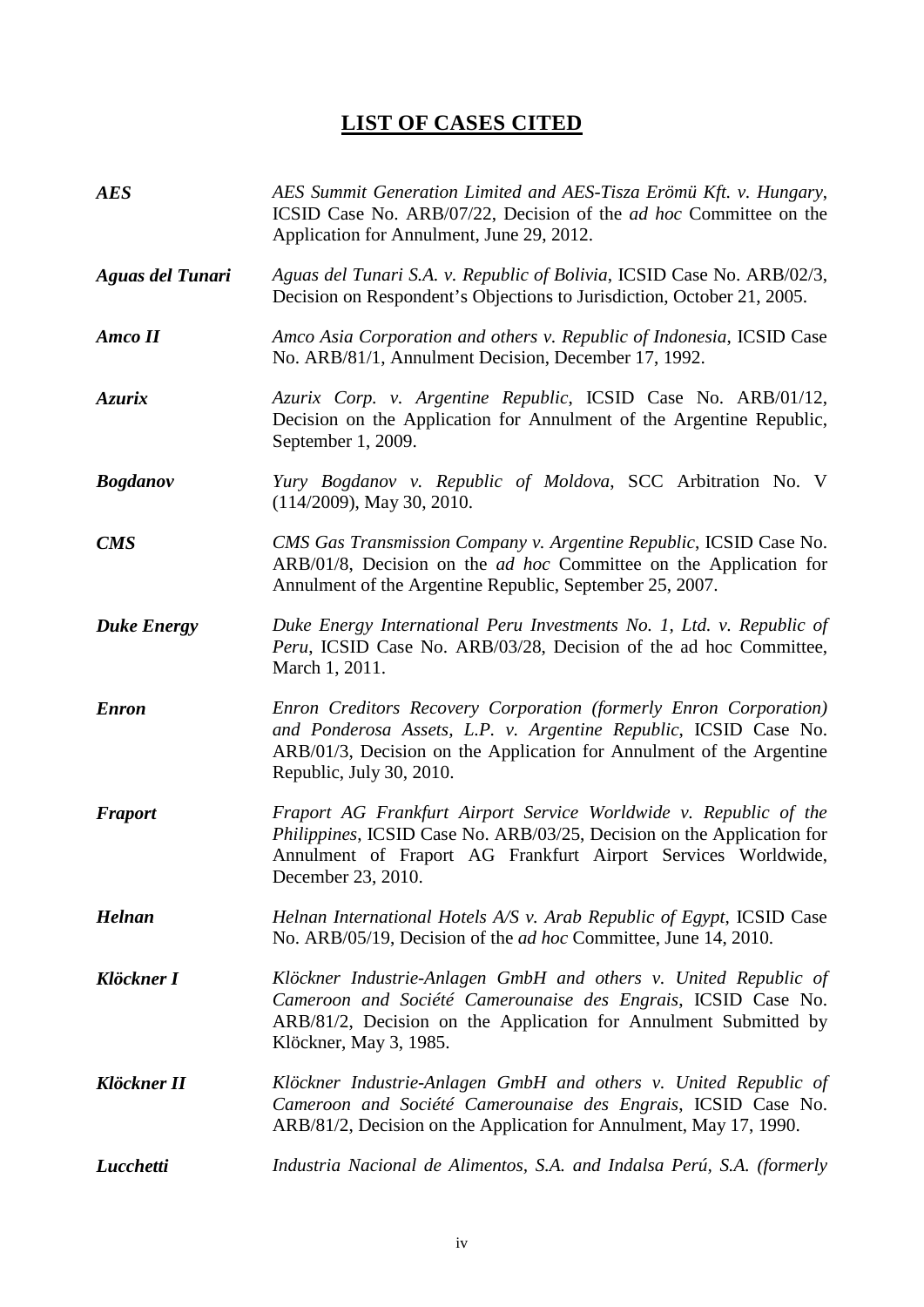|                                               | Empresas Lucchetti, S.A. and Lucchetti Perú, S.A. v. Republic of Peru,<br>ICSID Case No. ARB/03/4, Decision on Annulment, September 5, 2007.                                                                        |
|-----------------------------------------------|---------------------------------------------------------------------------------------------------------------------------------------------------------------------------------------------------------------------|
| <b>Malaysian</b><br><b>Historical Salvors</b> | Malaysian Historical Salvors, SDN, BHD v. Malaysia, ICSID Case No.<br>ARB/05/10, Decision on the Application for Annulment, April 16, 2009.                                                                         |
| <b>Malicorp</b>                               | Malicorp Limited v. Arab Republic of Egypt, ICSID Case No. ARB/08/18,<br>Decision on the Application for Annulment of Malicorp Limited, July 3,<br>2013.                                                            |
| <b>MINE</b>                                   | Maritime International Nominees Establishment v. Republic of Guinea,<br>ICSID Case No. ARB/84/4, Decision on Annulment, January 6, 1988.                                                                            |
| <b>MTD</b>                                    | MTD Equity Sdn. Bhd. and MTD Chile S.A. v. Republic of Chile, ICSID<br>Case No. ARB/01/7, Decision on Annulment, March 21, 2007.                                                                                    |
| <b>Phoenix Action</b>                         | Phoenix Action Ltd v. Czech Republic, ICSID Case No. ARB/06/5,<br>Award, April 15, 2009.                                                                                                                            |
| <b>Romak</b>                                  | Romak S.A. (Switzerland) v. The Republic of Uzbekistan, UNCITRAL,<br>PCA Case No. AA280, Award, November 26, 2009.                                                                                                  |
| <b>Rumeli</b>                                 | Rumeli Telekom A.S. and Telsim Mobil Telekomunikasyon Hizmetleri A.S.<br>v. Republic of Kazakhstan, ICSID Case No. ARB/05/16, Decision of the<br>ad hoc Committee on the Application for Annulment, March 25, 2010. |
| <b>Sempra</b>                                 | Sempra Energy International v. Argentine Republic, ICSID Case No.<br>ARB/02/16, Decision on the Argentine Republic's Application for<br>Annulment of the Award, June 29, 2010.                                      |
| Soufraki                                      | Hussein Nuaman Soufraki v. United Arab Emirates, ICSID Case No.<br>ARB/02/7, Decision of the <i>ad hoc</i> Committee on the Application for<br>Annulment of Mr. Soufraki, June 5, 2007.                             |
| <b>Víctor Pey Casado</b>                      | Víctor Pey Casado and President Allende Foundation v. Republic of<br><i>Chile</i> , ICSID Case No. ARB/98/2, Decision on the Application for<br>Annulment of the Republic of Chile, December 18, 2012.              |
| Vivendi I                                     | Compañía de Aguas del Aconquija S.A. and Vivendi Universal S.A. v.<br>Argentine Republic, ICSID Case No. ARB/97/3, Decision on Annulment,<br>July 3, 2002.                                                          |
| Wena                                          | Wena Hotels Limited v. Arab Republic of Egypt, ICSID Case No.<br>ARB/98/4, Decision (Annulment Proceeding), February 5, 2002.                                                                                       |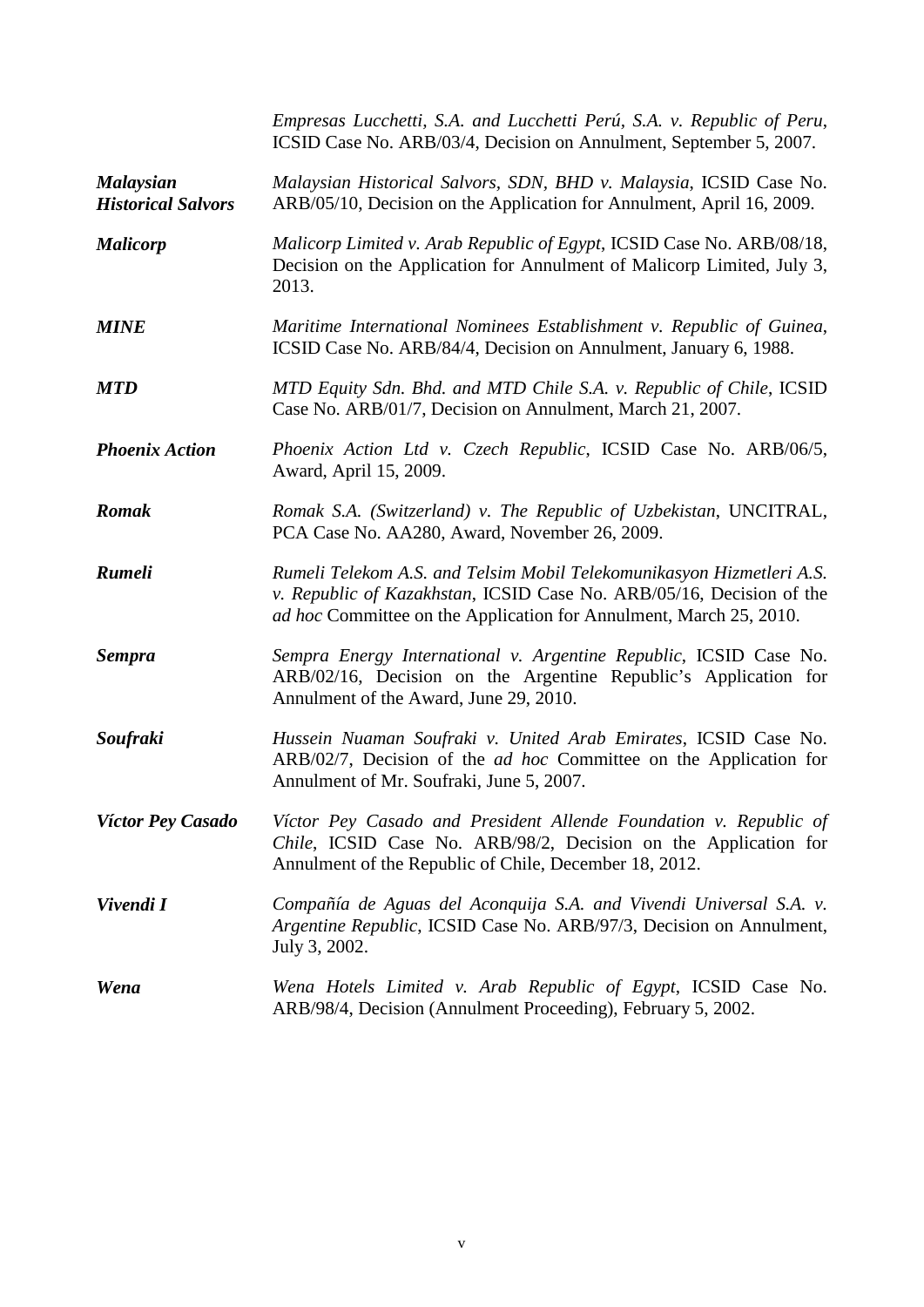# **I. PROCEDURAL HISTORY**

- <span id="page-6-0"></span>1. On October 2, 2012, Caratube International Oil Company LLP filed with the Secretary-General of ICSID an application requesting the annulment of the Award of the Tribunal rendered on June 5, 2012 in ICSID Case No. ARB/08/12 in the arbitration proceeding between CIOC and the Republic of Kazakhstan.
- 2. CIOC's Application was made within the time period provided in Article 52(2) of the ICSID Convention.
- 3. On October 5, 2012, the Secretary-General registered the Application and transmitted a Notice of Registration to the parties on the same date. In that Notice, the Secretary-General observed that the Application contained a request for a stay of enforcement of the Award in accordance with Rule 54(1) of the ICSID Rules of Procedure for Arbitration Proceedings. The Secretary-General informed the parties that the enforcement of the Award was provisionally stayed, pursuant to Rule 54(2).
- 4. On November 5, 2012, the Centre informed the parties of the ensuing recommendation to the Chairman of the Administrative Council of the appointment of Mr. Juan Fernández-Armesto (Spain), Tan Sri Dato Cecil W.M. Abraham (Malaysia), and Judge Hans Danelius (Sweden) to the ad hoc Committee, each of whom was designated to the ICSID Panel of Arbitrators by his State of nationality.
- 5. By letter of November 12, 2012, in accordance with Rule 52(2), the Secretary-General notified the parties that the ad hoc Committee was constituted and was composed of Mr. Juan Fernández-Armesto, as President, Tan Sri Dato Cecil W.M. Abraham and Judge Hans Danelius, as members. The parties were also informed that Ms. Milanka Kostadinova, Team Leader/Legal Counsel, ICSID, would serve as Secretary.
- 6. On December 10, 2012, Applicant filed a request to the Committee to continue the provisional stay of enforcement of the Award until rendition of the Committee's decision on the annulment application.
- 7. On December 14, 2012, the Secretary wrote to the parties, on behalf of the Committee, inviting Respondent's comments on Applicant's request for continuing stay of enforcement of the Award.
- 8. On January 10, 2013, Respondent submitted observations on Applicant's request. Respondent consented to the stay, but requested that the Committee order Applicant to provide a bank guarantee or other equivalent security for the amount due under the Award.
- 9. On January 11, 2013, the Committee held its first session by telephone conference. Procedural Order No. 1 was issued on January 17, 2013. In order to give the parties an opportunity to fully present their observations on the issue of continuing stay of enforcement, the Committee invited Applicant and Respondent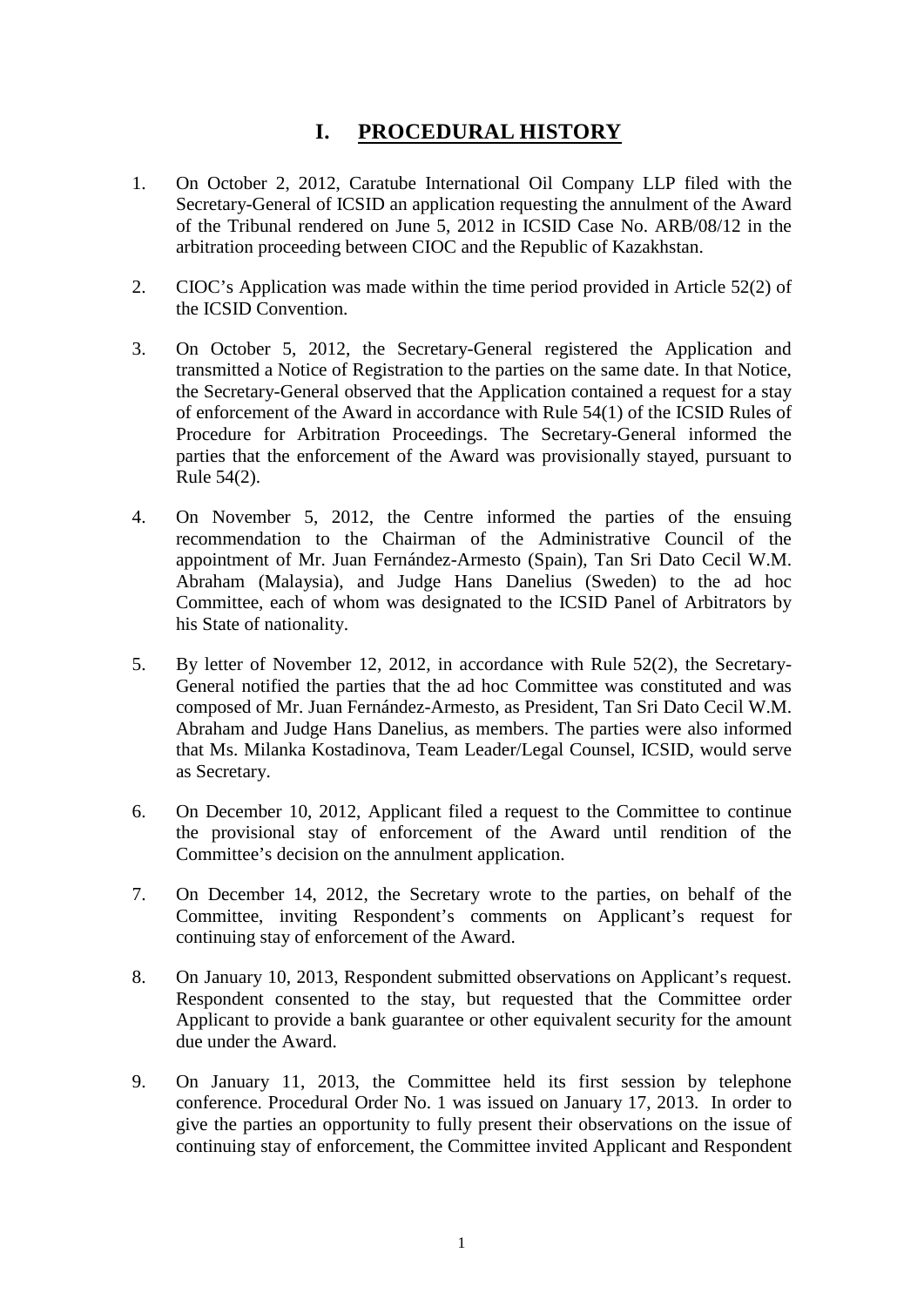to file a further round of written observations by January 21, 2013 and by January 31, 2013, respectively.

- 10. On January 21, 2013, Applicant filed its response to Respondent's observations of January 10, 2013, concerning the request for continuing stay of enforcement of the Award.
- 11. On January 25, 2013, CIOC filed a Memorial on Annulment.
- 12. On January 31, 2013, Kazakhstan filed further observations on the request for continuing stay of enforcement of the Award.
- 13. On March 14, 2013, the Committee, having duly deliberated and carefully analyzed each party's position on the stay request, issued its Decision on Applicant's Request for Continuing Stay of Enforcement of the Award.
- 14. The Committee determined that the stay of enforcement of the Award should continue throughout the annulment proceeding, without a financial security. The Committee reserved its right to revisit at any time, at the request of either party, its decision and order the modification or termination of the stay, and/or amend its decision regarding the posting of a security. None of the parties requested so.
- 15. On May 10, 2013, Kazakhstan filed a Counter-Memorial on Annulment.
- 16. On June 28, 2013, CIOC filed a Reply on Annulment.
- 17. On August 23, 2013, Kazakhstan filed a Rejoinder on Annulment.
- 18. A hearing for CIOC's Application for annulment of the Award was held on September 12, 2013 at the World Bank Office in Paris.
- 19. Present at the hearing were:

### THE *AD HOC* COMMITTEE

Mr. Juan Fernández-Armesto, President Tan Sri Dato Cecil W.M. Abraham, Member Judge Hans Danelius, Member

#### ICSID SECRETARIAT

Ms. Milanka Kostadinova

#### COUNSEL FOR CLAIMANT: Derains & Gharavi

Dr. Hamid Gharavi Mr. Stephan Adell Ms. Sophia von Dewall Ms. Dipna Gunnoo Ms. Olga Kuprenkova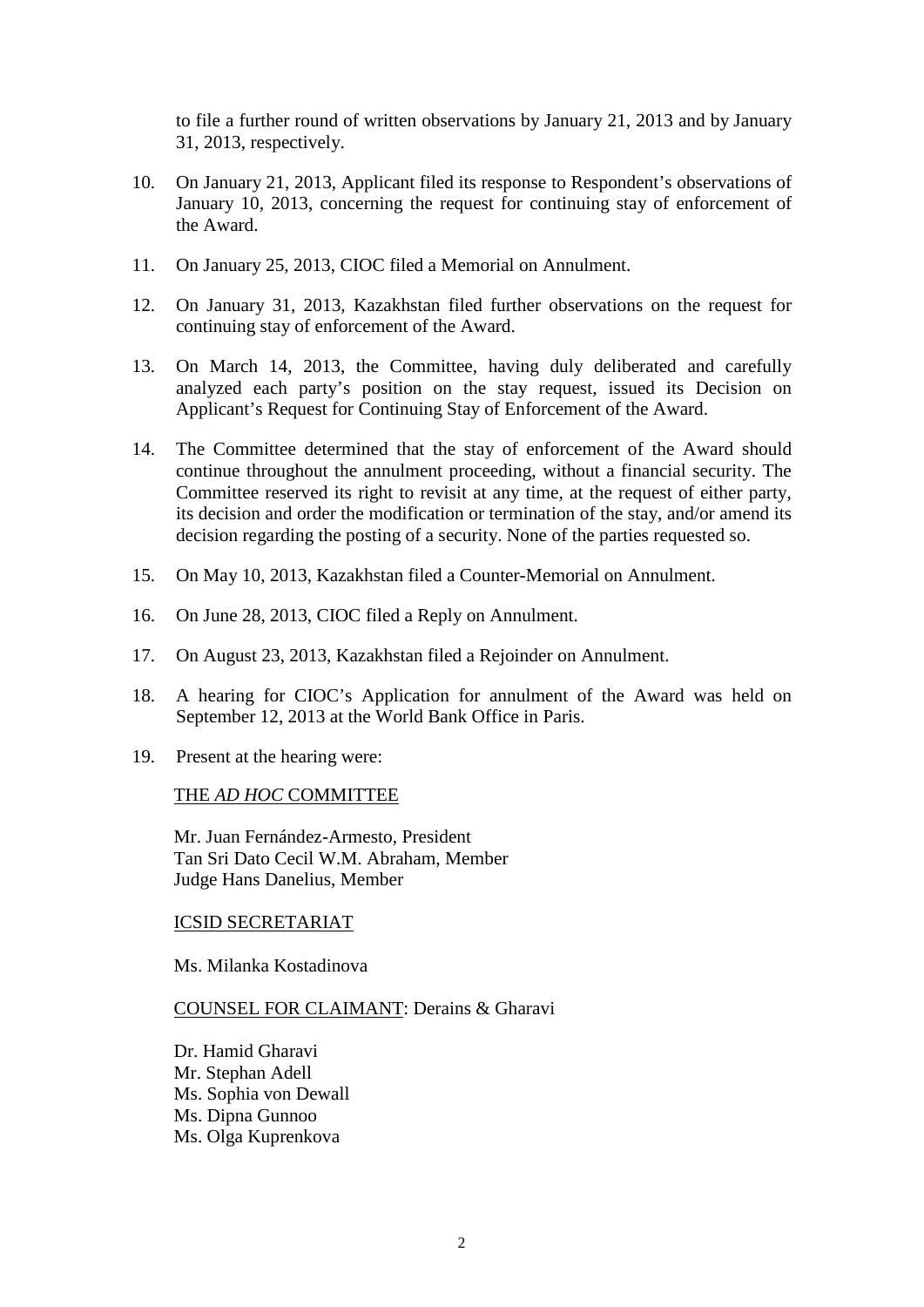# Caratube International Oil Company LLP

Mr. Nassib Chedid (local co-counsel)

#### COUNSEL FOR RESPONDENT: Curtis, Mallet-Prevost, Colt & Mosle LLP

Mr. Peter Wolrich Mr. Geoffroy Lyonnet Ms. Gabriela Alvarez-Avila Ms. Sabrina Aïnouz Ms. Marie-Claire Argac Ms. Claire Selden

Republic of Kazakhstan

Mr. Nurlan Nurgabylov Mr. Meyram Tautenov

# ENGLISH LANGUAGE COURT REPORTER

Mr. Trevor McGowan, The Court Reporter, Ltd.

- 20. On October 15, 2013, each party filed a Statement of Costs.
- 21. The Committee declared the proceedings closed on December 23, 2013.
- 22. During the course of the proceedings, the Members of the Committee have deliberated by various means of communication and have taken into account all pleadings, documents and evidence before them.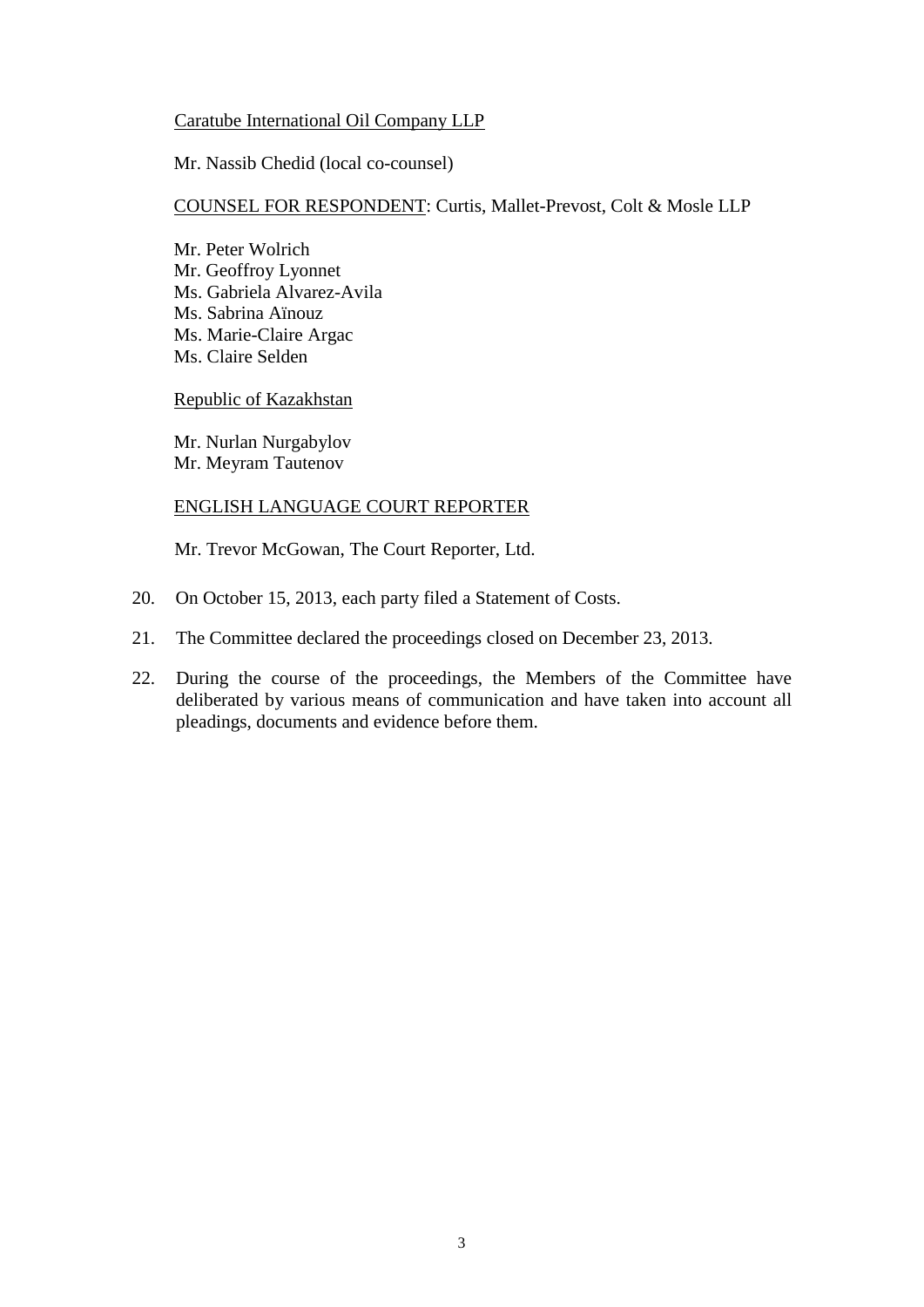# **II. THE PARTIES' POSITIONS**

# <span id="page-9-1"></span><span id="page-9-0"></span>**1. INTRODUCTION**

- 23. Parties to the underlying arbitration were CIOC, Claimant, a Kazakh company, and Kazakhstan, Respondent.
- 24. The basic rule in the ICSID Convention regarding jurisdiction of the Centre (Article 25(1)) provides that an ICSID tribunal lacks jurisdiction over disputes between a Contracting State – and Kazakhstan is a Contracting State – and a national or company of that same Contracting State. This basic rule is, however, subject to a specific exception: Article 25(2)(b) offers standing to a local company from the Contracting State, provided that
	- such company is under foreign control, and
	- there is an agreement between the parties to treat the company, because of foreign control, as a national of another Contracting State.
- 25. CIOC filed the arbitration against Kazakhstan arguing that it met the requirements set forth in Article 25(2)(b) of the Convention, because it was 92% owned and controlled by an American citizen, Mr. Hourani. CIOC further argued that its investment, "a significant oil field in an oil rich area of the country", had been expropriated by Kazakhstan giving rise to damages and compensation in excess of  $\overline{USD}$  [1](#page-9-3).1 billion<sup>1</sup>.
- 26. Respondent requested the Tribunal to reject CIOC's claims for lack of jurisdiction.
- 27. The Tribunal concurred and concluded

"that the facts presented and proved by Claimant do not satisfy Claimant's burden of proof to establish jurisdiction of this Tribunal.

Accordingly, the Tribunal finds that it does not have jurisdiction over the claims raised in this case"<sup>[2](#page-9-4)</sup>.

28. In essence, the Tribunal accepted that Mr. Hourani was the formal owner of 92% of the capital of CIOC, but held that mere formal ownership of shares was not sufficient basis for finding jurisdiction under the provisions of the Convention and the BIT. On that basis, the Tribunal issued an Award dismissing Claimant's claims, without considering the merits of the dispute, and ordered Claimant to pay Respondent USD 3.2 million for its legal costs.

# <span id="page-9-2"></span>**2. APPLICANT'S POSITION**

29. The Award dismissed jurisdiction because

<span id="page-9-3"></span><sup>1</sup> Award, at 2 (quoting Claimant's Memorial of May 14, 2009, at 7). <sup>2</sup> *Ibidem*, at 468 and 469.

<span id="page-9-4"></span>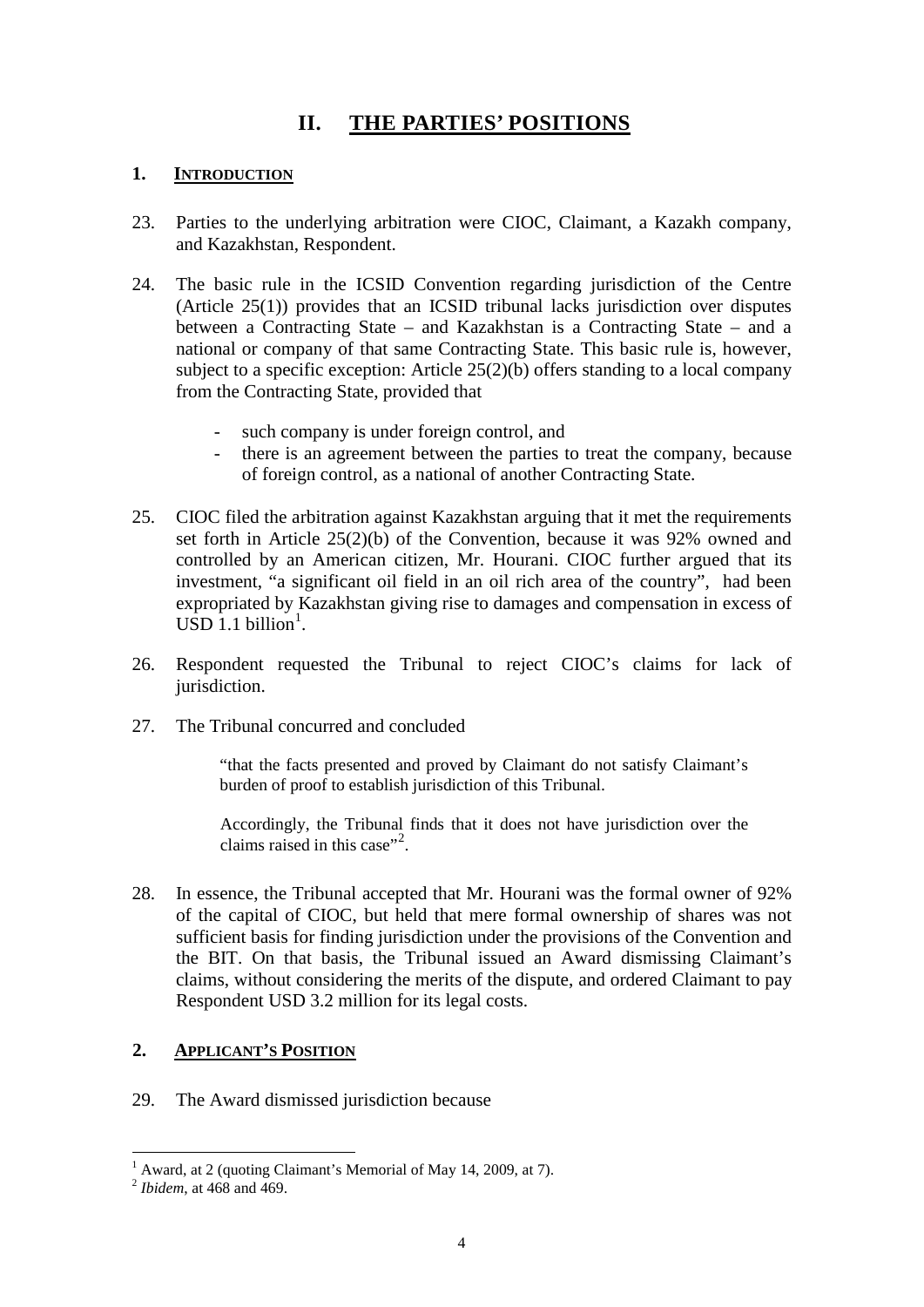"Claimant failed to discharge its burden of proof with regard to the fact that CIOC was an investment of U.S. national (Devincci Hourani) as required by Article VI $(8)$  of the BIT"<sup>[3](#page-10-1)</sup>.

- 30. This holding was reached argues Applicant notwithstanding the undisputed fact that Mr. Hourani is a U.S. citizen since 2001 and the Tribunal's own findings that "indirect evidence appears to show that Mr. Hourani was an owner of a 92% share in CIOC"<sup>[4](#page-10-2)</sup>.
- 31. Applicant argues that this is a textbook case of annulment, since the Award denied jurisdiction pursuant to an imaginary requirement, not raised by Respondent nor shared with Claimant: the condition that a majority shareholding by a U.S. national in a Kazakh company is not sufficient to qualify the company as a U.S. national<sup>[5](#page-10-3)</sup>.
- 32. Applicant is requesting annulment of the Award in its entirety, arguing that the Tribunal violated
	- Article 52(1)(b) of the Convention by manifestly exceeding its powers,
	- Article 52(1)(d) of the Convention by seriously departing from a fundamental rule of procedure, and/or
	- Article 52(1)(e) of the Convention by failing to state the reasons on which the Award was based<sup>[6](#page-10-4)</sup>.
- 33. These three grounds for annulment must be applied in CIOC's submission to three findings of the Tribunal:
	- The first is the Tribunal's holding that the U.S. national must own or control and invest in CIOC to comply with the foreign nationality test.
	- The second is the definition and application by the Tribunal of the "control" and "investment" requirements set forth in the BIT and the Convention.
	- The third is an *obiter dictum* made by the Tribunal, in relation to the contractual submission to ICSID jurisdiction.

# <span id="page-10-0"></span>**3. RESPONDENT'S POSITION**

- 34. Respondent argues that there is not a single ground for annulment of the Award. Under the guise of a claim for annulment, Applicant is in fact seeking to obtain an entire de novo review of the Tribunal's jurisdiction over CIOC's claims. However, annulment is not an appeal and Applicant's attempt to appeal the Award through annulment proceedings must be rejected<sup>[7](#page-10-5)</sup>.
- 35. Respondent adds that the Award clarifies, consistently with the double-keyhole approach of ICSID jurisdiction, that in order for Claimant to benefit from Mr.

<span id="page-10-1"></span><sup>&</sup>lt;sup>3</sup> Award, at 457.<br>
<sup>4</sup> *Ibidem*, at 395, C I, at 5.<br>
<sup>5</sup> C I, at 2.<br>
<sup>6</sup> C I, at 244.<br>
<sup>7</sup> R I, at 4.

<span id="page-10-3"></span><span id="page-10-2"></span>

<span id="page-10-4"></span>

<span id="page-10-5"></span>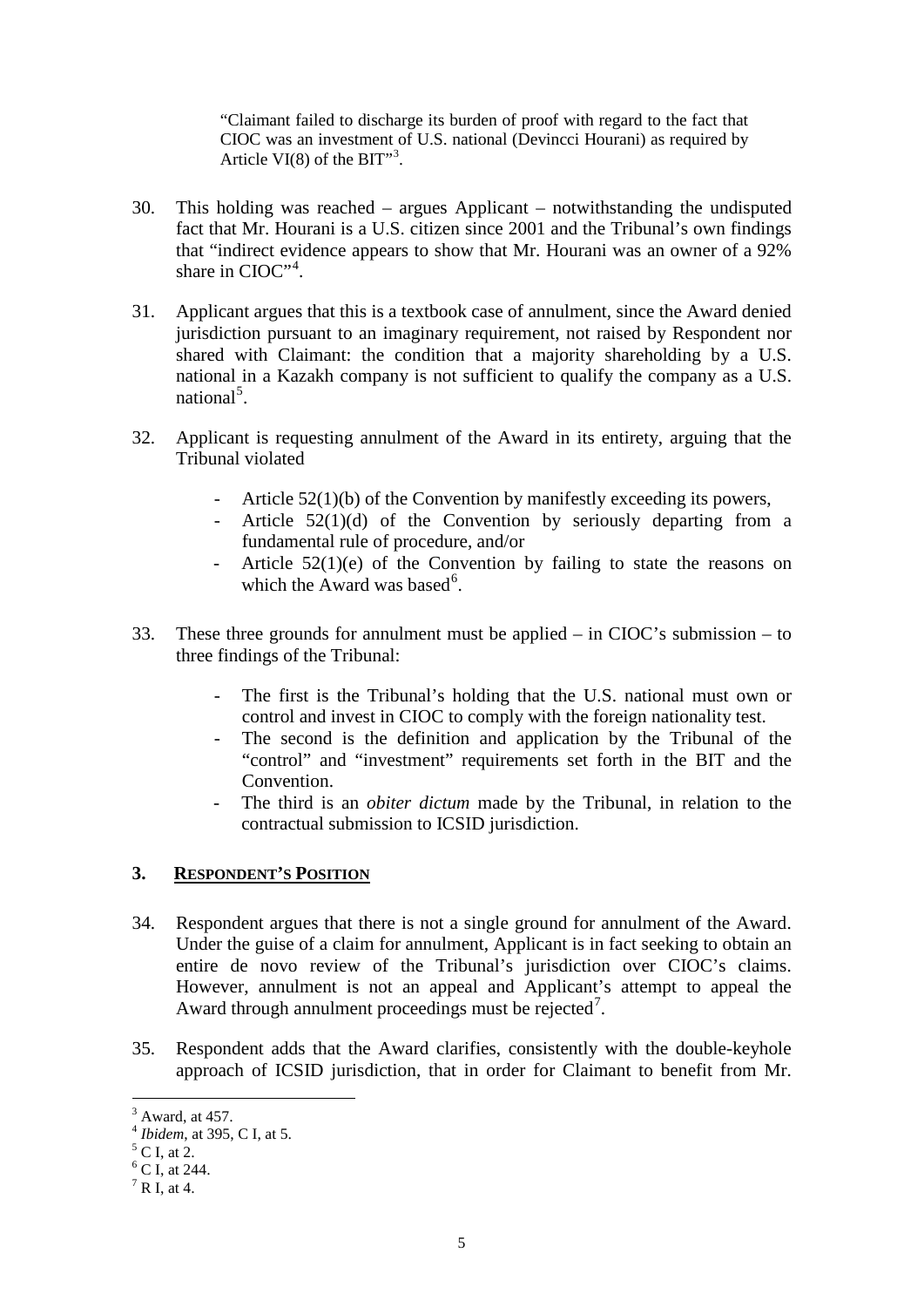Hourani's U.S. nationality and for the Tribunal to have jurisdiction, Claimant must have established that the foreign nationality requirements of both the ICSID Convention and the BIT are met. Claimant failed to do so, and consequently the Tribunal declined jurisdiction on two separate and independent grounds:

- (i) Claimant failed to provide sufficient proof that it controlled CIOC, as required by Article 25(2)(b) of the Convention.
- (ii) Claimant also failed to prove that CIOC is an investment of a U.S. national, as required by Article VI([8](#page-11-0)) of the BIT<sup>8</sup>.
- 36. Respondent therefore disagrees with Applicant and requests the Committee to issue a decision dismissing Applicant's application for annulment.
- 37. Finally, both parties ask for reimbursement of costs.

**\* \* \***

- 38. In order to decide this annulment proceeding, the Committee will
	- briefly summarize the Award, including the proven facts and the findings of the Tribunal,
	- provide a conceptual overview of the three grounds for annulment invoked by Applicant,
	- analyze the application of these grounds for annulment to the three findings of the Tribunal (nationality test, definition of control and investment and *obiter dictum*), and
	- consider the issue of costs.

<span id="page-11-0"></span> <sup>8</sup> *Ibidem*, at 110.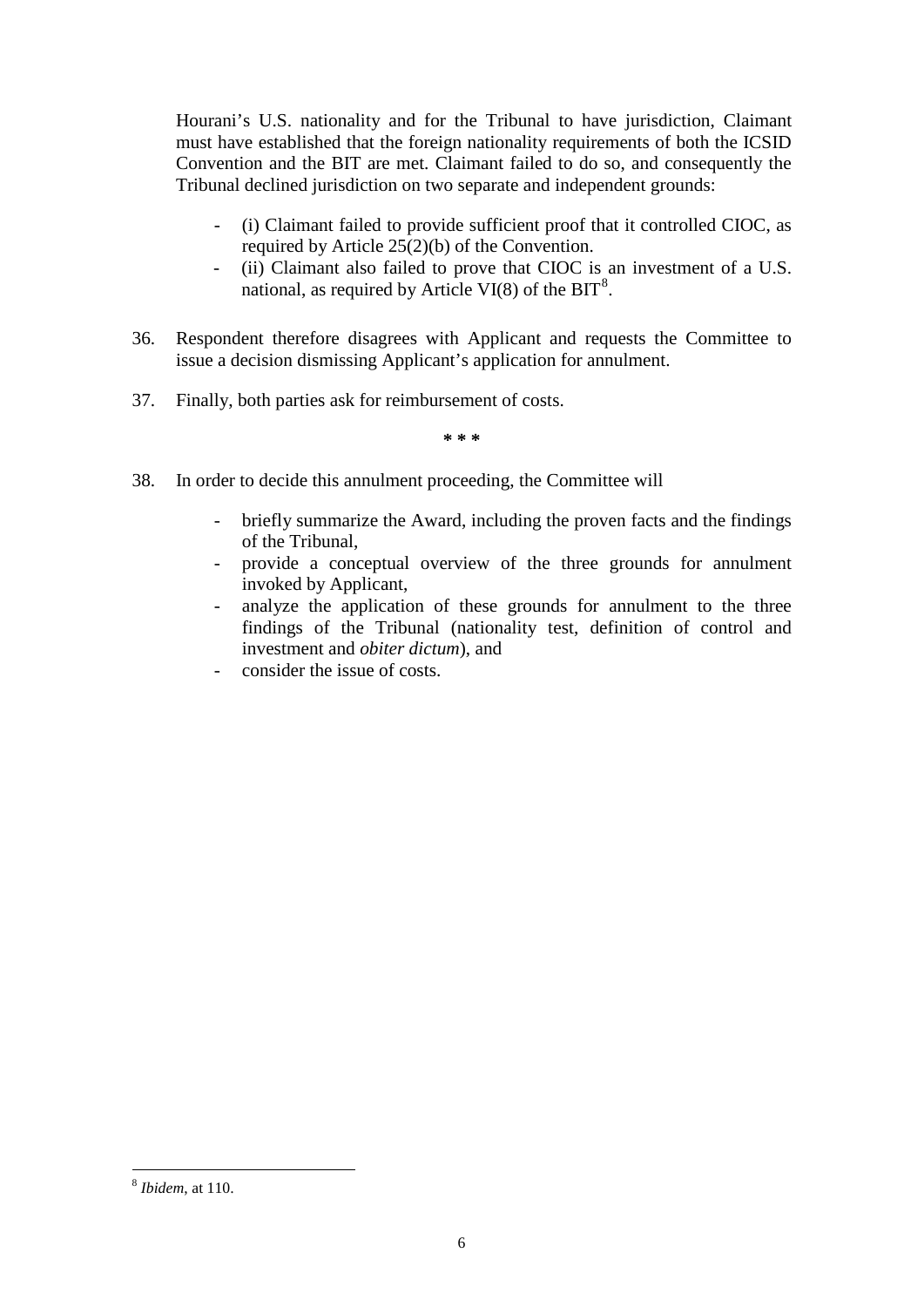# **III. THE AWARD**

# <span id="page-12-1"></span><span id="page-12-0"></span>**1. FACTS**

- 39. Mr. Hourani is a U.S. citizen. He received his U.S. citizenship in 2001. Before that he did not hold the nationality of any country, being a stateless Palestinian refugee born in Lebanon.
- 40. In 2002, after convening a public tender, the Kazakh Ministry of Energy and Mineral Resources signed Contract No. 954 with a company called Consolidated Contractors (Oil and Gas) Company S.A.L., incorporated in Lebanon. Under the Contract, which included an ICSID arbitration clause, CCC acquired certain rights for the exploitation of the so-called Caratube oil field situated in Kazakhstan, against the payment of an amount in excess of USD 9 million.
- 41. A few months after signing the Contract, CCC transferred the Contract to CIOC, as documented in a Transfer Agreement dated August 8, 2002. At that time, CIOC was controlled by Mr. Fadi Hussein, a Danish citizen and a distant cousin of Mr. Hourani.
- 42. In mid-2004 Mr. Hourani acquired 85% of the shares in CIOC from Mr. Hussein, against payment of a price of 850,000 Tenge. A year later, in April 2005, Mr. Hourani acquired an additional 7% shareholding in CIOC from Mr. Waheeb Antakly for 70,000 Tenge (the total price of 920,000 Tenge being equal to approximately USD  $6,500$ <sup>[9](#page-12-2)</sup>.
- 43. Mr. Hourani never made any capital contribution to CIOC. The company was funded through loans and other financings provided by JOR Investments Inc., a Lebanese corporation apparently not related to Mr. Hourani.
- 44. In February 2008 the Ministry of Energy and Mineral Resources issued a notice of termination, alleging that CIOC had breached the Contract and requesting that CIOC hand over the Contract territory, return geological information, fulfil the outstanding obligations and rehabilitate the Contract area. Termination was confirmed in a letter from the Ministry dated May 14, 2008.
- 45. Claimant commenced ICSID arbitration against Respondent on June 16, 2008. The Award dismissing jurisdiction was issued on June 5, 2012. The application for annulment was filed on October 2, 2012.
- 46. Subsequently, CIOC and Mr. Hourani have jointly commenced a new, separate ICSID arbitration against Kazakhstan. This arbitration is still pending.

<span id="page-12-2"></span> $<sup>9</sup>$  Award, at 437.</sup>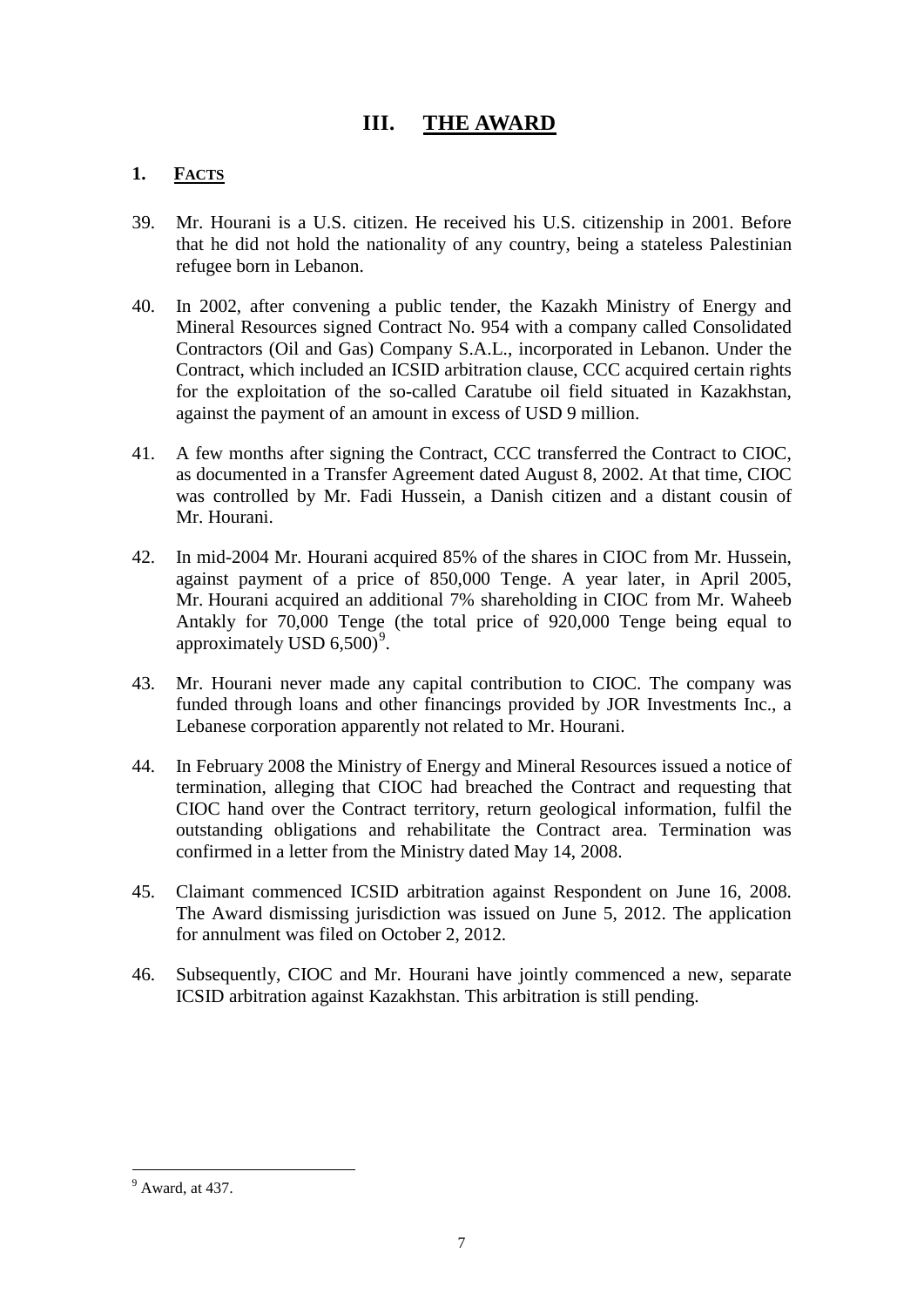# <span id="page-13-0"></span>**2. THE TRIBUNAL'S REASONING**

47. The essential part of the Award is the Tribunal's analysis of its own jurisdiction, which led the Tribunal to the conclusion that it lacked jurisdiction to adjudicate the dispute  $10<sup>10</sup>$  $10<sup>10</sup>$ .

# **A. Legal Provisions**

48. The Award interpreted the following legal provisions:

# Provisions on the Tribunal's Competence to Decide on Jurisdiction

- 49. The starting point of the analysis was Article 41 of the Convention which reads:
	- "(1) The Tribunal shall be the judge of its own competence.

(2) Any objection by a party to the dispute that that dispute is not within the jurisdiction of the Centre, or for other reasons is not within the competence of the Tribunal, shall be considered by the Tribunal which shall determine whether to deal with it as a preliminary question or to join it to the merits of the dispute".

50. Further the Tribunal noted that Rule 41(2) of the Arbitration Rules provides that

"The Tribunal may at its own initiative consider, at any stage of the proceedings, whether the dispute or any ancillary claim before it is within the jurisdiction of the Centre and within its own competence".

51. The Tribunal then agreed with the *Aguas del Tunari* decision that a tribunal's authority also includes

> "the power to consider ways in which an ambiguous or unclear objection may bear on jurisdiction and to restate the objections, as appropriate, so as to allow a full examination of jurisdiction" <sup>[11](#page-13-2)</sup>.

### Article 25(2)(b) of the Convention

52. Claimant is an entity incorporated in Kazakhstan and the key question for the Tribunal was whether Claimant satisfied the conditions which allow a local company to be treated as a national of another Contracting State for the purposes of ICSID arbitration. The provision addressing this issue in the ICSID Convention is Article 25(2)(b), which provides that "national of another Contracting State" means:

> "any juridical person which had the nationality of a Contracting State other than the State party to the dispute on the date on which the parties consented to submit such dispute to conciliation or arbitration and any juridical person which had the nationality of the Contracting State party to the dispute on that

<span id="page-13-2"></span><span id="page-13-1"></span><sup>&</sup>lt;sup>10</sup> *Ibidem*, at 309 et seq.<br><sup>11</sup> Award, at 309, referring to *Aguas del Tunari*, at 78.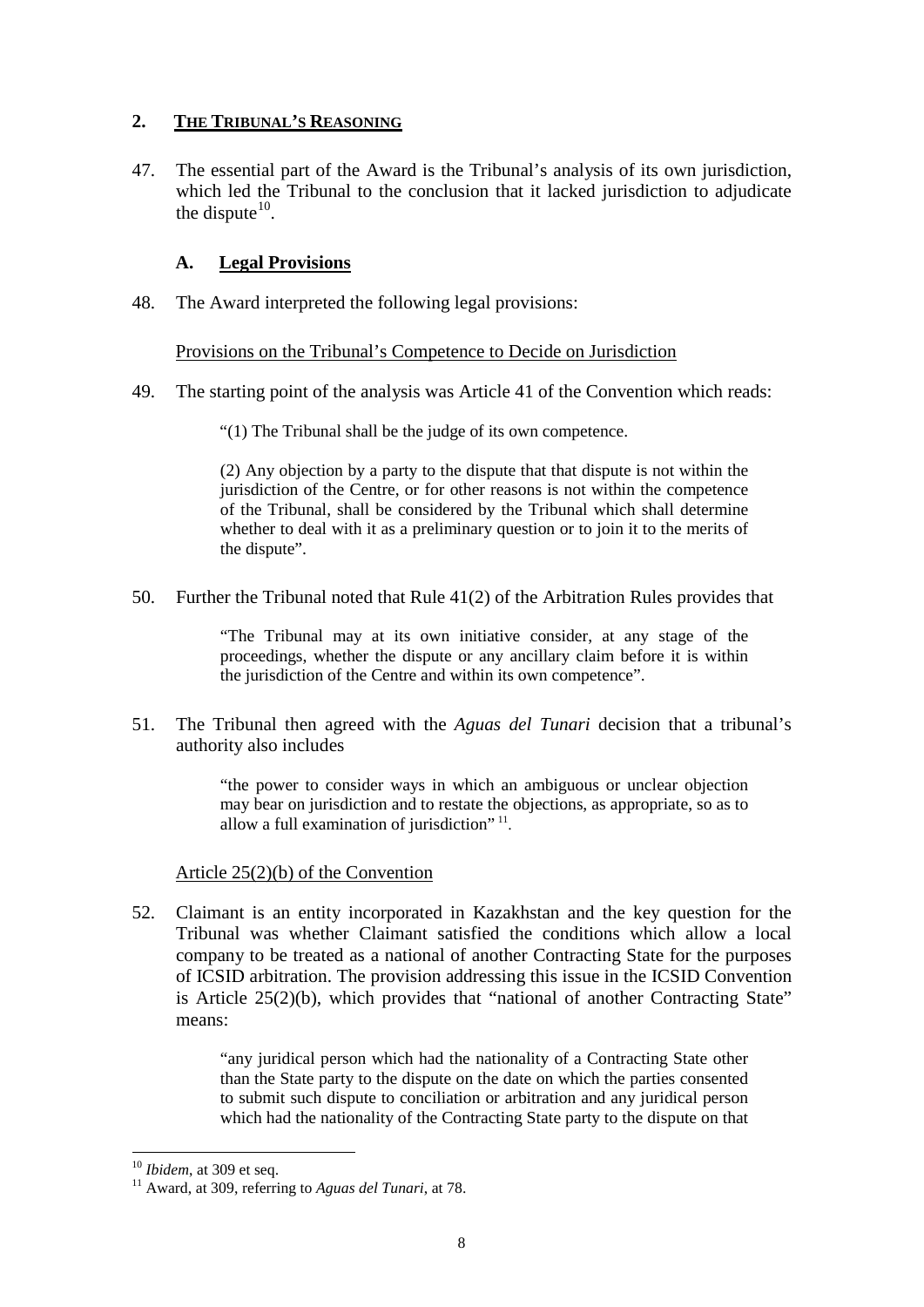date and which, because of foreign control, the parties have agreed should be treated as a national of another Contracting State for the purposes of this Convention".

53. The Tribunal pointed out that Contracting States to the Convention can agree on the conditions of their submission to ICSID jurisdiction as long as their agreement does not contradict the meaning of the Convention. Article 25(2)(b) sets foreign control as such outer limit, an objective requirement that cannot be replaced by an agreement. It is a floor below which the parties' agreement cannot reach. The parties' agreement cannot contradict the meaning of the Convention (e.g., by stipulating that *any* local company should be treated as foreign nationals), and to the extent that any such agreement contradicts the Convention, the Tribunal must find that there is no agreement providing jurisdiction under Article  $25(2)(b)^{12}$  $25(2)(b)^{12}$  $25(2)(b)^{12}$ .

### Article VI(8) of the BIT

54. The Tribunal then turned to Article VI(8) of the BIT, which is the provision containing the parties' agreement:

> "For purposes of an arbitration held under paragraph 3 of this Article, any company legally constituted under the applicable laws and regulations of a Party or a political subdivision thereof but that, immediately before the occurrence of the event or events giving rise to the dispute, was an investment of nationals or companies of the other Party, shall be treated as a national or company of such other Party in accordance with Article 25(2)(b) of the ICSID Convention".

- 55. The Tribunal noted that Article VI(8) of the BIT contains the conditions agreed between Kazakhstan and the United States of America for the application of Article 25(2)(b) of the ICSID Convention. The key requirement in Article VI(8) is that the local company be "an investment of nationals or companies of the other Party".
- 56. The BIT contains a definition of the term "investment" in Article  $I(1)(a)$ , which provides:

"1. For the purposes of this Treaty,

(a) "investment" means every kind of investment in the territory of one Party owned or controlled directly or indirectly by nationals or companies of the other Party, such as equity, debt, and service and investment contracts; and includes:

(i) tangible and intangible property, including movable and immovable property, as well as rights, such as mortgages, liens and pledges;

(ii) a company or shares of stock or other interests in a company or interests in the assets thereof;

(iii) a claim to money or a claim to performance having economic value, and associated with an investment;

(iv) intellectual property which includes, inter alia, rights relating to:

<span id="page-14-0"></span> <sup>12</sup> Award, at 336 and 337.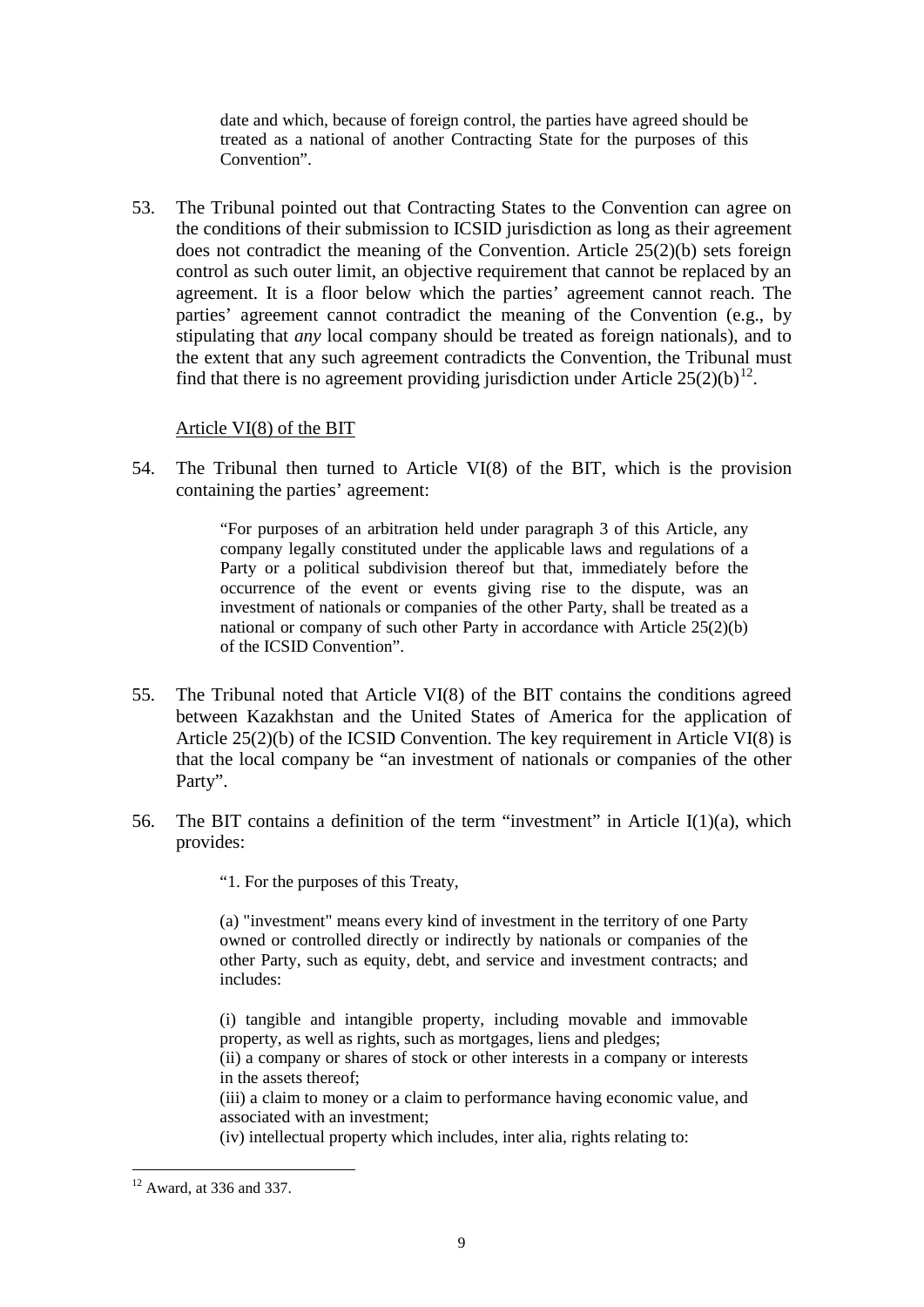literary and artistic works, including sound recordings, inventions in all fields of human endeavor, industrial designs, semiconductor mask works, trade secrets, know-how, and confidential business information, and trademarks, service marks, and trade names; and (v) any right conferred by law or contract, and any licenses and permits pursuant to law".

- 57. Article I(1)(a) defines investment from the perspective of assets, claims and rights to be protected. But the Tribunal pointed out that BIT protection is not granted simply to any formally held asset, one of the goals of the BIT being the stimulation of capital flows, and consequently protected investments must be assets which result from such a flow of capital. Even though the BIT definition of investment does not expressly qualify the contributions by way of which the investment is made, the existence of such contribution as a requisite to the protection of the BIT is implied<sup>13</sup>. Consequently, the Tribunal considered that the term "investment" denotes an economic arrangement requiring a contribution to make a profit and thus involving some degree of risk  $14$ .
- 58. In the Tribunal's view, the burden is on Claimant to show that it fulfils the criteria set out by Article 25(2)(b) of the Convention and Article VI(8) of the BIT.

# **B. Application to the Case**

59. Having set the legal framework, the Tribunal then applied it to the case at hand.

### First Requirement: The U.S. Nationality

60. The Tribunal pointed out that the first requirement set forth in Article VI(8) was the U.S. nationality of Mr. Hourani. This requirement was not contested by Respondent, and the Tribunal concurred and found that Mr. Hourani was indeed a U.S. citizen during the relevant period.

### Second Requirement: Ownership

61. The second requirement was Mr. Hourani's ownership of 92% of the share capital of CIOC. Here the Tribunal accepted that there was evidence showing that Mr. Hourani was the owner of 92% of the share capital of CIOC and concluded

> "that jurisdiction cannot be denied for the mere reason that Claimant has not fully complied with its burden of proof regarding ownership by the U.S. national, Devincci Hourani"<sup>[15](#page-15-2)</sup>.

# Third Requirement: Control

62. The third requirement was control, which the Tribunal interpreted to mean actual control over CIOC. The starting point for the Tribunal's examination was that

<span id="page-15-1"></span><span id="page-15-0"></span><sup>&</sup>lt;sup>13</sup> Award, at 351.<br><sup>14</sup> Award, at 360.<br><sup>15</sup> Award, at 396.

<span id="page-15-2"></span>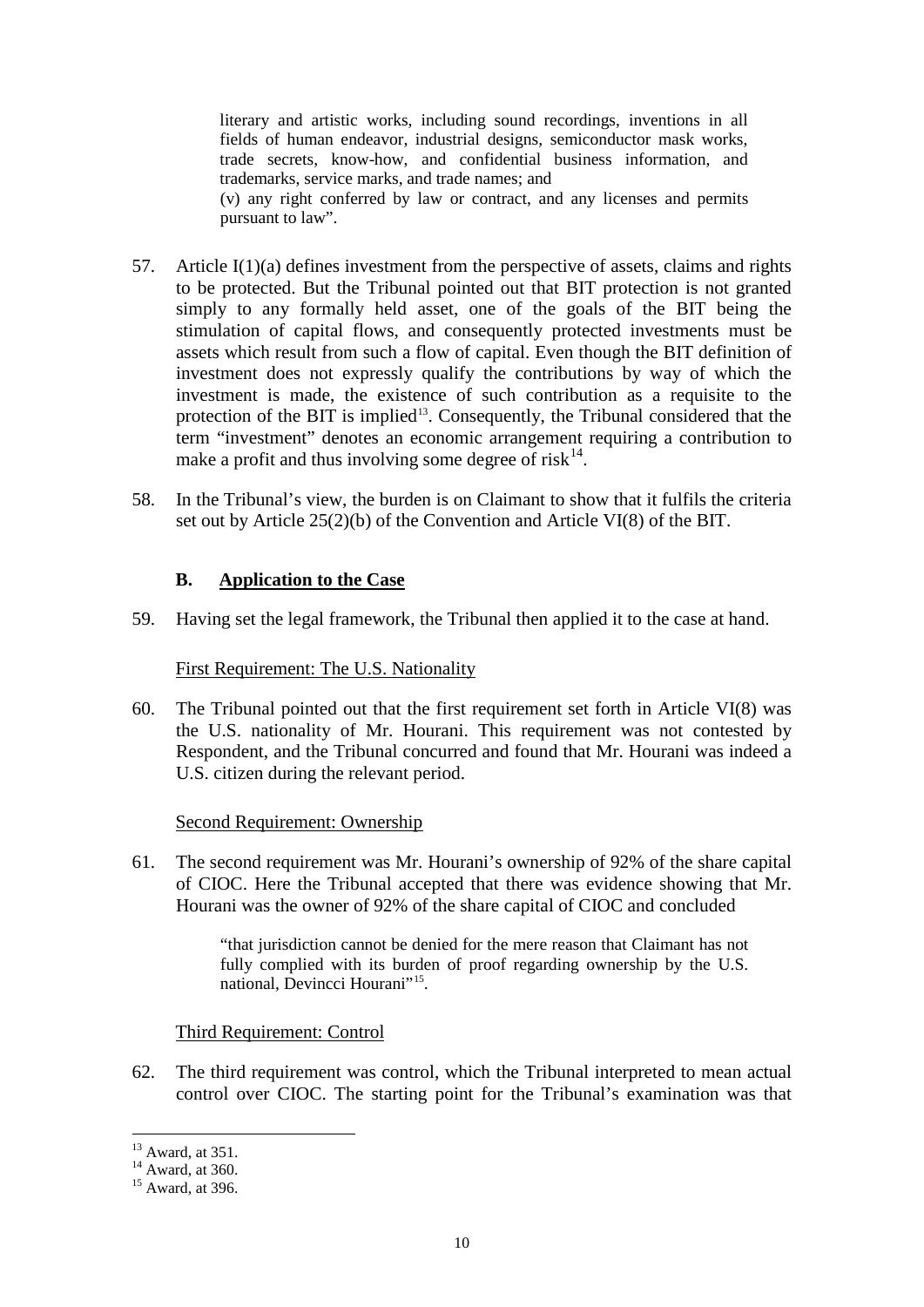Claimant had the burden of  $proof<sup>16</sup>$  $proof<sup>16</sup>$  $proof<sup>16</sup>$ . Weighing the available evidence, the Tribunal came to the conclusion that Mr. Hourani had not provided sufficient proof of control. The Tribunal was not satisfied that the legal capacity to control, without evidence of actual control, was enough in light of Mr. Hourani's characterization of his purported investment in  $CIOC<sup>17</sup>$  $CIOC<sup>17</sup>$  $CIOC<sup>17</sup>$ .

63. The Tribunal thus concluded that Mr. Hourani had proven ownership but not control of CIOC. However, as Article I(1)(a) of the BIT requires ownership *or* control, and based on indirect evidence Claimant *could* be regarded as owned by Mr. Hourani, the Tribunal then moved to analyze further conditions for treating CIOC as a U.S. national under the  $BIT^{18}$  $BIT^{18}$  $BIT^{18}$ .

### Fourth Requirement: Investment Made by Mr. Hourani

- 64. In answering the question whether CIOC was an investment of Mr. Hourani the Tribunal first enquired whether he had made any contribution and had taken any risk, because, in the Tribunal's view, the existence of an investment requires a contribution to make profit and thus involves some degree of risk<sup>[19](#page-16-3)</sup>.
- 65. The starting point of the Tribunal's enquiry was that Mr. Hourani had only paid a nominal price equivalent to USD 6,500 for his 92% share in CIOC. This nominal price raised doubts about the existence of an investment in which at least USD 9.4 million had already been sunk. Indeed, the Tribunal considered that payment of only a nominal price and lack of any other contribution by the purported investor must be seen as an indication that the investment was not an economic arrangement, was not covered by the term "investment" as used in the BIT and thus was an arrangement not protected by the  $BIT^{20}$ .
- 66. The Tribunal then analyzed Mr. Hourani's allegation that he had contributed a personal guarantee for the financing of CIOC and, after weighing the evidence, concluded that the evidence presented did not confirm that Mr. Hourani had contributed a substantial personal guarantee of CIOC's debt to JOR Investments Inc.
- 67. The Tribunal concluded that even if Mr. Hourani had acquired formal ownership and nominal control over CIOC, no plausible economic motive had been given to explain the negligible purchase price. No evidence had been presented of a contribution of any kind made or any risk undertaken by Mr. Hourani. There had been no capital flow between him and CIOC that had contributed anything to the business venture operated by  $CIOC<sup>21</sup>$ .
- 68. Claimant insisted that the origin of capital used in investments is immaterial. Although the Tribunal acknowledged this to be correct, the capital must still be

<span id="page-16-0"></span><sup>16</sup> Award, at 401. <sup>17</sup> Award, at 407. <sup>18</sup> *Ibidem.*

<span id="page-16-1"></span>

<span id="page-16-2"></span>

<span id="page-16-4"></span><span id="page-16-3"></span> $\frac{20}{21}$  Award, at 435.

<span id="page-16-5"></span>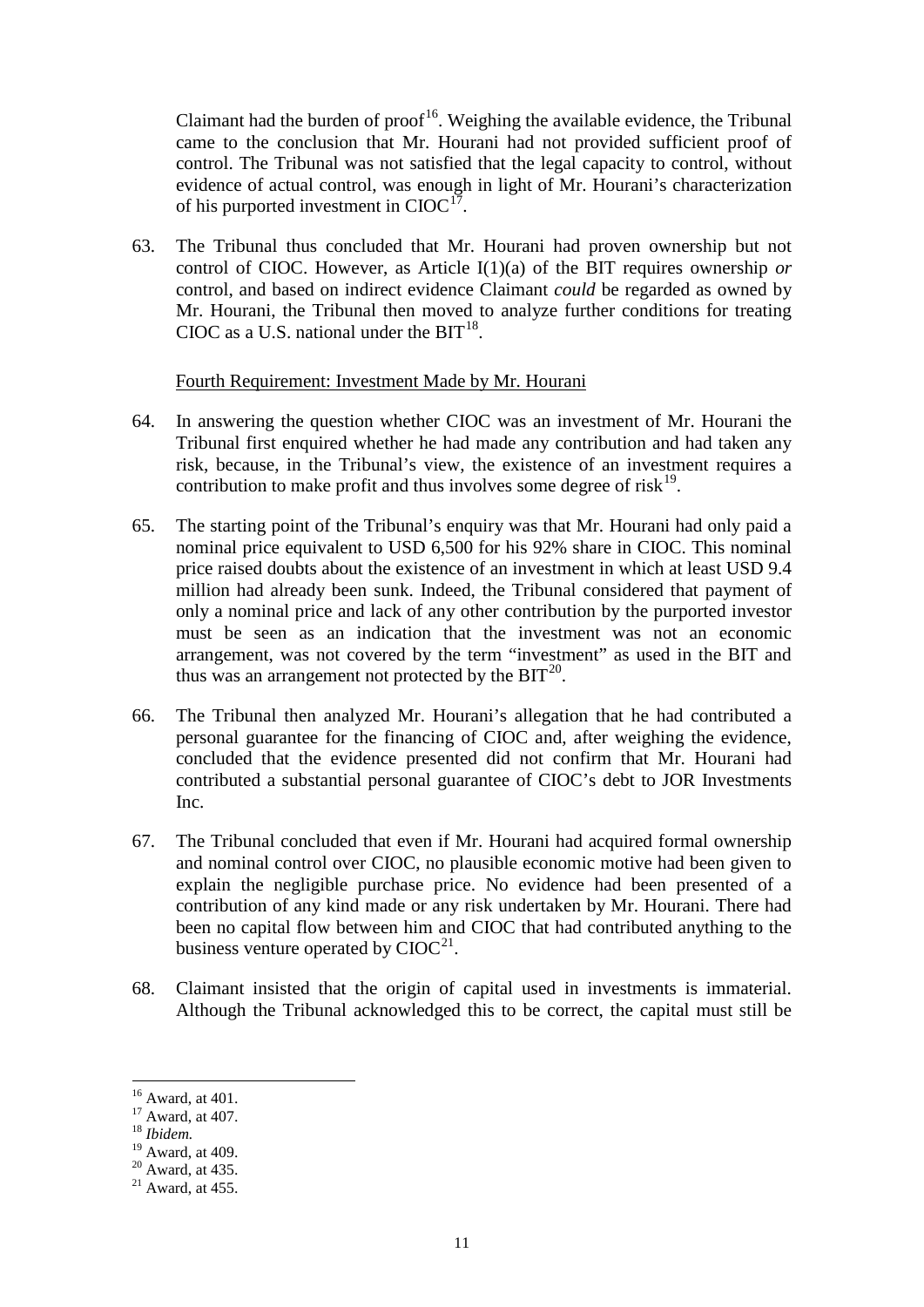linked to the person purporting to have made an investment. In this case the Tribunal found that there was no evidence of such  $\text{link}^{22}$  $\text{link}^{22}$  $\text{link}^{22}$ .

**\* \* \***

- 69. Summing up, the Tribunal concluded
	- that Claimant had failed to discharge its burden of proof with regard to the fact that CIOC was an investment of a U.S. national, as required by Article VI(8) of the BIT<sup>23</sup>,
	- that the facts presented and proved by Claimant did not satisfy Claimant's burden of proof to establish jurisdiction, and
	- that the Tribunal therefore did not have jurisdiction over the claims raised in the case $^{24}$  $^{24}$  $^{24}$ .

<span id="page-17-2"></span>

<span id="page-17-1"></span><span id="page-17-0"></span> $\frac{^{22}}{^{23}}$  Award, at 456.<br> $\frac{^{23}}{^{24}}$  Award, at 468-469.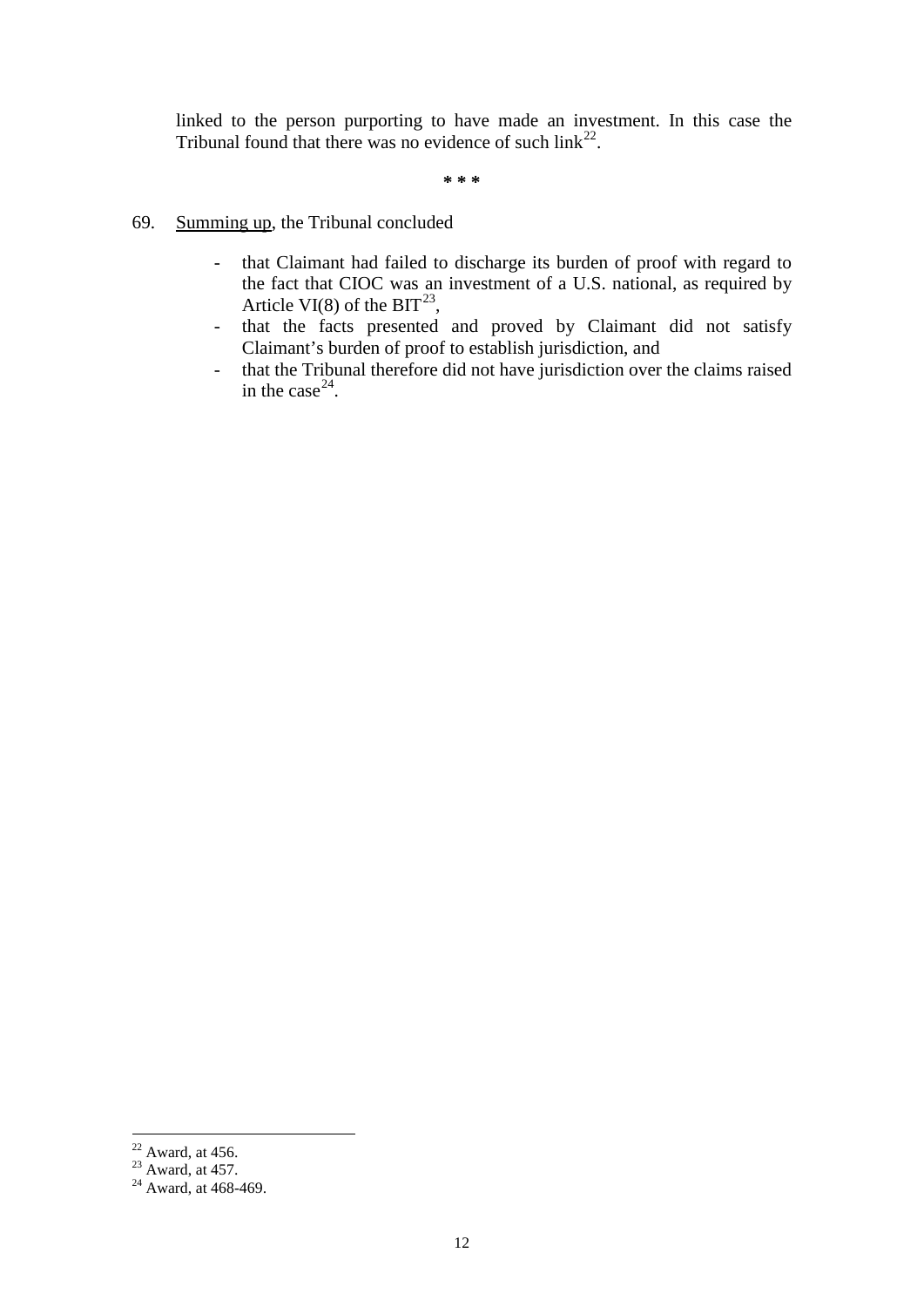# **IV. GROUNDS FOR ANNULMENT**

- <span id="page-18-0"></span>70. Applicant is invoking three grounds for annulment:
	- that the Tribunal manifestly exceeded its powers in violation of Article 52(1)(b) of the Convention,
	- that the Tribunal seriously departed from a fundamental rule of procedure in violation of Article 52 (1)(d) of the Convention, and/or
	- that it failed to state the reasons on which the Award is based in violation of Article 52(1)(e) of the Convention.
- 71. The Committee will briefly review these standards, in light of the arguments presented by both parties.
- 72. The starting point of such analysis is Article 53(1) of the Convention, which explicitly states that the award "shall not be subject to any appeal". The award may however be subject to annulment if an *ad hoc* committee finds that one or more of the five grounds for annulment established in Article 52(1) apply. The powers of *ad hoc* committees are limited to annul awards issued by tribunals – not to amend or replace such awards, nor to review the merits of the dispute. Factual findings and weighing of evidence made by tribunals are outside the remit of *ad hoc* committees<sup>[25](#page-18-2)</sup>, except in those cases where the applicant can prove that the errors of fact or of law committed by the tribunal are so egregious as to give rise to one of the grounds for annulment listed in Article 52(1) of the Convention.

# <span id="page-18-1"></span>**1. MANIFEST EXCESS OF POWERS**

- 73. Applicant invokes as a first ground for annulment that by rendering the Award "the Tribunal has manifestly exceeded its powers" (Article 52(1)(b) of the Convention).
- 74. In this respect, the Committee notes that the power of any arbitral tribunal derives from the authority vested upon it through the consent of the parties; if arbitrators address disputes not included in the powers granted, or decide issues not subject to their jurisdiction or not capable of being solved by arbitration, their decision cannot stand and must be set aside.

# **A. Failure to Exercise Jurisdiction**

75. The Committee further points out that excess of power can be committed both by overreach and by defect. Awards can be annulled if tribunals assume powers to which they are not entitled, and also if arbitrators do not use the powers that have been vested upon them by the parties. ICSID annulment committees have at the request of the investor set aside awards in cases where the tribunal, having jurisdiction, failed to exercise its powers. Somewhat paradoxically, a manifest

<span id="page-18-2"></span> <sup>25</sup> *Malicorp*, at 119.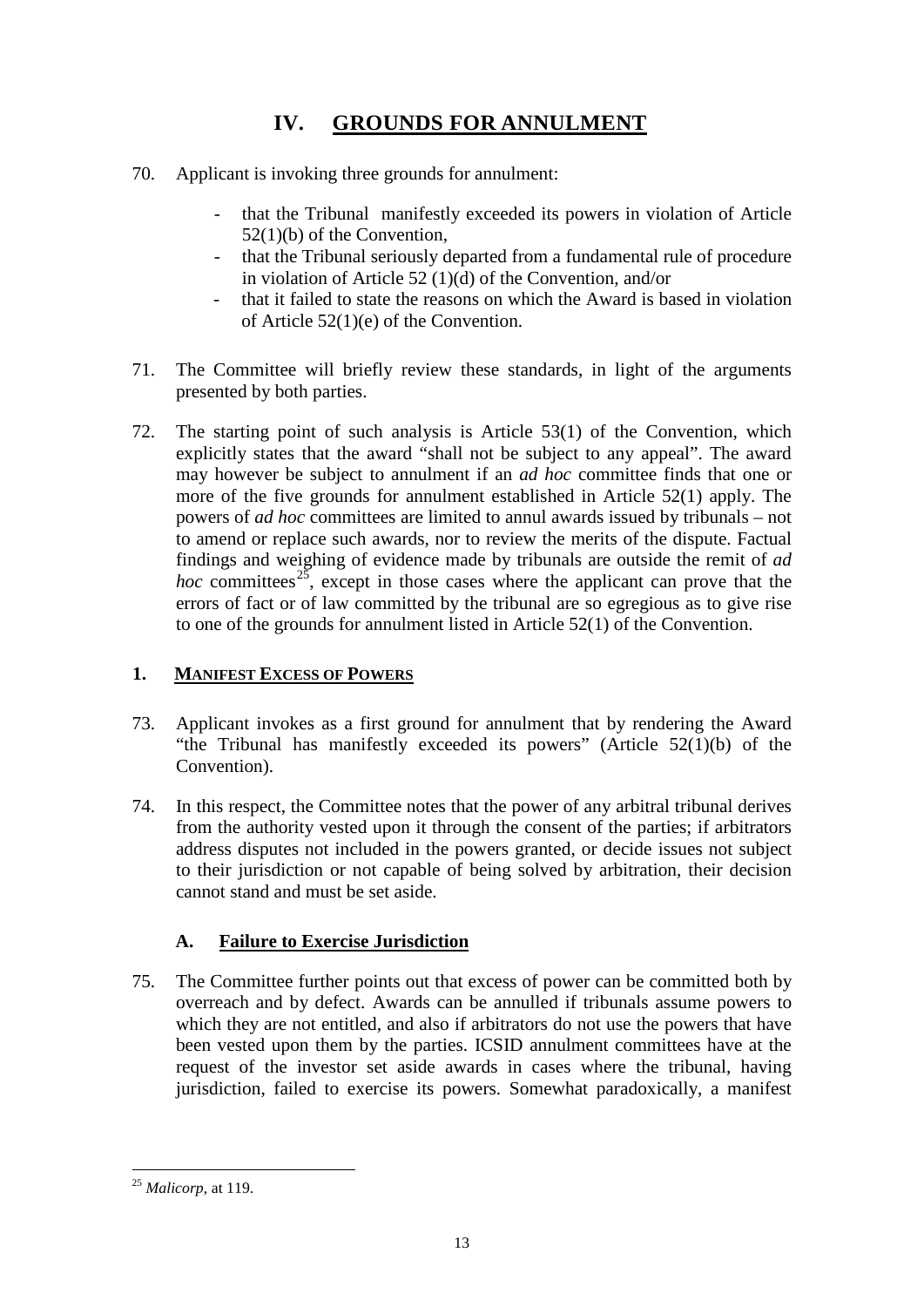shortfall in the exercise of jurisdiction may also constitute a manifest excess of power and lead to annulment of the award<sup>[26](#page-19-0)</sup>.

- 76. In the history of ICSID there seem to be only three instances where committees have used their power to annul awards on the ground that the tribunal had failed to exercise jurisdiction<sup>[27](#page-19-1)</sup>.
	- The first case is *Vivendi I*, where the committee partially annulled the award, because the tribunal had dismissed a claim on the ground that such claim could have been dealt with by a national court<sup>28</sup>.
	- The second case is *Helnan*, in which the award was also partially annulled, due to the tribunal's failure to exercise jurisdiction: the tribunal had imposed the requirement that an administrative decision before being construed as constituting a treaty breach had to be challenged in local  $counts<sup>29</sup>$  $counts<sup>29</sup>$  $counts<sup>29</sup>$ .
	- In the third case, *Malaysian Historical Salvors*, the committee annulled the award on jurisdiction rendered by the sole arbitrator, on the ground that the arbitrator manifestly exceeded his powers by failing to exercise jurisdiction over a treaty dispute<sup>[30](#page-19-4)</sup>; the crux of this case was whether the requirement that an investment represent a contribution to the economic development of the host state, was or was not a condition for jurisdiction under Article 25(1) of the Convention; the arbitrator found that it was, the majority of the committee found otherwise and annulled the award on jurisdiction $31$ .

# **B. Failure to Apply the Proper Law**

- 77. The Committee notes that 'excess of power' is a polysemic concept, which can be argued not only in cases of failure to exercise jurisdiction, but also in the context of tribunals failing to choose the proper law. Powers vested on arbitrators are not unlimited, but restricted. Arbitrators are only authorized by the parties to make their adjudication in accordance with applicable law, not on the basis of a law different from that agreed by the parties. If arbitrators do otherwise, they violate the empowerment received from the parties and their decision merits annulment.
- <span id="page-19-6"></span>78. Accepting this principle *ad hoc* committees have concluded that arbitrators manifestly exceed their powers if they
	- totally disregard applicable law, or
	- ground their award on a law other than the applicable law provided for in Article 42 of the Convention – i.e. the rules of law agreed by the parties,

<span id="page-19-1"></span><span id="page-19-0"></span><sup>26</sup> *Vivendi I,* at 115; *Malaysian Historical Salvors*, at 80. <sup>27</sup> R I, at 75; C II, at 27. <sup>28</sup> *Vivendi I,* at 102.

<span id="page-19-2"></span>

<span id="page-19-4"></span><span id="page-19-3"></span><sup>29</sup> *Helnan*, at 28-57. <sup>30</sup> *Malaysian Historical Salvors,* at 56-82. <sup>31</sup> *Malaysian Historical Salvors,* at 61-81.

<span id="page-19-5"></span>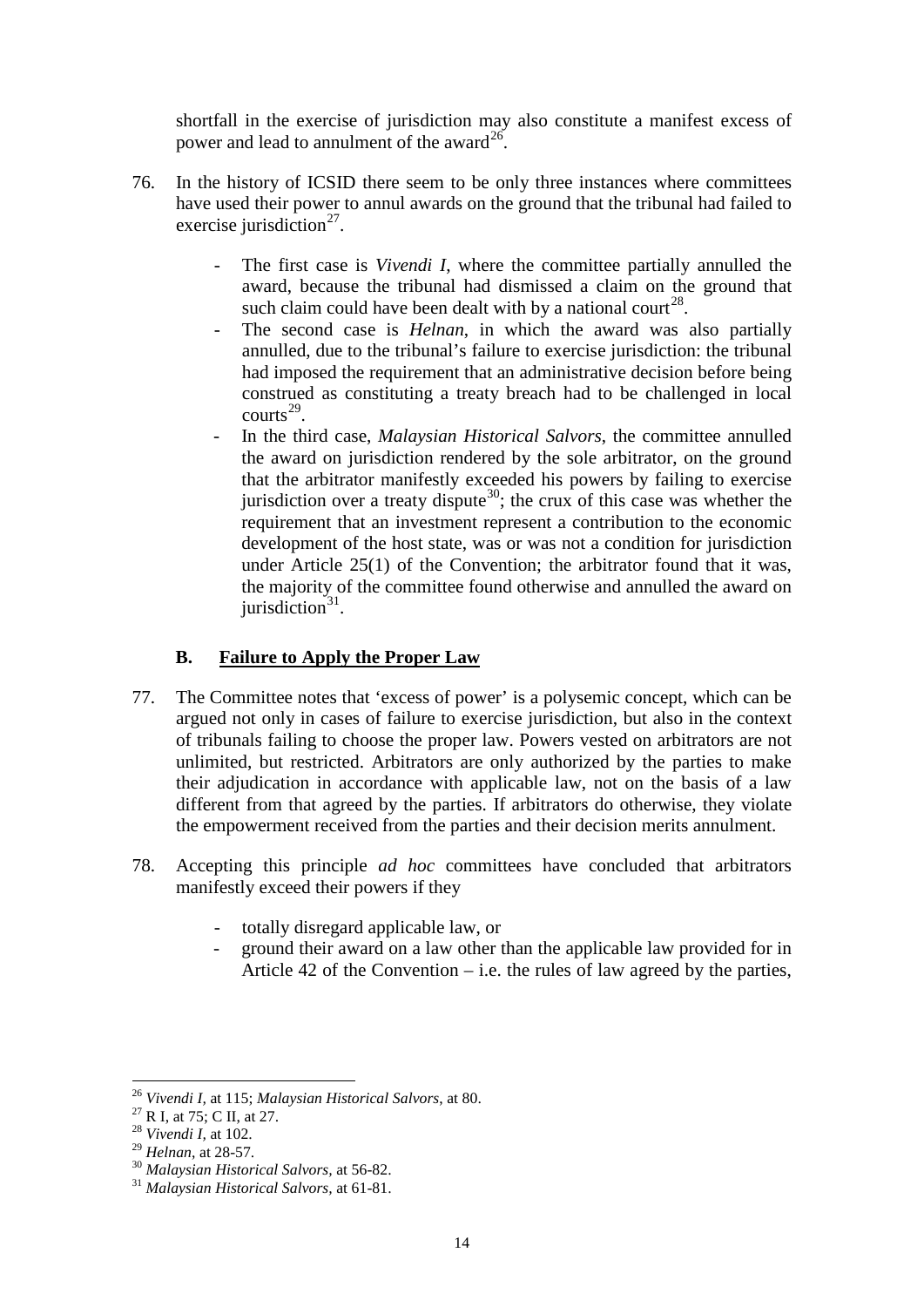or, subsidiarily, the law of the Contracting State party to the dispute and such rules of international law as may be applicable  $32$ .

- <span id="page-20-7"></span>79. It is important to emphasize here that in order for an award to be annulled, the committee must find that the error committed by the tribunal consisted of applying the wrong law, not of wrongly interpreting the correct law. To understand the contrary would imply transforming the well-settled standard of failure to apply the proper law into an error of law standard, changing the nature of the ICSID annulment procedure, and transforming it into an appeal mechanism. Accepting this principle, *ad hoc* committees have made it clear that an error in the interpretation of the proper law does not constitute a manifest excess of powers<sup>33</sup>.
- 80. The parties have discussed whether the concept of manifest excess of power can be stretched to cover errors of law<sup>34</sup>
- <span id="page-20-8"></span>81. The Committee finds the correct position to be that misinterpretation or misapplication of the proper law, even if serious, does not justify annulment. That being said, in exceptional circumstances, a gross or egregious error of law, acknowledged as such by any reasonable person, could be construed to amount to a failure to apply the proper law, and could give rise to the possibility of annulment<sup>35</sup>. But the threshold for applying this exceptional rule must be set very high<sup>[36](#page-20-4)</sup> – otherwise the annulment mechanism permitted by the Convention would expand into a prohibited appeal system.

# **C. The Meaning of "Manifest"**

- 82. Article 52(1)(b) of the Convention only permits annulment if a dual requirement is met: there must be an excess of power, and the excess of power must be "manifest".
- 83. The parties have discussed the precise meaning of the term "manifest". For Respondent, manifest means self-evident, while for Applicant the term implies that the excess must be serious. Applicant adds that establishing the existence of an excess of power may require a detailed analysis of complex factual and legal questions $37$ .
- 84. The Committee agrees with Respondent that the term "manifest" basically corresponds to "obvious" or "evident". However, this does not prevent that in some cases an extensive argumentation and analysis may be required to prove that such a manifest excess of power has in fact occurred<sup>[38](#page-20-6)</sup>.
- 85. Applicant has argued that any excess of power which relates to jurisdiction would in itself comply with the manifest test. Such a conclusion does not derive from the

<span id="page-20-0"></span> <sup>32</sup> *Azurix*, at 46 and 136; *CMS*, at 49; *Lucchetti*, at 98; *Soufraki*, at 45; *Enron*, at 67; *Helnan*, at 55;

<span id="page-20-2"></span><span id="page-20-1"></span>*Sa Duke Energy*, at 99; *Sempra*, at 164.<br><sup>34</sup> C II, at 47; R II, at 47.<br><sup>35</sup> *Soufraki*, at 86.<br><sup>36</sup> *AES*, at 33.<br><sup>37</sup> C II, at 54; R II, at 50.<br><sup>38</sup> *Victor Pey Casado*, at 69.

<span id="page-20-3"></span>

<span id="page-20-4"></span>

<span id="page-20-5"></span>

<span id="page-20-6"></span>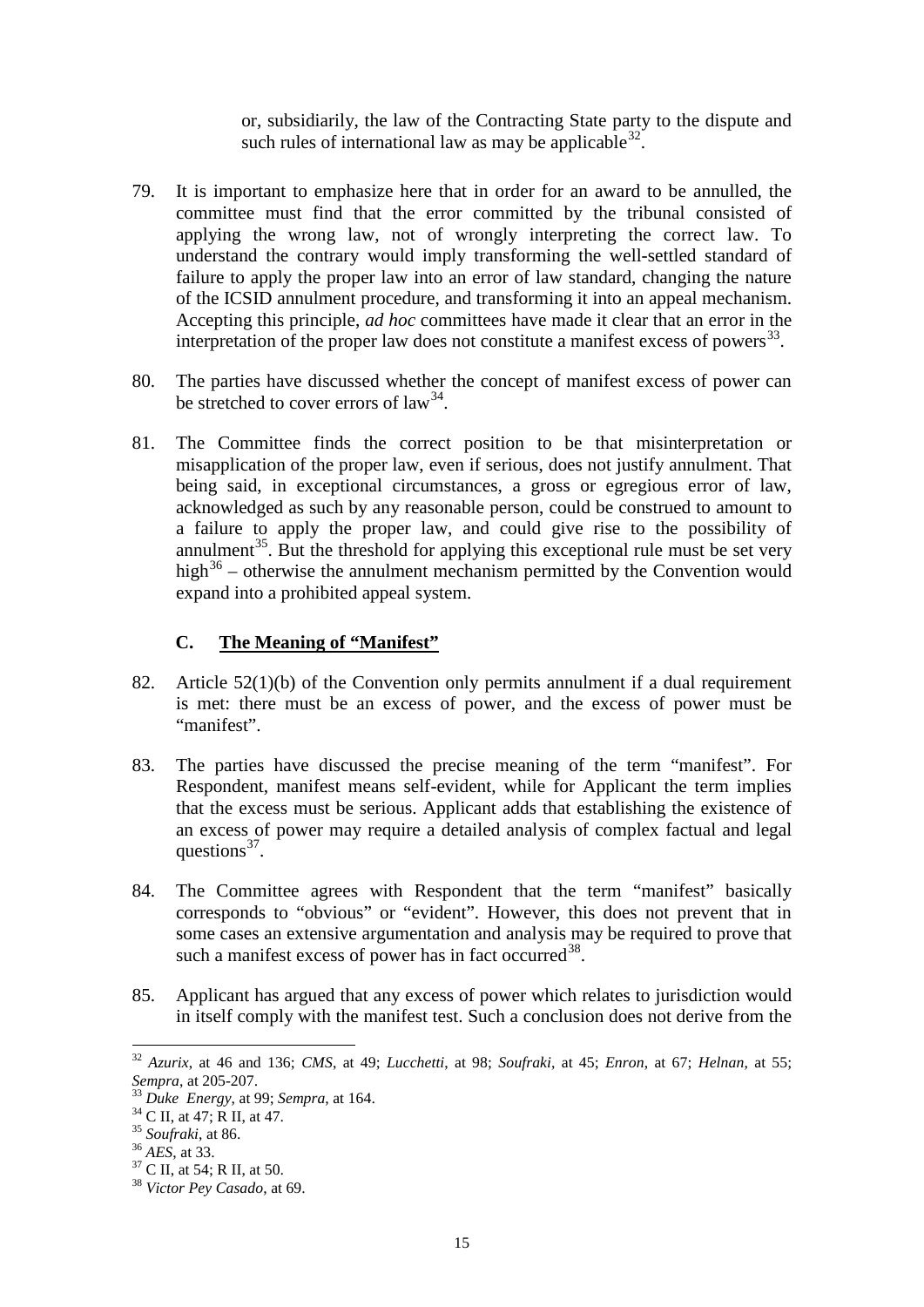wording of Article 52(1)(b) and has not been accepted by previous *ad hoc* committees<sup>[39](#page-21-1)</sup>. Nor does the Committee find any sufficient basis for applying in this respect different rules to jurisdiction and merit.

# <span id="page-21-0"></span>**2. SERIOUS DEPARTURE FROM A FUNDAMENTAL RULE OF PROCEDURE**

- 86. The second ground for annulment invoked by Applicant is that the Tribunal has engaged in a serious departure from a fundamental rule of procedure, in violation of Article 52(1)(d) of the Convention.
- 87. The Committee considers that serious violations of due process, which undermine the principles that each party has a right to be heard on equal terms and to contradict the arguments of the other party, justify annulment of an award; justice cannot be achieved through a deeply flawed procedure. Serious departure from a fundamental rule of procedure is a ground frequently invoked by applicants, normally in conjunction with other grounds. But the hurdles for the acceptance of this ground are high: in only a few cases has it led to the annulment of ICSID  $awards<sup>40</sup>$  $awards<sup>40</sup>$  $awards<sup>40</sup>$ .
- 88. The hurdles are reflected in the wording of Article  $52(1)(d)$ , which involves three requirements:
	- The procedural rule must be fundamental.<br>- The tribunal must have denarted from it
	- The tribunal must have departed from it.
	- The departure must be serious.
- 89. Applicant has focused its arguments on two rules of procedure, from which the Tribunal allegedly departed: (A.) the right to be heard, and (B.) the burden of proof.

# **A. Right to Be Heard** (and *iura novit curia*)

- 90. Applicant identifies the right to be heard as a fundamental procedural rule, and submits that the Tribunal used in its Award legal reasoning which had never been argued by or disclosed to the parties. Applicant avers that by so doing the Tribunal violated its procedural rights<sup>[41](#page-21-3)</sup>. Respondent disagrees and argues that the parties' right to be heard does not prevent a tribunal from adopting its own reasoning or even raising new arguments<sup>42</sup>.
- 91. What the parties are discussing is, in fact, the relationship between two legal principles:
	- the parties' right to be heard, and

<span id="page-21-1"></span><sup>&</sup>lt;sup>39</sup> Schreuer: "The ICSID Convention: A Commentary" (CUP 2ed.), 2010, p. 943, at 149; *Soufraki*, at 118 and 119; *MTD*, at 54.

<span id="page-21-3"></span><span id="page-21-2"></span><sup>&</sup>lt;sup>40</sup> *Amco II*; *Fraport; Víctor Pey Casado.*<br><sup>41</sup> C I, at 116.<br><sup>42</sup> HT p. 85, l. 24.

<span id="page-21-4"></span>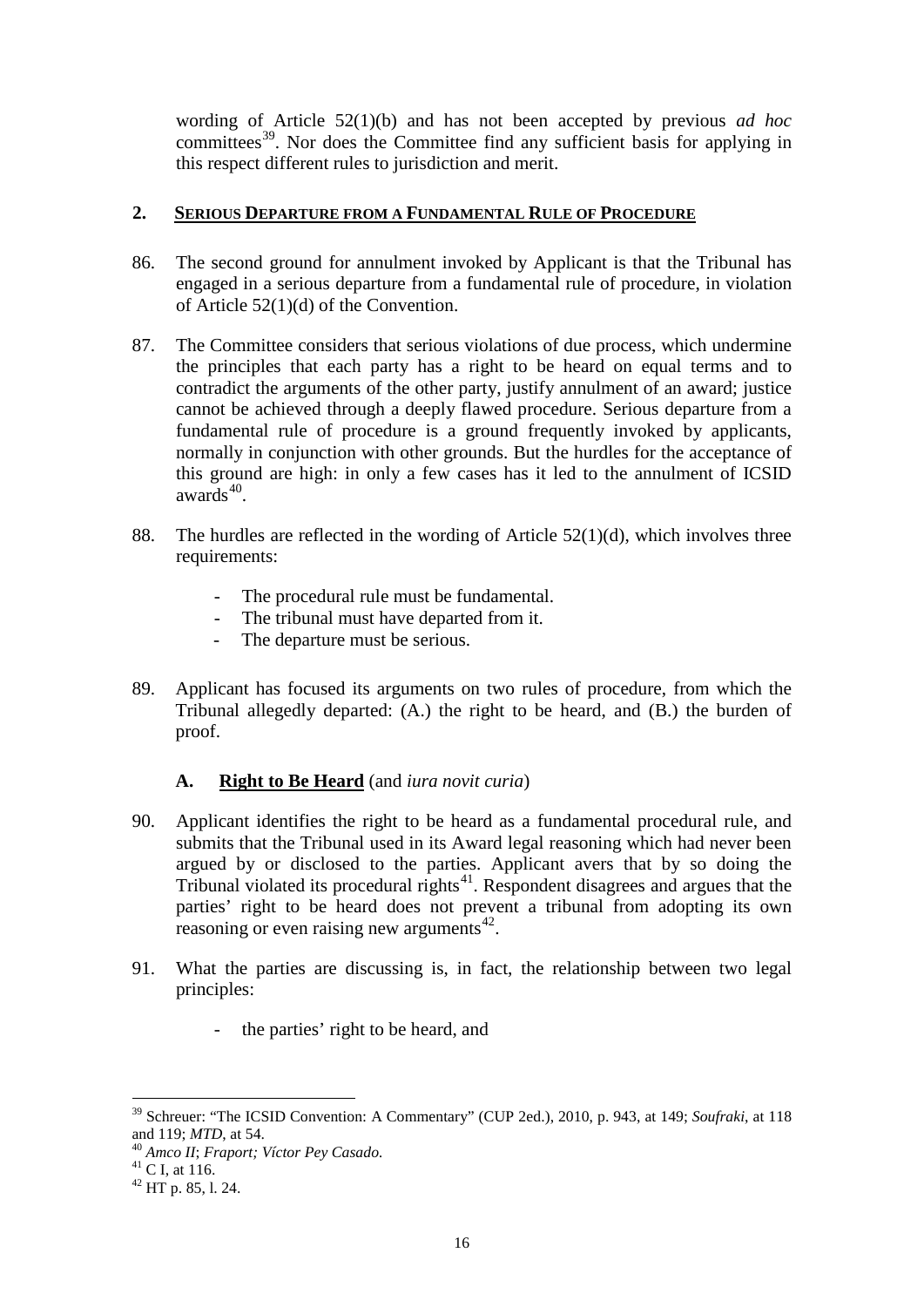- the tribunal's right (or even duty a tribunal confronted with inept pleadings cannot content itself with the less implausible of the parties' arguments [43](#page-22-0)) to apply the principle *iura novit curia*.
- 92. *Ad hoc* committees have a number of times been confronted with the issue whether tribunals can *sua sponte* raise legal arguments which had not been pleaded by the parties. Schreuer has summarized the findings by saying that committees

"have uniformly rejected the idea that the tribunals in drafting their awards are restricted to the arguments presented by the parties<sup>"[44](#page-22-1)</sup>.

93. But this conclusion is subject to an important *caveat*: a tribunal (and also a committee) is only free to adopt its own solution and reasoning without obligation to submit it to the parties beforehand, if it remains within the legal framework established by the parties. And *vice versa*: if a tribunal prefers to use a distinct legal framework, different from that argued by the parties, it must grant the parties the opportunity to be heard. As the committee in  $Kl\ddot{o}ckner I$  held<sup>45</sup>:

> "The real question is whether, by formulating its own theory and argument, the Tribunal goes beyond the "legal framework" established by the Claimant and Respondent. This would for example be the case if an arbitral tribunal rendered its decision on the basis of tort while the pleas of the parties were based on contract".

- <span id="page-22-4"></span>94. Consequently, tribunals do not violate the parties' right to be heard if they ground their decision on legal reasoning not specifically advanced by the parties, provided that the tribunal's arguments can be fitted within the legal framework argued during the procedure and therefore concern aspects on which the parties could reasonably be expected to comment, if they wished their views to be taken into account by the tribunal.
- 95. That tribunals are entitled, within certain limits, to proceed without asking for the parties' views, does not mean that it is always good practice to do so. If *iura novit curia* is exercised, an invitation to the parties to comment on the new legal arguments may reduce the risk of errors or mistakes. And as the arbitrator in *Bogdanov* wrote, tribunals should avoid that parties be

"surprise[d] by the consideration of legal issues that were not taken into consideration in the proceedings"<sup>[46](#page-22-3)</sup>.

96. But surprise in itself does not give rise to a ground for annulment. As the committee in *Vivendi I* wrote,

<span id="page-22-0"></span><sup>&</sup>lt;sup>43</sup> Paulsson: "International Arbitration and the Generation of Legal Norms", in ICCA Congress Series No. 13 at  $879$ .

<span id="page-22-1"></span><sup>&</sup>lt;sup>44</sup> Schreuer: "Three Generations of ICSID Annulment Procedures" in "Annulment of ICSID Awards" (Gaillard/Banifatemi eds.), 2004, p. 30.

<span id="page-22-3"></span><span id="page-22-2"></span><sup>&</sup>lt;sup>45</sup> *Klöckner I*, at 91. *At 91.* At 91. **At 80. 45** *Klöckner I***, at 91. 46** *Bogdanov v. Moldova*, SCC case 93/2004, quoted in Bigge: "*Iura Novit Curia* in Investment Treaty Arbitration", Kluwer Arbitration Blog, December 29, 2011.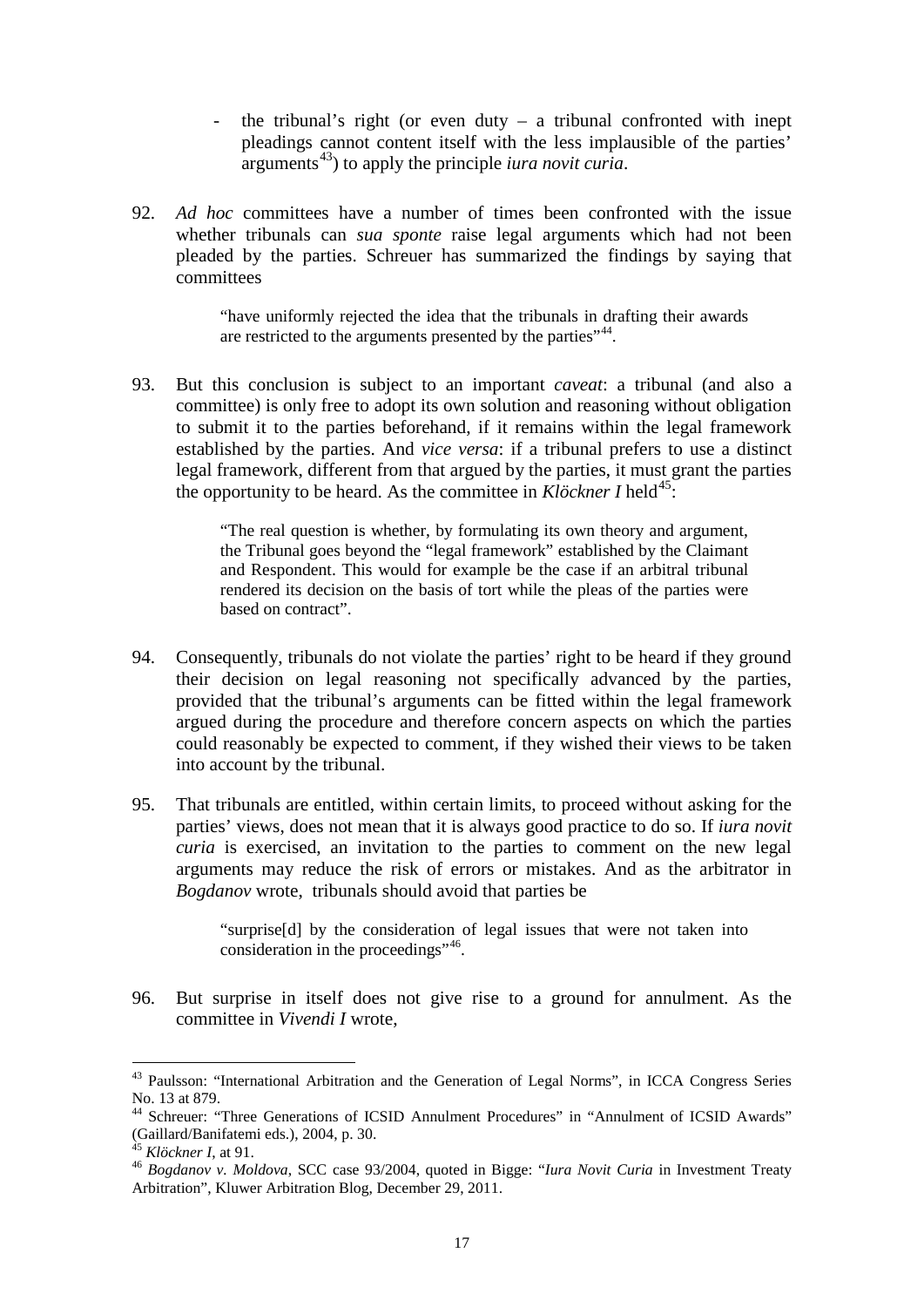"[i]t may be true that the particular approach adopted by the Tribunal in attempting to reconcile the various conflicting elements of the case before it came as a surprise to the parties, or at least to some of them. But even if true, this would by no means be unprecedented in judicial decision-making, either international or domestic, and it has nothing to do with the ground for annulment contemplated by Article  $52(1)(d)$  of the ICSID Convention."<sup>47</sup>.

# **B. Burden of Proof**

97. A breach of the general principles on burden of proof can also lead to an infringement of Article 52(1)(d) of the Convention. As the committee in *Klöckner II* stated,

> "a reversal of the burden of proof could well lead to a violation of a fundamental rule of procedure. It all depends on the importance, for the decision of the Tribunal, of the subject regarding which the burden has been reversed", <sup>[48](#page-23-2)</sup>.

# **C. Seriousness**

- 98. There is an additional requisite: Article  $52(1)(d)$  of the Convention requires that a departure from a fundamental rule of procedure, if it is to provoke the annulment of an award, must also be "serious".
- 99. A departure is serious if the violation of the fundamental rule of procedure produced a material impact on the award. The applicant however is not required to prove that the violation of the rule of procedure was decisive for the outcome, or that the applicant would have won the case if the rule had been applied. As the *Wena* committee stated, what the applicant must simply demonstrate is

"the impact that the issue may have had on the Award"<sup>[49](#page-23-3)</sup>.

# <span id="page-23-0"></span>**3. FAILURE TO STATE REASONS**

- 100. The third ground for annulment on which Applicant relies is that the award has failed to state the reasons on which it is based, as required by Article  $52(1)(e)$  of the Convention.
- 101. The obligation to state reasons stems from Article 48(3) of the Convention, which requires the tribunal to "deal with every question submitted to the Tribunal" and to "state the reasons upon which it is based". Unreasoned awards can be annulled, because parties are entitled to be able to ascertain to what extent a tribunal's findings are sufficiently based on a correct interpretation of the law and on a proper evaluation of the facts<sup>50</sup>. But as long as reasons have been stated, even if incorrect or unconvincing, the award cannot be annulled on this ground. Article

<span id="page-23-1"></span><sup>47</sup> *Vivendi I,* at 84. <sup>48</sup> *Klöckner II*, at 6.80.

<span id="page-23-4"></span><span id="page-23-3"></span><span id="page-23-2"></span><sup>49</sup> *Wena*, at 61; *Víctor Pey Casado,* at 78. <sup>50</sup> *Lucchetti,* at 98.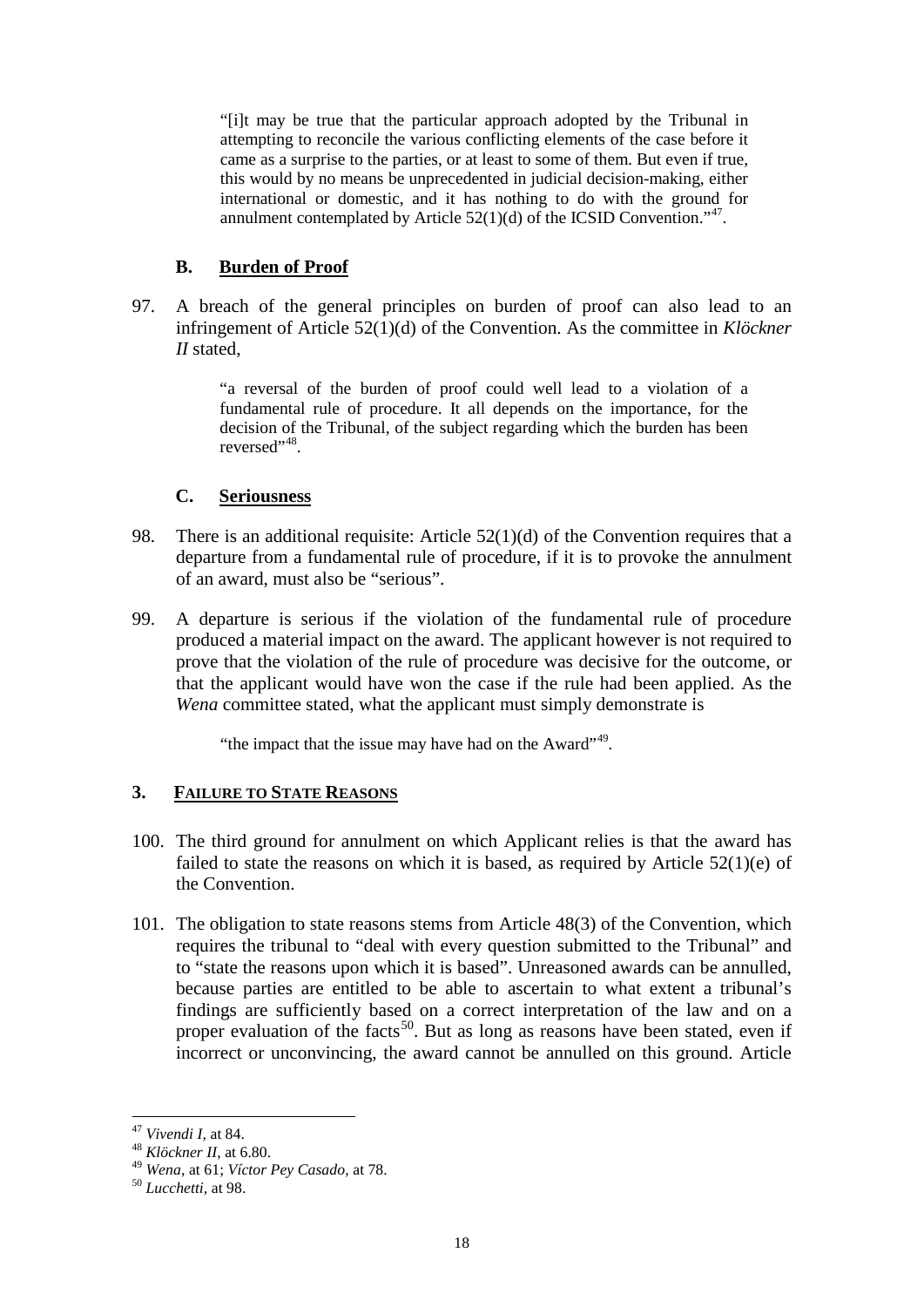52(1)(e) does not permit any inquiry into the quality or persuasiveness of reasons. As was stated in *MINE*,

"the requirement to state reasons is satisfied as long as the award enables one to follow how the tribunal proceeded from Point A to Point B, and eventually to its conclusion, even if it made an error of fact or of law"<sup>[51](#page-24-0)</sup>.

<span id="page-24-4"></span>102. Nonetheless, *ad hoc* committees have held that contradictory or frivolous reasons are to be equated with a failure to state reasons and can result in annulment<sup>[52](#page-24-1)</sup>. Contradictory reasons cancel each other and will not enable the reader to understand the tribunal's motives $53$ . Frivolous reasons are those manifestly irrelevant and knowingly so to the tribunal<sup>54</sup>. But an examination of the reasons presented by a tribunal cannot be transformed into a re-examination of the correctness of the factual and legal premises on which the award is based. Committees do not have the power to review the adequacy of the reasons set forth by the tribunal in its award. Rather, the role of the committee is limited to analyzing whether a reader can understand how the tribunal arrived at its conclusion. Broadening the scope of Article  $52(1)(e)$  to comprise decisions with inadequate reasons would transform the annulment proceeding into an appeal.

<span id="page-24-1"></span>

<span id="page-24-3"></span><span id="page-24-2"></span>

<span id="page-24-0"></span><sup>&</sup>lt;sup>51</sup> *MINE*, at 5.09.<br><sup>52</sup> *Amco II*, at 1.18.<br><sup>53</sup> *Klöckner I*, at 116.<br><sup>54</sup> Broches: "Observations on the finality of ICSID awards" in ICSID Review, 321 (1991), at 366.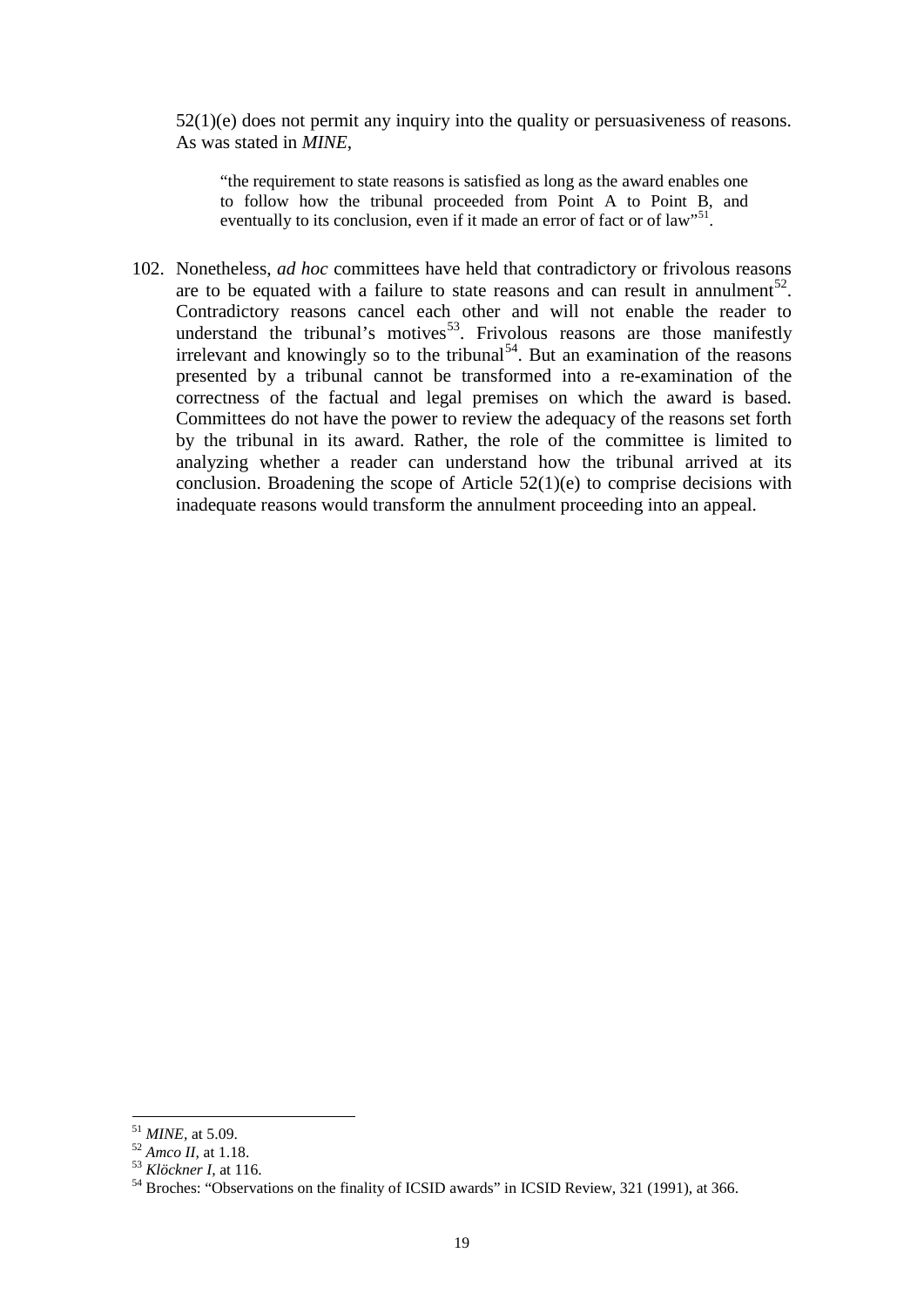# <span id="page-25-0"></span>**V. THE TRIBUNAL'S FOREIGN NATIONALITY TEST**

- 103. Applicant alleges that there are three separate reasons warranting the annulment of the Award on the invoked grounds:
	- The first relates to the Tribunal's holding that the U.S. national must "own or control" an investment in CIOC to comply with the foreign nationality test.
	- The second is the definition and application by the Tribunal of the "control" and "investment" requirements set forth in the BIT and in the Convention.
	- The third refers to an *obiter dictum* made by the Tribunal with regard to the contractual submission to ICSID jurisdiction.
- 104. The first of these allegations will be analyzed in this section, and the other two in subsequent sections (VI and VII).

# <span id="page-25-1"></span>**1. APPLICANT'S POSITION**

105. Applicant submits that the Tribunal dismissed jurisdiction on the ground that

"Claimant failed to discharge its burden of proof with regard to the fact that CIOC was an investment of U.S. national (Devincci Hourani) as required by Article VI(8) of the BIT"<sup>[55](#page-25-2)</sup>.

106. Applicant avers that, in doing so, the Tribunal violated Article  $52(1)(b)$ , (d) and (e) of the Convention.

# **A. Article 52(1)(b): Manifest Excess of Powers**

- 107. Applicant argues that by failing to exercise jurisdiction, the Tribunal manifestly exceeded its powers, in violation of Article  $52(1)(b)$  of the Convention<sup>56</sup>. In particular, the Tribunal failed to apply or alternatively manifestly erred in applying the provisions of the BIT and of the Vienna Convention to the foreign nationality test under Article VI(8) of the BIT and the associated "ownership or control" requirement of Article I(1)(a) of the BIT<sup>57</sup>.
- 108. Applicant points out that, pursuant to Article VI(8) of the BIT, a local Kazakh company like CIOC must be treated as a "foreign national" for the purposes of Article 25(2)(b) of the Convention and be given access to ICSID arbitration, if it qualifies as "investment" of U.S. "nationals or companies". In Applicant's opinion, the requirement of foreign nationality was satisfied by the mere fact that Mr. Hourani owned 92% of the shares in CIOC<sup>58</sup>. The Tribunal, however, went on to examine the alternative requirement of "control" contained in Article I(1)(a) of the BIT, and moreover added to the foreign nationality test the requirements that

<span id="page-25-2"></span><sup>&</sup>lt;sup>55</sup> Award, at 457.<br><sup>56</sup> C I, at 146.<br><sup>57</sup> C I, at 147.<br><sup>58</sup> C I, at 152.

<span id="page-25-3"></span>

<span id="page-25-4"></span>

<span id="page-25-5"></span>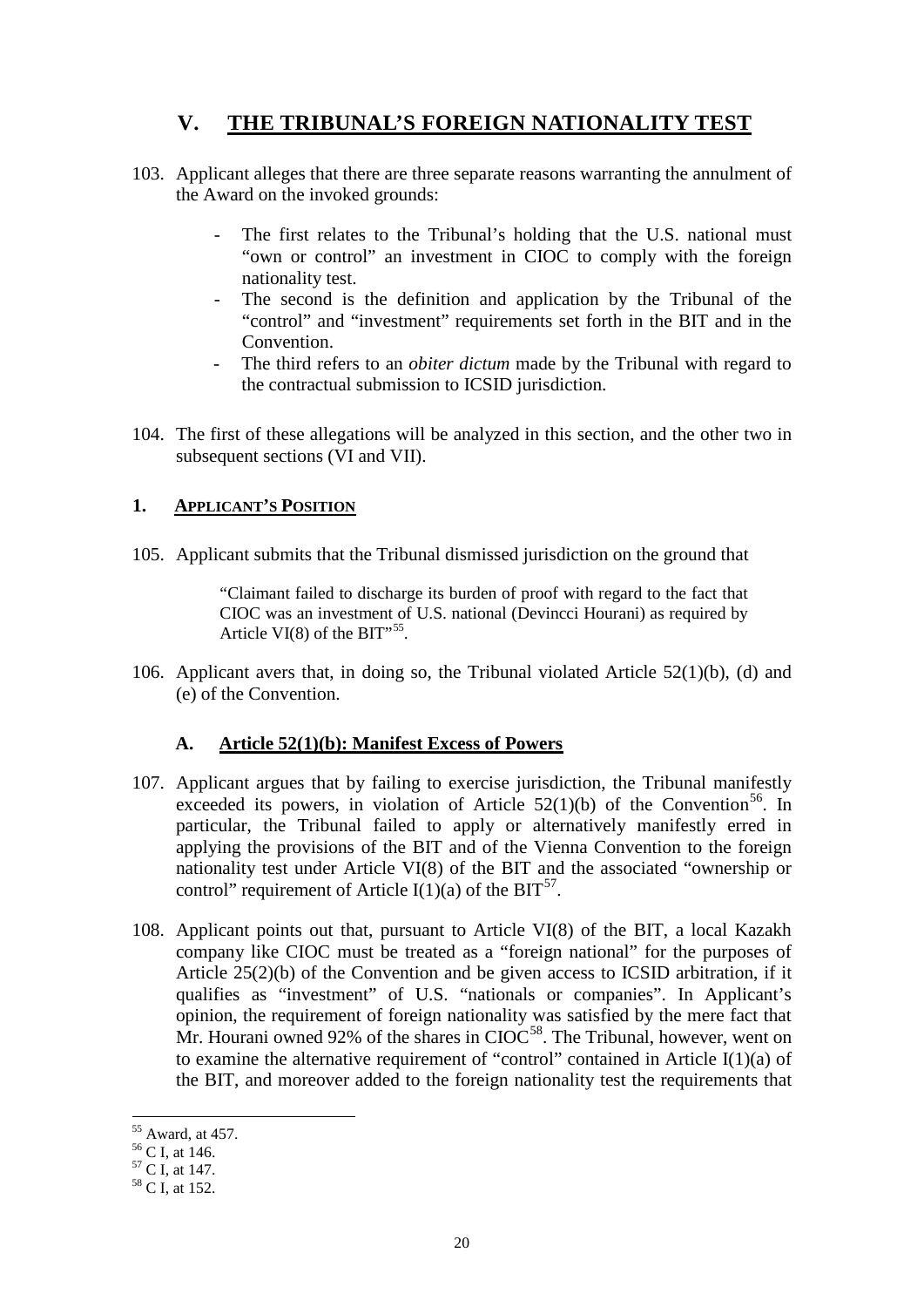the person exercising ownership or control should prove that it had made an investment in the local investment vehicle – CIOC – and that a link existed between CIOC's capital and Mr. Hourani<sup>59</sup>.

- 109. Applicant therefore considers that the Tribunal imposed a "foreign capital" requirement to the BIT's notion of "foreign nationality", contained in Article VI(8) of the BIT, and thereby altered and exceeded the scope of such rule, as agreed between two sovereign states. It subsequently found, by replacing the foreign nationality test of Article VI(8) by its self-created test, that CIOC did not qualify as an investment of the U.S. national Mr. Hourani and did not qualify as a foreign investment for purposes of ICSID jurisdiction $^{60}$  $^{60}$  $^{60}$ .
- 110. In Applicant's opinion, the Tribunal reached this conclusion despite the clear wording of Article  $I(1)(a)$  of the BIT, which does not require that the investment be made by a U.S. national directly in the local company. To the contrary, this provision of the BIT only requires the investment to be "owned or controlled" by a U.S. national. Applicant considers that the Tribunal's reasoning and conclusion run counter to the express wording of the  $BIT<sup>61</sup>$  $BIT<sup>61</sup>$  $BIT<sup>61</sup>$  and that the Letter of Transmittal of the BIT confirms that the assets enumerated in the non-exclusive list of Article  $I(1)(a)$  constitute investments without any further requirements having to be satisfied $^{62}$  $^{62}$  $^{62}$ .
- 111. Applicant concludes that the Tribunal, although acting under the pretext of Article 1(1)(a) and Article VI(8) of the BIT, in reality did not apply these provisions and hence failed to apply the applicable law, or misapplied the BIT in such egregious manner that it amounts to effective disregard of the applicable law. In both cases, the error by the Tribunal indisputably amounts to a manifest excess of powers. This error, in Applicant's view, is both flagrant and incomprehensible<sup>63</sup>.
- 112. Applicant points out that the Tribunal thus effectively failed to exercise the jurisdiction conferred upon it by the BIT and Article  $25(2)(b)$  of the Convention and to apply the law agreed by the parties, and this failure constitutes manifest excess of power. Applicant argues that it is settled that an ICSID tribunal commits an excess of powers not only if it exercises a jurisdiction which it does not have under the relevant treaty, but also if it fails to exercise a jurisdiction which it possesses under that instrument<sup>64</sup>.

# **B. Article 52(1)(d): Serious Departure from a Fundamental Rule of Procedure**

113. Applicant also argues that the Tribunal seriously departed from a fundamental rule of procedure by depriving CIOC of its right to be heard, in violation of Article 52(1)(d) of the Convention. This is because the objection applied by the Tribunal was not raised by Respondent.

<span id="page-26-1"></span>

<span id="page-26-2"></span>

<span id="page-26-3"></span>

<span id="page-26-5"></span><span id="page-26-4"></span>

<span id="page-26-0"></span><sup>&</sup>lt;sup>59</sup> C I, at 153; C II, at 109.<br>
<sup>60</sup> C I, at 154.<br>
<sup>61</sup> C I, at 155.<br>
<sup>62</sup> C II, at 112.<br>
<sup>63</sup> C I, at 157.<br>
<sup>64</sup> C I, at 168, by reference to *Vivendi I*, at 86.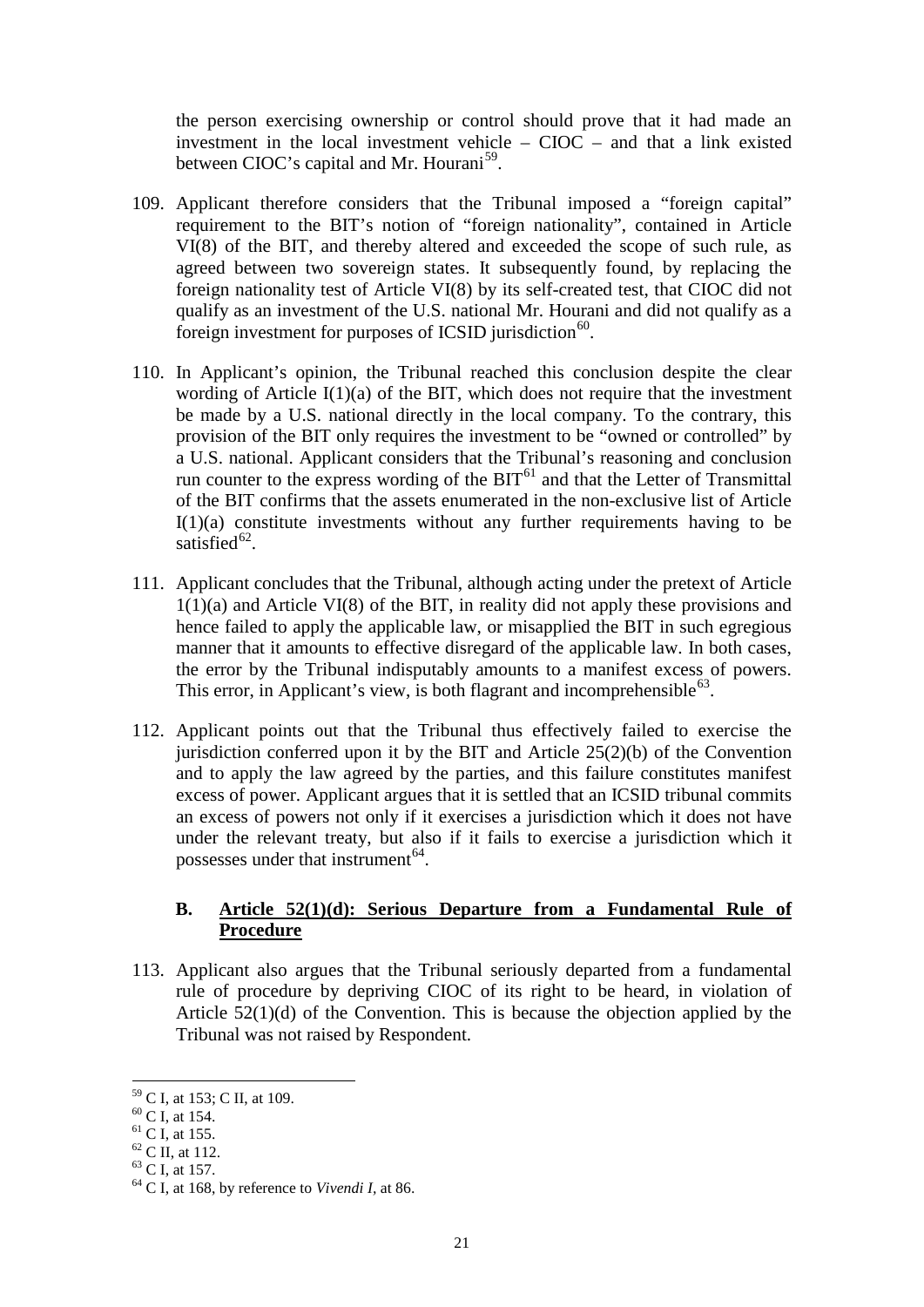- 114. The record shows that Claimant in its Memorial based the Tribunal's jurisdiction on the satisfaction of the foreign nationality test under Article VI(8) of the BIT, while in its Counter-Memorial Respondent based its objections to jurisdiction exclusively on the requirement of a *bona fides* investment under Article 25 of the ICSID Convention<sup>[65](#page-27-0)</sup>.
- 115. As Applicant sees it, the Tribunal did not merely restate unclear and ambiguous objections raised by Respondent, but rather relied on new legal provisions and arguments which had not been raised by Respondent in the proceedings<sup>66</sup>.
- 116. Such new legal provisions were not shared by the Tribunal during the proceedings and so Claimant was not heard on the objection ultimately applied by the Tribunal and was deprived of the opportunity to correct the misapplication of the law by providing the Tribunal with appropriate arguments<sup>67</sup>.
- 117. What is more, Applicant points out that the Tribunal was aware of this serious departure from a fundamental rule of procedure, because in the Award<sup>[68](#page-27-3)</sup>, it attempts to preemptively justify its behaviour in anticipation of a challenge, relying on its right, under Rule 41(2) of the Arbitration Rules, to raise *ex officio* jurisdictional questions at any time of the proceedings $^{69}$ .
- 118. Applicant emphasizes that any prerogative the Tribunal may have to raise *ex officio* new grounds or arguments, cannot override the principle of due process which implies that "the parties shall be treated with equality and each party shall be given opportunity to present his case"<sup>[70](#page-27-5)</sup>, and that they must be "given the right" to be heard before an independent and impartial tribunal<sup>"[71](#page-27-6)</sup>, including the right of a party "to state its claim or its defense and to produce all arguments and evidence in support of it"[72.](#page-27-7) In *Víctor Pey Casado* the *ad hoc* committee held that the tribunal's right to independently proceed to the evaluation of a category of damages, did not relieve it from its obligation to "allo[w] each party the right to present its arguments and to contradict those of the other party<sup>"[73](#page-27-8)</sup>
- 119. Applicant argues that where a tribunal bases its conclusions on arguments that are beyond the legal framework established by the parties, the tribunal is under the obligation to hear the parties first and to allow them to advance their arguments<sup>[74](#page-27-9)</sup>. In the present case, the Tribunal failed to hear the parties on issues that proved to be critical for its conclusion on jurisdiction. The Tribunal therefore departed from a fundamental right of procedure, and this departure was "serious"<sup>[75](#page-27-10)</sup>.
- 120. Applicant accordingly concludes that the Tribunal should have at the very least – afforded CIOC the opportunity to be heard and to present its case on these *ex*

<span id="page-27-0"></span>

<span id="page-27-1"></span>

<span id="page-27-2"></span>

<span id="page-27-3"></span>

<span id="page-27-4"></span>

<span id="page-27-6"></span><span id="page-27-5"></span>

<span id="page-27-7"></span>

<sup>65</sup> C II, at 137.<br><sup>66</sup> C I, at 172.<br><sup>67</sup> C I, at 170.<br><sup>69</sup> C I, at 171.<br><sup>70</sup> *MINE*, at 5.06.<br><sup>71</sup> *Wena*, at 57.<br><sup>72</sup> *Ibidem.*<br><sup>73</sup> *Víctor Pey Casado*, at 262.<br><sup>74</sup> C II, at 159.<br><sup>75</sup> C II, at 169.

<span id="page-27-9"></span><span id="page-27-8"></span>

<span id="page-27-10"></span>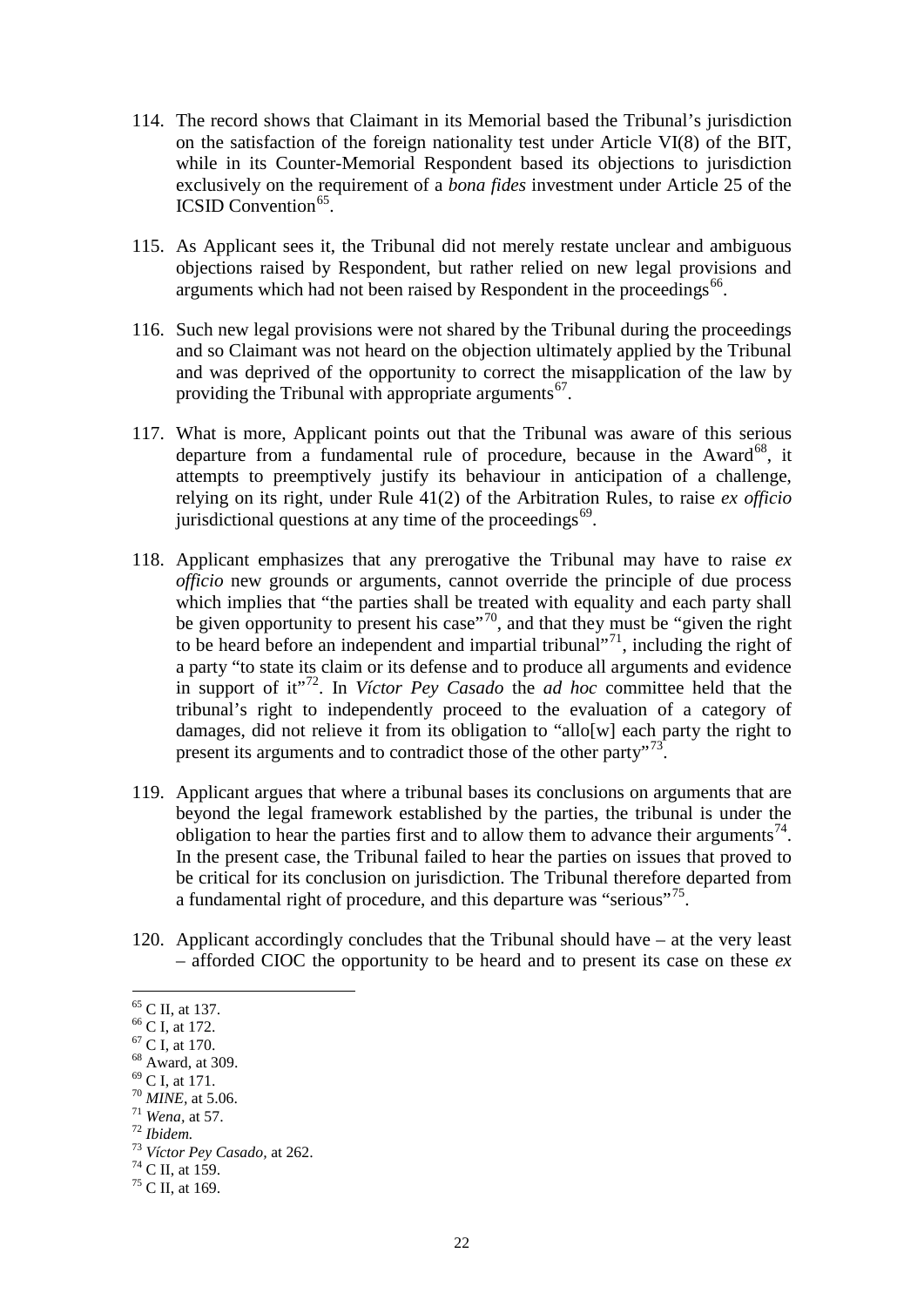*officio* and/or completely reshuffled objections. Applicant argues that the Tribunal failed to do so<sup>[76](#page-28-1)</sup> and that it acted in violation of the fundamental right to be heard embodied in Article 52(1)(d) of the Convention and reached a result which could have been different from what it would have been had such a rule been observed $^{77}$  $^{77}$  $^{77}$ .

# **C. Article 52(1)(e): Failure to State Reasons**

- 121. Applicant advances a third argument: the Tribunal also violated Article 51(1)(e) of the Convention, by basing its findings on an incomprehensible reasoning tantamount to a failure to state reasons.
- 122. Applicant finds it impossible to see what support the Tribunal mustered to sustain its conclusions, and to follow the little motivation the Tribunal has provided. The Tribunal – it is alleged – jumps from one notion to another, from one treaty to another, from one article to another, in a manner which defies common sense. In Applicant's view, the Tribunal failed to render an award which at the minimum enables the reader to follow the reasoning on points of fact and law, as required by Articles 48(3) and  $52(1)(e)$  of the Convention<sup>[78](#page-28-3)</sup>.

# <span id="page-28-0"></span>**2. RESPONDENT'S POSITION**

123. Respondent rejects Applicant's contention that the Award should be annulled, on the ground that the Tribunal erred when it applied the foreign nationality test.

# **A. Article 52(1)(b): Manifest Excess of Powers**

- 124. Respondent argues that the Tribunal did not exceed its powers when applying the foreign nationality test<sup>79</sup>.
- 125. Respondent finds it obvious that there can be no excess of powers, let alone a manifest excess of powers, on the ground that the Tribunal failed to apply the relevant provisions of the applicable law. The rare instances when committees have annulled awards by reason of the tribunal's failure to apply the applicable law were extreme cases in which the tribunal simply ignored the relevant provisions, or the applicable law as a whole.
- 126. Respondent avers that the Tribunal, in determining whether Claimant met the foreign nationality test under Article 25(2)(b) of the Convention, applied the relevant provisions of the BIT in accordance with the Vienna Convention. The Tribunal correctly turned to Article VI(8) of the BIT and the definition of investment contained in Article  $I(1)(a)$  of the BIT. The Tribunal interpreted "investment" in accordance with its ordinary meaning, in its context and in light of the BIT's objective and purpose, pursuant to Article 31(1) of the Vienna Convention. The Tribunal held that the term "investment" had an inherent

<span id="page-28-3"></span><span id="page-28-2"></span>

<span id="page-28-1"></span> $^{76}$  C I, at 177.<br>  $^{77}$  C I, at 178.<br>  $^{78}$  C I, at 179.<br>  $^{79}$  R II, at 79.

<span id="page-28-4"></span>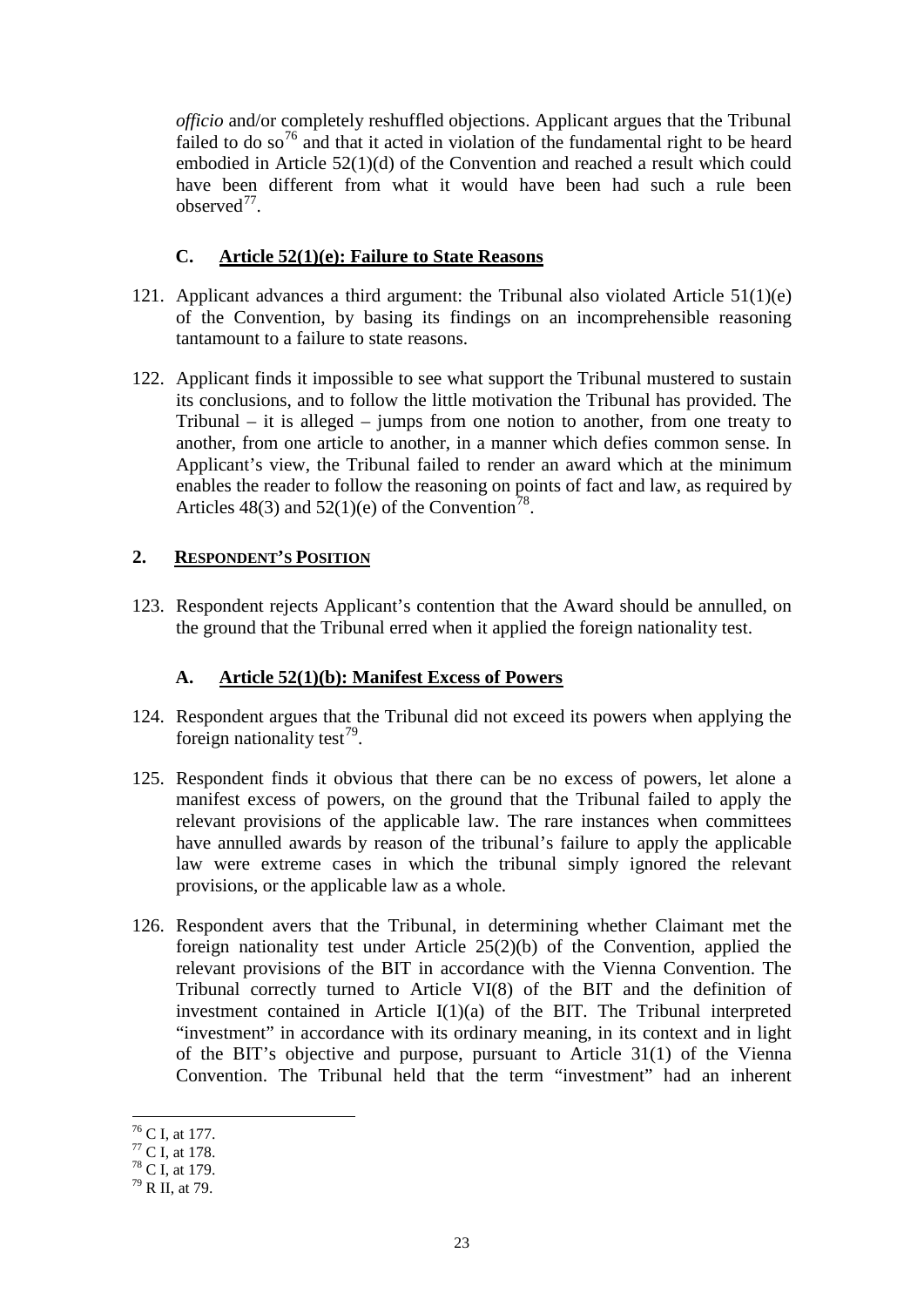meaning, which included the existence of contribution over a period of time and requiring some degree of risk $80$ . The Tribunal noted that even though the BIT required "ownership" *or* "control", the BIT could not go beyond the objective outer limits of the Convention, which expressly requires that control be established, as only control can be the basis for jurisdiction $81$ .

127. Respondent therefore considers that, in applying Articles VI(8) and I(1)(a) of the BIT, the Tribunal did not commit any error, let alone an egregious error wanting annulment. The Tribunal's analysis thus meets "reasonable", "plausible" or "tenable" standards, which exclude a finding of manifest excess of powers<sup>82</sup>.

# **B. Article 52(1)(d): Serious Departure from a Fundamental Rule of Procedure**

- 128. Respondent also denies that the Tribunal departed from a fundamental rule of procedure, because the question of the foreign nationality of CIOC was actually argued during the proceedings. The parties debated the issues whether there was an investment of Mr. Hourani and whether Mr. Hourani actually controlled such investment. Applicant's artificial argument that Respondent's objection was based on the ICSID Convention and not on Article VI(8) of the BIT, while Article VI(8) contains the foreign nationality agreement required under Article 25(2)(b) of the Convention, must be rejected  $83$ .
- 129. In any event, even if it were considered that CIOC was not heard on the question of control and/or investment (which Respondent denies), the Tribunal's reasoning undoubtedly remained within the legal framework established by the parties when they debated foreign nationality for the purposes of ICSID jurisdiction<sup>[84](#page-29-4)</sup>.
- 130. Furthermore, Article 41(2) of the Arbitration Rules confers on ICSID tribunals the power to address jurisdictional questions of its own motion. This means that, in Respondent's opinion, an arbitral tribunal is perfectly free to reformulate or clarify an objection to its jurisdiction made by one of the parties. In accordance with the principle *iura novit curia*, the parties' right to be heard does not require an ICSID tribunal to submit to the parties every new reason on which it bases its  $decision<sup>85</sup>$  $decision<sup>85</sup>$  $decision<sup>85</sup>$ .
- 131. Respondent avers that the issue of the applicable test for determining CIOC's nationality was amply debated by the parties. Even if this were not the case, the Tribunal was empowered to reformulate or even raise a new argument or reasoning, without first submitting it to the parties, provided that such argument or reasoning remained within the legal framework established by the parties. Article VI(8) of the BIT was indeed part of the legal framework established by the parties. All relevant provisions of the Convention and the BIT were in the debate, and the Tribunal was not bound to submit its interpretation to the parties

<span id="page-29-0"></span><sup>&</sup>lt;sup>80</sup> R I, at 120.<br><sup>81</sup> R I, at 123.<br><sup>82</sup> R I, at 137.<br><sup>83</sup> R I, at 140.<br><sup>84</sup> R II, at 93.<br><sup>85</sup> R I, at 158.

<span id="page-29-1"></span>

<span id="page-29-2"></span>

<span id="page-29-3"></span>

<span id="page-29-4"></span>

<span id="page-29-5"></span>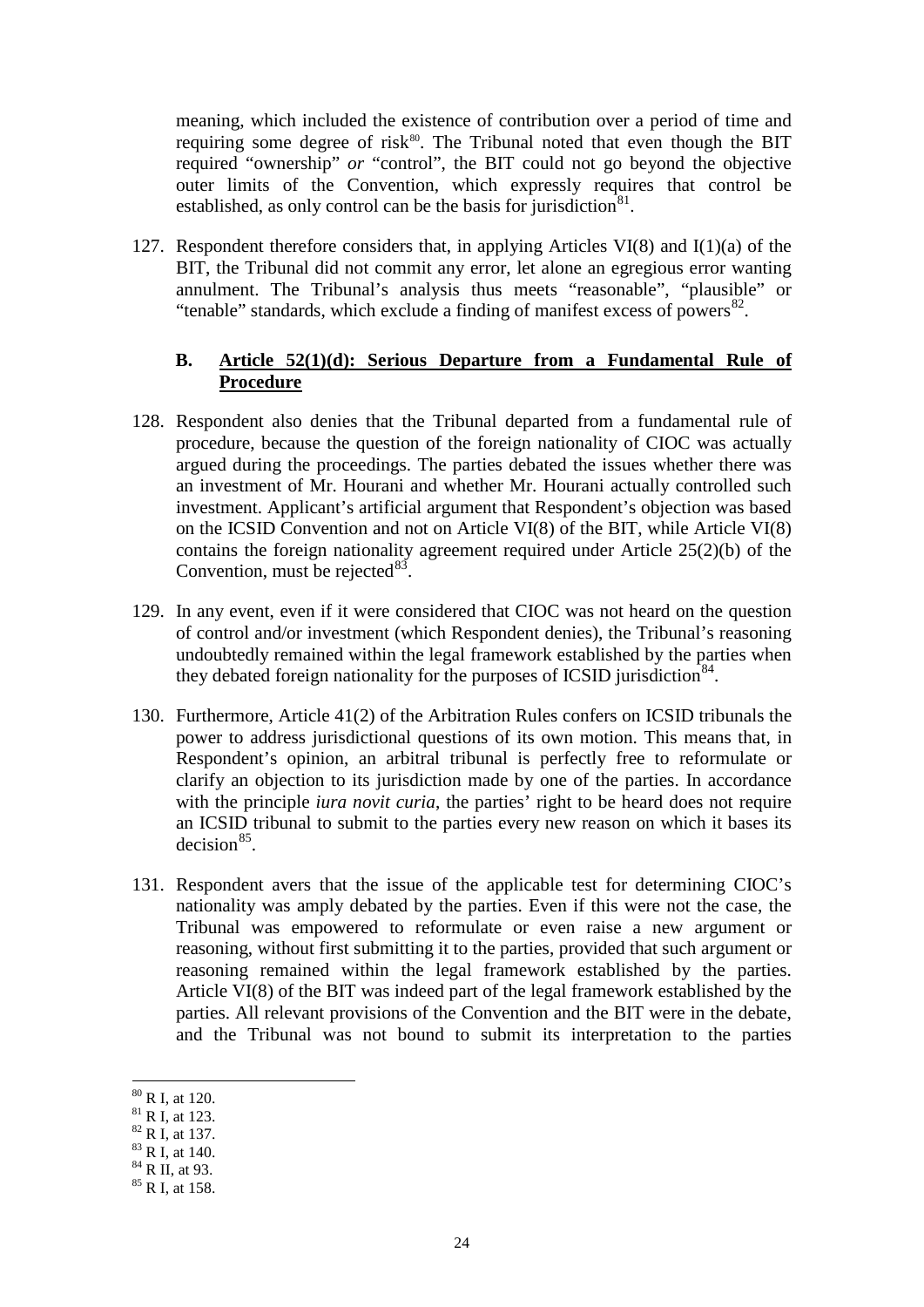beforehand. Therefore, Respondent concludes that the Tribunal did not violate Claimant's right to be heard or depart from any rule of procedure  $86$ .

# **C. Article 52(1)(e): Failure to State Reasons**

- 132. Respondent finally argues that the Tribunal did not fail to state reasons.
- 133. Respondent avers and explains that the reasoning of the Tribunal on the points of law and fact related to the foreign nationality requirements of the BIT and the ICSID Convention are clear, precise and logically developed $87$ .
- 134. Furthermore, Respondent argues that the adequacy and sufficiency of reasons are irrelevant for annulment purposes. The applicable standard requires only that the award contain reasons that support the tribunal's decision, even if the line of reasoning adopted by the tribunal contains errors of law or of fact. Applicant seeks to appeal the Tribunal's decision, but has not presented a single plausible argument against the Tribunal's well argued, logical and comprehensible conclusion that CIOC did not meet the foreign nationality test $^{88}$  $^{88}$  $^{88}$ .

### <span id="page-30-0"></span>**3. DECISION BY THE COMMITTEE**

### **A. Introduction**

135. The foreign nationality test of Mr. Hourani revolves around three legal provisions:

Article 25(2)(b) of the Convention:

"(2) "National of another Contracting State" means:

…

(b) any juridical person which had the nationality of a Contracting State other than the State party to the dispute on the date on which the parties consented to submit such dispute to conciliation or arbitration and any juridical person which had the nationality of the Contracting State party to the dispute on that date and which, because of foreign control, the parties have agreed should be treated as a national of another Contracting State for the purposes of this Convention".

Article VI(8) of the BIT:

"For purposes of an arbitration held under paragraph 3 of this Article, any company legally constituted under the applicable laws and regulations of a Party or a political subdivision thereof but that, immediately before the occurrence of the event or events giving rise to the dispute, was an investment of nationals or companies of the other Party, shall be treated as a national or company of such other Party in accordance with Article 25(2)(b) of the ICSID Convention".

<span id="page-30-2"></span><span id="page-30-1"></span> $<sup>86</sup>$  R I, at 170.<br> $<sup>87</sup>$  R I, at 172.<br> $<sup>88</sup>$  R II, at 112.</sup></sup></sup>

<span id="page-30-3"></span>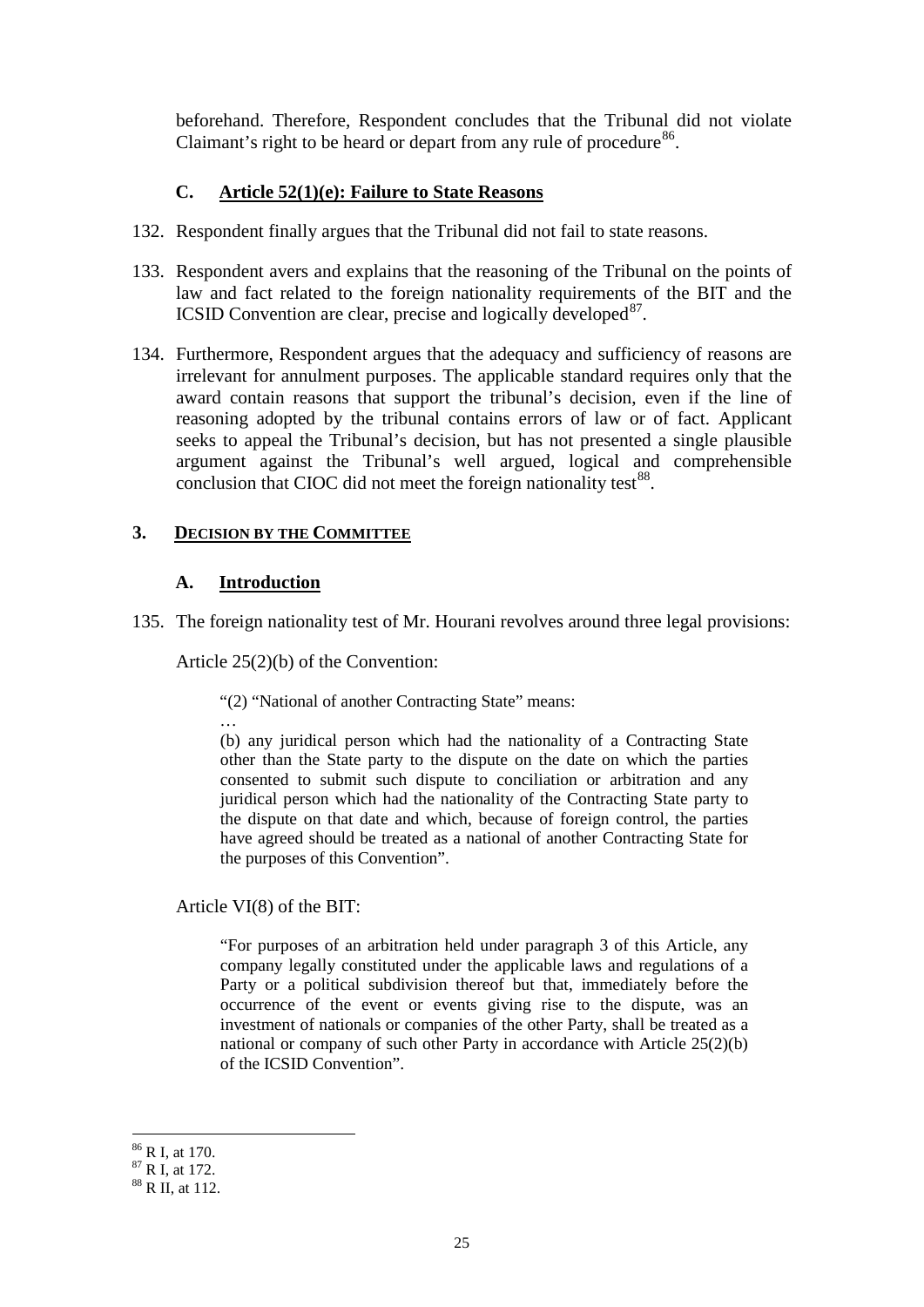#### Article  $I(1)(a)$  of the BIT:

"1. For the purposes of this Treaty,

(a) "investment" means every kind of investment in the territory of one Party owned or controlled directly or indirectly by nationals or companies of the other Party, such as equity, debt, and service and investment contracts …".

- 136. In the Award, the Tribunal construed these provisions as follows:
	- Article  $25(2)(b)$  of the Convention must be interpreted as a floor below which the parties' agreement cannot reach; the term foreign control is flexible and deferential and is meant to accommodate a wide range of agreements between the parties; however, if the agreement plainly contradicts the meaning of the Convention, e.g. by stipulating that any locally incorporated company should be treated as a foreign national, the tribunal cannot go beyond the mandatory limits established by Article  $25^{89}$ .
	- Article VI(8) of the BIT, applied to the circumstances of the present case, permits CIOC to be treated as a U.S. company, provided that it is an investment of a U.S. national $^{90}$ .
	- Article I(1)(a) defines investment as an economic arrangement requiring a contribution to make profit and thus involving some degree of risk.
- 137. The facts which the Tribunal declared as proven are the following:
	- In 2002 CIOC purchased its main asset, the Contract, from CCC and paid approximately USD 9.4 million $91$ .
	- In 2004-2005 Mr. Hourani, a U.S national, purchased 92% of the share capital of CIOC, a Kazakh company, for a price of approximately USD  $6.500^{92}$ .
	- Even though there was evidence which appeared to show that Mr. Hourani was the owner of 92% of the shares in CIOC, Claimant has not provided sufficient evidence that Mr. Hourani exercised actual control over CIOC. The Tribunal, weighing the available evidence, established that (i) no plausible economic motive was given to explain the negligible purchase price he paid for the shares; (ii) no evidence was presented of a contribution of any kind or any risk undertaken by Mr. Hourani; (iii) there was no capital flow between him and CIOC that contributed anything to the business venture operated by  $CIOC^{93}$ .
- 138. On the basis of these findings, the Tribunal concluded that Claimant had failed to discharge its burden of proof with regard to the fact that CIOC was an investment – i.e. an economic arrangement requiring a contribution to make profit and thus involving some degree of risk – of a U.S. national as required by Article VI(8) of

<span id="page-31-0"></span> <sup>89</sup> Award, at 336-337.

<sup>90</sup> Award, at 361.

<span id="page-31-2"></span><span id="page-31-1"></span> $91$  Award, at 437 and 453.

<span id="page-31-3"></span> $92$  Award, at 437.

<span id="page-31-4"></span> $93$  Award, at 455.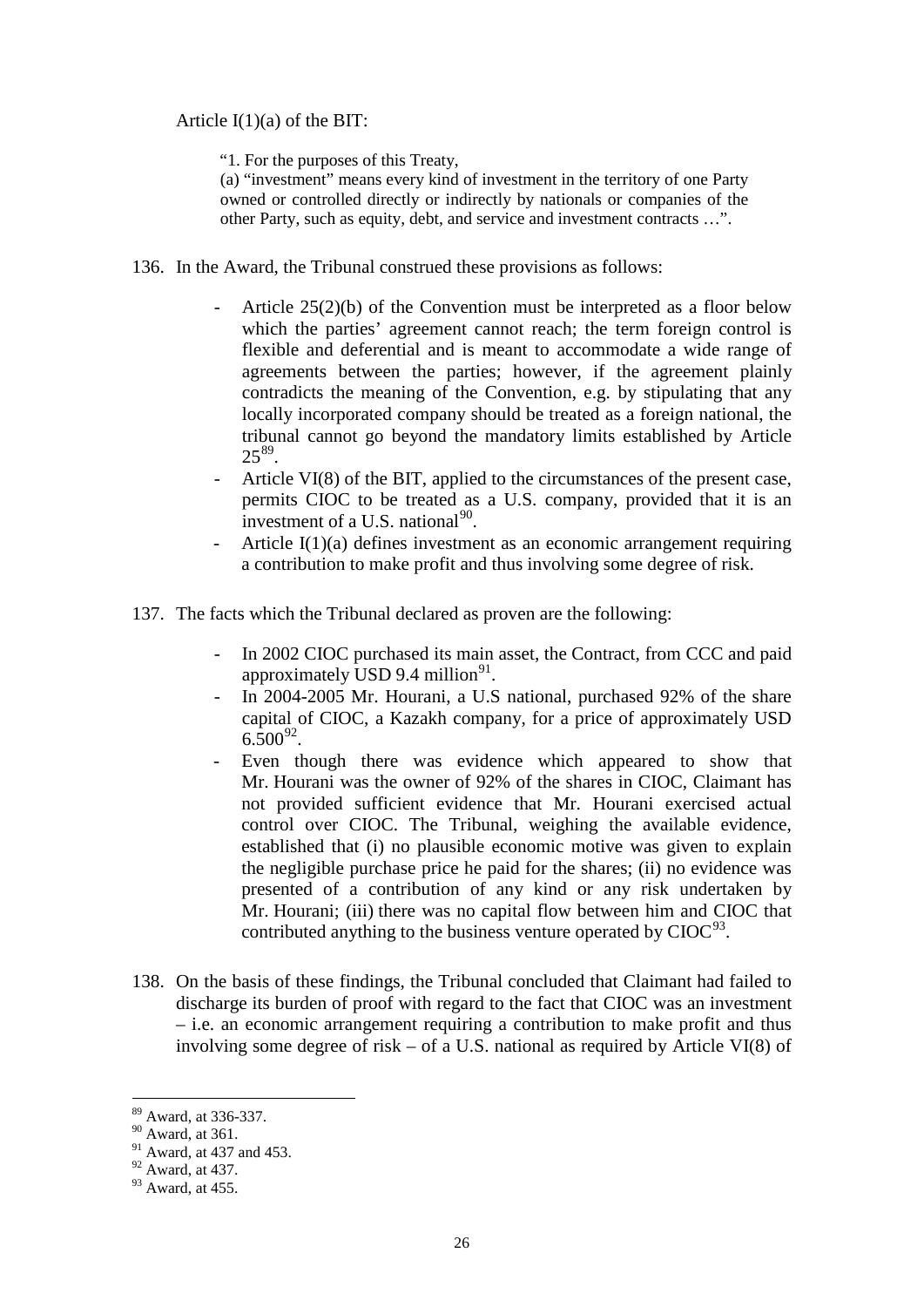the  $BIT<sup>94</sup>$  $BIT<sup>94</sup>$  $BIT<sup>94</sup>$  with the consequence that the Tribunal lacked jurisdiction over Claimant's claims.

139. Applicant alleges that in reaching this conclusion the Tribunal committed separate violations of Article  $52(1)(b)$ , (d) and (e) of the Convention. The Committee will address these allegations in three separate sections (B through D *infra*).

# **B. Manifest Excess of Powers**

#### **a. The Parties' Positions**

140. In order to justify its request for annulment, Applicant argues

"that the Tribunal, although acting under the pretext of Article  $I(1)(a)$  and Article VI(8) of the BIT, in reality did not apply Article I(1)(a) and Article VI(8) of the BIT and hence failed to apply the applicable law or misapplied the BIT in such a[n] "egregious" manner that "it amounts to effective disregard of the applicable law." In both cases, the error by the Tribunal indisputably amounts to a manifest excess of power"<sup>95</sup>.

- 141. The starting point of Applicant's line of reasoning is that the Tribunal acknowledged that Mr. Hourani, who undisputedly was a U.S. national, owned 92% of the capital of CIOC. And – in Applicant's opinion – such ownership should have been sufficient to comply with the foreign nationality test of Articles  $VI(8)$  and  $I(1)(a)$  of the BIT (a test which requires that the investment be "owned" or controlled" by a U.S. national). Since the Tribunal accepted that Mr. Hourani was the owner of 92% of CIOC, the necessary consequence should have been that CIOC met the foreign nationality test. By holding otherwise and by replacing these norms with its own rules, the Tribunal totally disregarded Articles  $I(1)(a)$ and VI(8) of the BIT<sup>[96](#page-32-2)</sup>.
- 142. Respondent is of the contrary opinion: it submits that the Tribunal indisputably applied the relevant provisions of both the Convention and the BIT, and consequently there could be no excess of power based on the Tribunal's failure to apply the applicable  $law<sup>97</sup>$  $law<sup>97</sup>$  $law<sup>97</sup>$ .

### **b. The Committee's Construction of the Concept**

- 143. The Committee has already clarified the standards which an applicant must meet in order to annul an award for manifest excess of powers:
	- The arbitrators must have manifestly exceeded their powers by totally disregarding the law, or by grounding their award on a law other than the applicable law $98$ .

<span id="page-32-0"></span> $^{94}$  Award, at 457.<br><sup>95</sup> C I, at 156.

<span id="page-32-2"></span><span id="page-32-1"></span> $\frac{96}{97}$  C I, at 167; C II, at 101.<br><sup>97</sup> R I, at 126.

<span id="page-32-3"></span>

<span id="page-32-4"></span><sup>98</sup> See para. [78](#page-19-6) *supra.*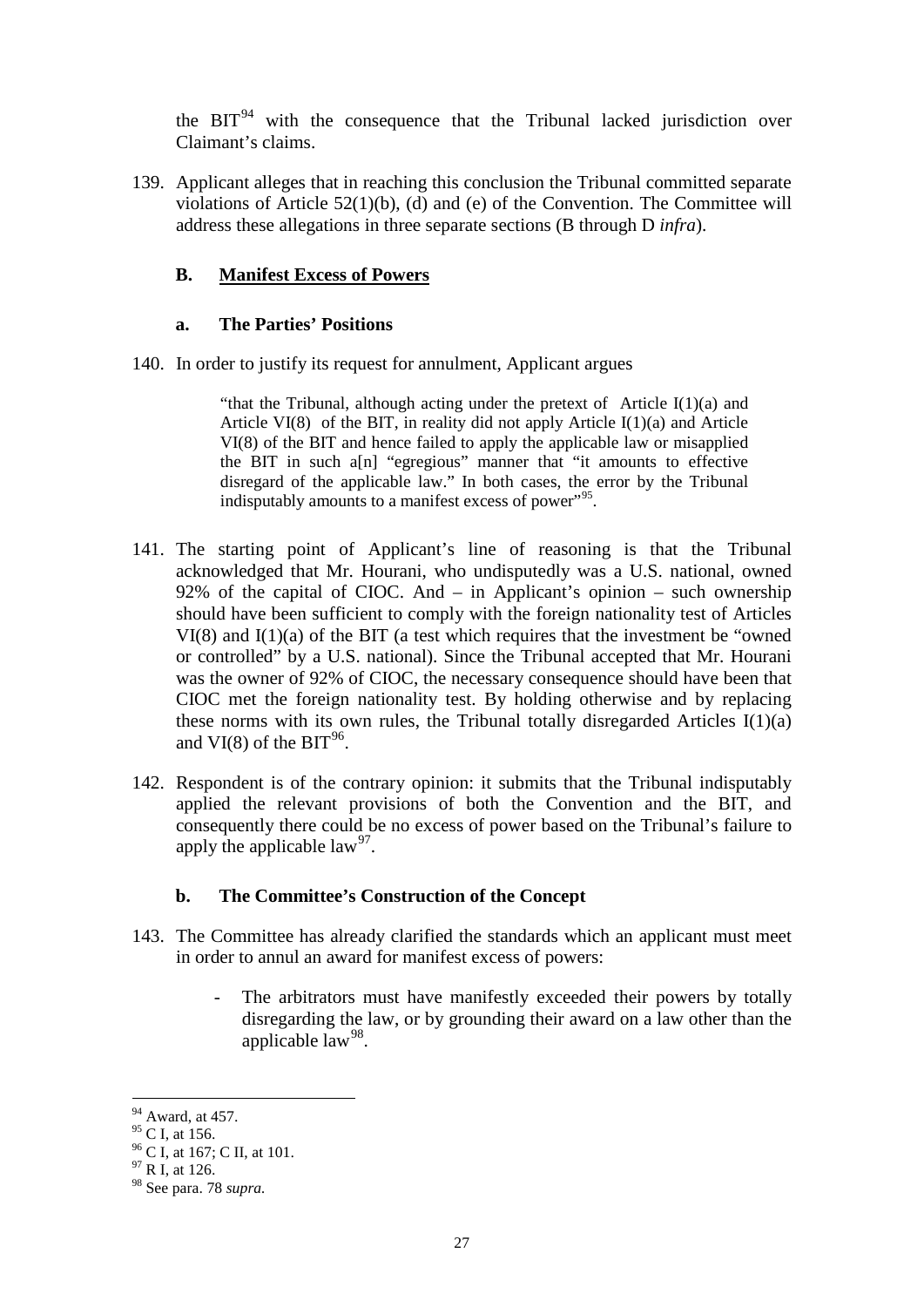- Misinterpretation or misapplication of the proper law, even if serious, does not justify annulment<sup>[99](#page-33-0)</sup>.
- In exceptional circumstances, however, a gross or egregious error of law, acknowledged as such by any reasonable person, could be construed to amount to failure to apply the proper law<sup>[100](#page-33-1)</sup>.
- 144. Under normal circumstances errors of law do not permit annulment: applicant must prove a gross or egregious error of law, which can be perceived by any reasonable person. If the tribunal's legal interpretation is reasonable or tenable, even if the committee might have taken a different view on a debatable point of law, the award must stand – otherwise the annulment procedure would expand into an appeal mechanism, in contravention of the clear wording of the Convention<sup> $101$ </sup>.

# **c. Analysis of the Award**

- 145. The Committee notes that the Tribunal in its Award indicated as applicable law Article 25(2)(b) of the Convention<sup>[102](#page-33-3)</sup> as well as Articles VI(8) and  $\overline{I(1)}$ (b) of the  $BIT<sup>103</sup>$  $BIT<sup>103</sup>$  $BIT<sup>103</sup>$ . Additionally it found that the factual element of foreign control under Article 25(2)(b) of the Convention could not be examined independently from the agreement on nationality contained in the applicable investment treaty, because it is the investment treaty that would normally contain the test by which such foreign control is established in the circumstances of the case. Moreover, to the extent that the investment treaty would contradict the Convention, the Tribunal must find that there is no agreement providing jurisdiction under Article 25(2)(b). For these reasons, the Tribunal found that it must first turn to Article VI(8) of the  $BIT<sup>104</sup>$  $BIT<sup>104</sup>$  $BIT<sup>104</sup>$ .
- 146. After examining the case in relation to Article VI(8) of the BIT, the Tribunal concluded that Claimant had failed to discharge its burden of proof with regard to the fact that CIOC was an investment of the U.S. national Mr. Hourani as required by Article VI(8). At the least, the Tribunal was not satisfied that Claimant had established the fact of that investment $105$ .
- 147. In summary, under Article 25(2)(b) a local juridical person can only have standing in ICSID arbitration, if two requirements are met:
	- The local juridical person must be under "foreign control".
	- The two Contracting States must have agreed that the juridical person, because of foreign control, shall be treated as a foreign national.
- 148. In investments between the U.S. and Kazakhstan the provision in which such agreement is formalized is Article VI(8) of the BIT (a rule which includes a

<span id="page-33-1"></span><span id="page-33-0"></span><sup>&</sup>lt;sup>99</sup> See para. [79](#page-20-7) *supra.* 100 See para[. 81](#page-20-8) *supra.* 101 *Rumeli,* at 96. 102 Award, at 329-337. 103 Award, at 337-338. 105 Award, at 457.

<span id="page-33-2"></span>

<span id="page-33-3"></span>

<span id="page-33-4"></span>

<span id="page-33-5"></span>

<span id="page-33-6"></span>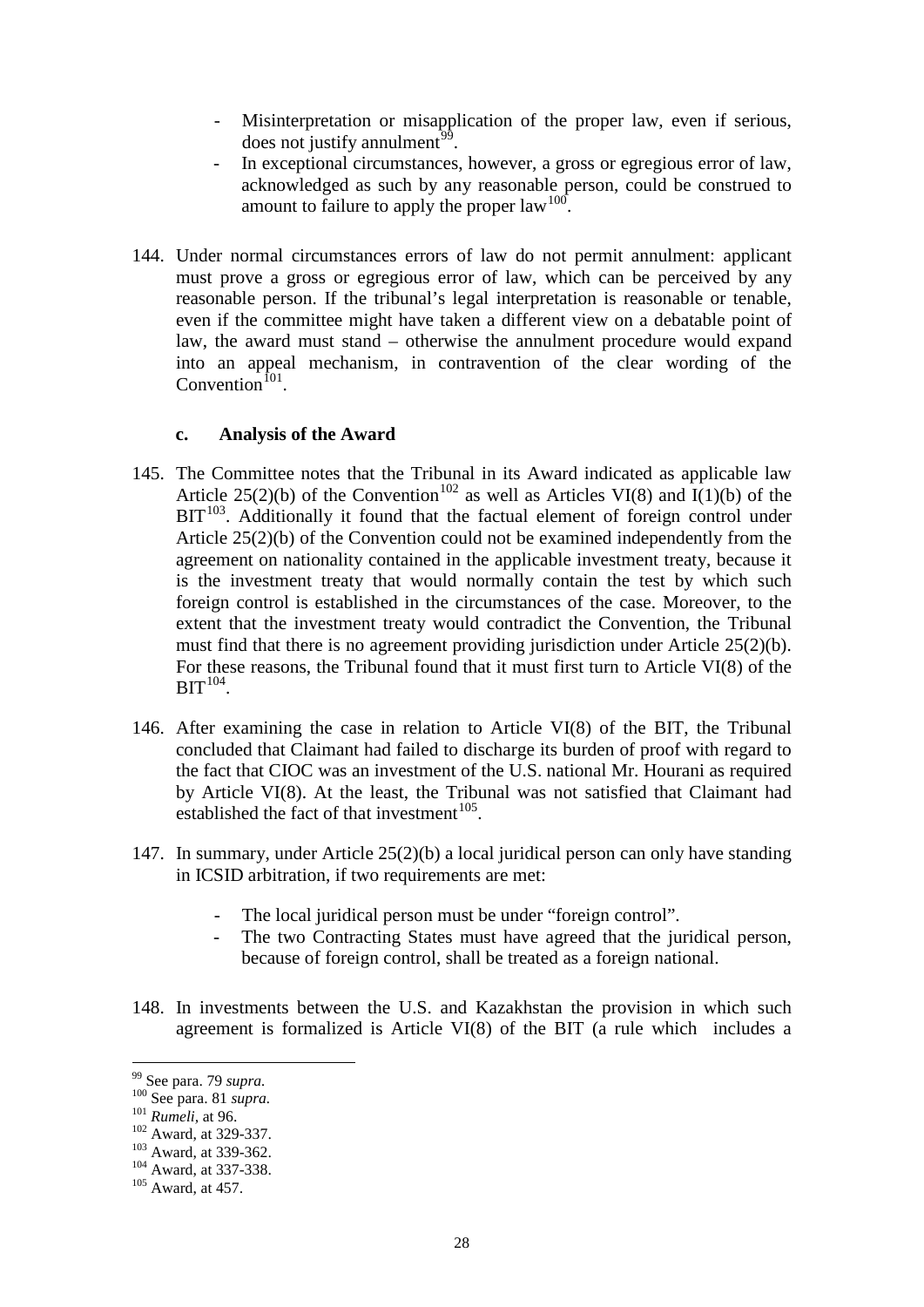cross-reference to Article 25(2)(b) of the Convention). When the the BIT Parties drafted Article VI(8) they could have chosen to simply reproduce the wording of Article 25(2)(b), recognizing standing to any U.S. controlled Kazakh juridical person (and *vice versa*). However, the BIT has a wording of its own.

- (i) Local juridical person …
- 149. According to Article VI(8), the local juridical person shall be a company, but it appears from Article  $I(1)(b)$  of the BIT that the term "company" shall be given a very wide meaning. According to Article I(1)(b), "company" of a Party means any kind of corporation, company, association, enterprise, partnership, or other organization, legally constituted under the laws and regulations of a Party or a political subdivision thereof whether or not organized for a pecuniary gain, or privately or governmentally owned or controlled.
	- (ii) … under foreign control …
- 150. The Tribunal emphasized that Article 25(2)(b) sets "foreign control" as an outer limit, an objective requirement that cannot be replaced by an agreement: it is a floor below which the parties' agreement cannot reach<sup> $106$ </sup>. This implies that all companies which are investments of foreign nationals must also be under foreign control.
	- (iii) ... treated as a foreign national
- 151. Of more importance in the present case is the fact that, according to Article VI(8), the company shall be "an investment of nationals or companies of the other Party". Consequently, while Article 25(2)(b) of the Convention refers to juridical persons which the parties, "because of foreign control", have agreed should be treated as nationals of another Contracting State, Article VI(8) of the BIT mentions "any company … that … was an investment of nationals or companies of the other Party". This terminological distinction was given considerable weight by the Tribunal in its Award.
	- **\* \* \***
- 152. In a second step, the Tribunal tried to give meaning to the concept "company which is an investment of nationals of the other Party<sup>"[107](#page-34-1)</sup>. Since the term investment is defined in Article I(1)(a) of the BIT, the Tribunal decided to use that definition for the purposes of Article VI(8).
- 153. The Tribunal then went on to examine the wording of Article I(1)(a), which states that "investment means every kind of investment … such as equity, debt, and service and investment contracts" and adds a non-exhaustive list of assets covered by the general notion of "investment".
- 154. Applying Article 31(1) of the Vienna Convention, the Tribunal found:

<span id="page-34-1"></span><span id="page-34-0"></span> $\frac{106}{107}$  Award, at 336.<br> $\frac{107}{107}$  Award, at 343.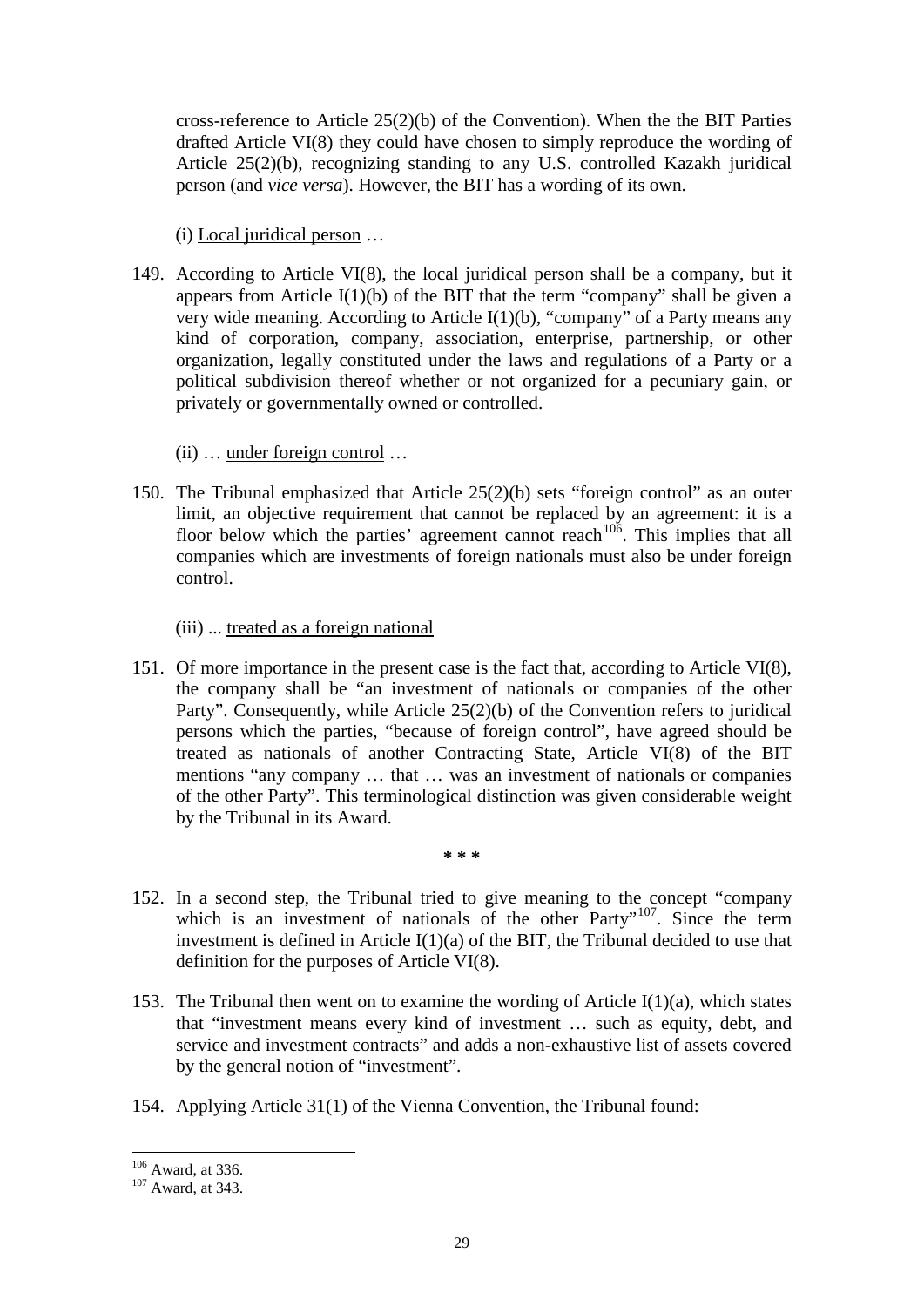"Article  $I(1)(a)$  of the BIT defines 'investment' from the perspective of assets, claims and rights to be protected (or accorded specific treatment, prescribed in the following provisions of the BIT). As one of the goals of the BIT is the stimulation of flow of private capital, BIT protection is not granted simply to any formally held asset, but to an asset which is the result of such a flow of capital. Thus, even though the BIT definition of 'investment' does not expressly qualify the contributions by way of which the investment is made, the existence of such a contribution as a prerequisite to the protection of the BIT is implied"<sup>108</sup>.

- 155. The Tribunal thus concluded that the term investment as used in Articles  $I(1)(a)$ and VI(8) of the BIT means "an economic arrangement requiring a contribution to make a profit and thus involving some degree of risk"<sup>[109](#page-35-1)</sup>.
- 156. On this legal basis, the Tribunal analyzed the facts, weighed the evidence marshalled by the Parties and reached these conclusions:
	- Indirect evidence appeared to show that Mr. Hourani was the owner of a 92% share in CIOC, and jurisdiction could not be denied for the mere reason that Claimant had not fully complied with its burden of proof regarding ownership by the U.S. citizen Mr. Hourani<sup>110</sup>.
	- Even if Mr. Hourani acquired formal ownership and nominal control over CIOC, no plausible economic motive was given to explain the negligible purchase price he paid for the shares and to explain his investment in CIOC. No evidence was presented of a contribution of any other kind or any risk undertaken by Mr. Hourani. There was no capital flow between him and CIOC that contributed anything to the business venture operated by  $CIOC<sup>111</sup>$  $CIOC<sup>111</sup>$  $CIOC<sup>111</sup>$ .
- 157. Consequently, Claimant failed to discharge the burden of proof with regard to the fact that CIOC was an investment of a U.S. citizen (Mr. Hourani), as required by Article VI(8) of the BIT. At the least, the Tribunal was not satisfied that Claimant had established the fact of that investment $112$ .

### **d. The Committee's Decision**

158. Factual findings and weighing of evidence made by a tribunal are outside the powers of review of an annulment committee, except if the applicant can prove that the errors of fact are so egregious, or the weighing of evidence so irrational, as to constitute an independent cause for annulment. The respect for tribunals' factual findings is normally justified because it is the tribunal who controlled the marshalling of evidence, and had the opportunity of directly examining witnesses and experts.

<span id="page-35-0"></span> $\frac{108}{109}$  Award, at 351.<br>
<sup>109</sup> Award, at 360.

<span id="page-35-2"></span><span id="page-35-1"></span><sup>110</sup> Award, at 395-396.<br>
<sup>111</sup> Award, at 455.<br>
<sup>112</sup> Award, at 457.

<span id="page-35-3"></span>

<span id="page-35-4"></span>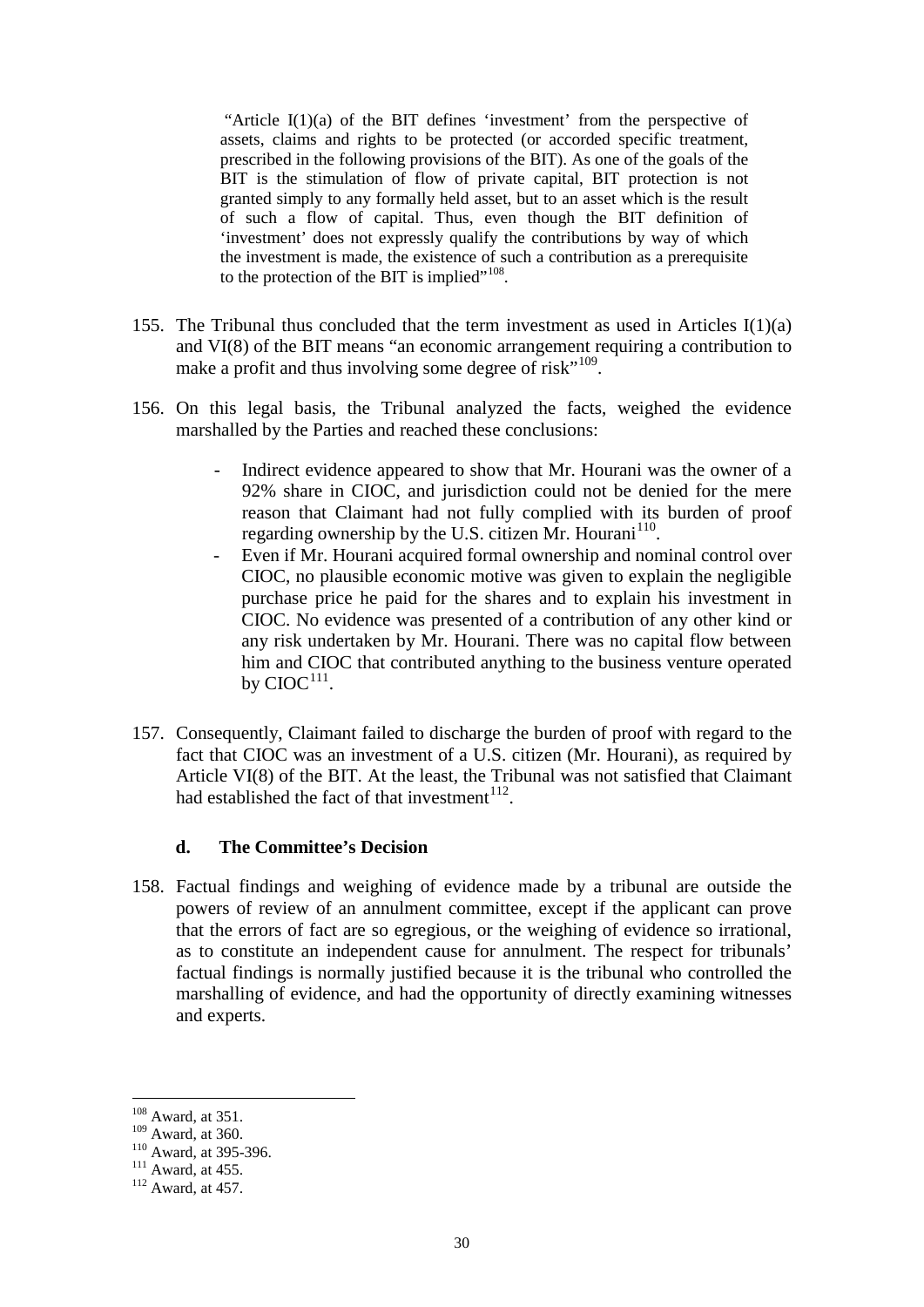- 159. In the present case, the Tribunal carefully analyzed and weighed the available evidence, and explained in some detail the reasons for its findings<sup>113</sup>. The Committee sees no reason why the Tribunal's factual findings with regard to Mr. Hourani's involvement should not stand.
- 160. Confronted with the factual conclusion that it had not been shown that Mr. Hourani, although formal owner of CIOC, had made any contribution, that he was running any risk and exercised actual control over the company, the Tribunal decided to deny jurisdiction, on the basis that CIOC was not "an investment of [a U.S.] national" as required by Article VI(8) of the BIT.
- 161. The Tribunal's conclusion presents a difficulty, which has been emphasized by Applicant: Article  $I(1)(a)$  of the BIT defines investment as every kind of investment "owned or controlled" by a national or a company of the other Party. In Applicant's opinion, since the Tribunal found that Mr. Hourani was the owner of 92% of the share capital of CIOC, the necessary consequence should be that such investment meets the definition of Article I(1)(a) ("owned *or* controlled" by a U.S. national) and that CIOC must be deemed to be an investment of a U.S. national for the purposes of Article VI(8).
- 162. The Tribunal confronted this difficulty by reiterating that the term investment has an inherent meaning identified by tribunals and commentators which includes the existence of a contribution over a period of time and requires some degree of risk. Accordingly, the Tribunal considered that the term "investment" in Article  $I(1)(a)$ of the BIT denoted "an economic arrangement requiring a contribution to make a profit and thus involving some degree of risk"<sup>114</sup>.
- 163. The Committee acknowledges that the term "investment", as used in the Convention and in different BITs, has been the object of much debate, and that there is no unanimous opinion on the precise requirements which an investment must meet. However, the position adopted by the Tribunal – that an investment requires a contribution by the investor and some degree of risk – finds support in many previous awards and in legal doctrine. This position is therefore clearly tenable and the Award cannot on this point be considered to be based on a manifest excess of powers.
- 164. Although the Tribunal accepted that Mr. Hourani owned an equity participation in CIOC, and that equity is among the categories of assets specifically mentioned as investments in Article  $I(1)(a)$ , it concluded that Mr. Hourani's equity stake failed to qualify as an investment for the purposes of the foreign nationality test, because Mr. Hourani's investment in CIOC did not meet the inherent characteristics of an investment: a contribution over a period of time and the assumption of some degree of risk $^{115}$  $^{115}$  $^{115}$ .
- 165. Summing up, the Tribunal decided to deny CIOC's standing, because it had not been shown that Mr. Hourani had made any contribution, that he had assumed any risk and that he exerted actual control. The fact that Mr. Hourani had not paid more than a negligible purchase price for the shares (without plausible economic

<span id="page-36-1"></span><span id="page-36-0"></span><sup>113</sup> See Award, at 424-456. <sup>114</sup> Award, at 360. <sup>115</sup> *Ibidem*.

<span id="page-36-2"></span>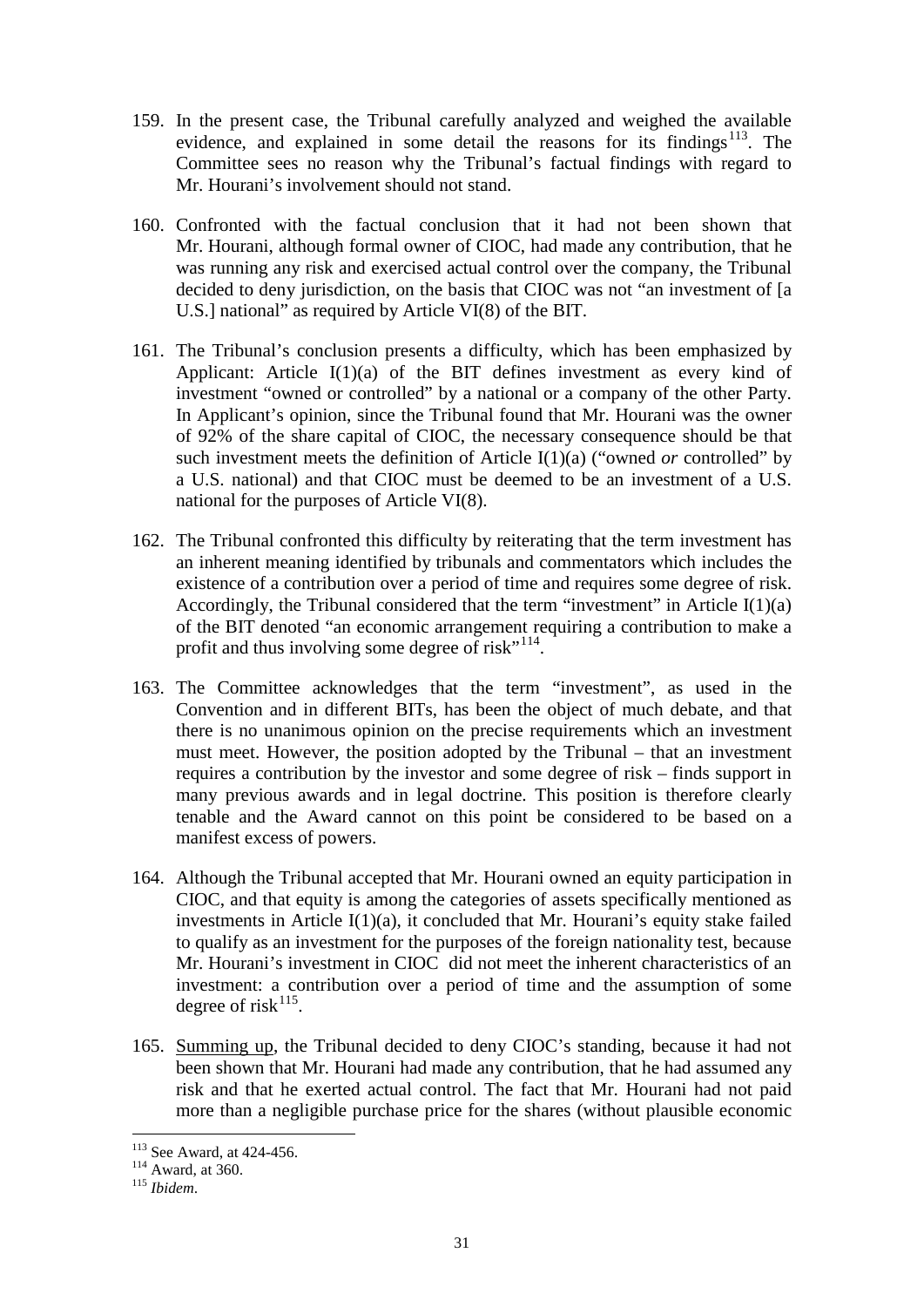justification) undoubtedly also influenced the Tribunal's decision. To deny jurisdiction, the Tribunal thus chose the route of attaching an inherent meaning to the concept of "investment", as used in Article VI(8), and of finding that Mr. Hourani had failed to prove the elements which constitute such inherent meaning.

- 166. For annulment purposes a mere divergence of opinion or of interpretation between the committee and the tribunal is irrelevant. An award should not be annulled if the tribunal's approach is reasonable or tenable, even if the committee's opinion diverges from that of the tribunal. Bearing this principle in mind, the Committee concludes that the Tribunal's findings are tenable, and that the Award does not meet the high threshold required for annulment because of manifest excess of powers.
- 167. The Comitteee also notes that the Tribunal's findings are not unprecedented. In *Romak*, which also denied jurisdiction, the Tribunal based its finding on the argument that the term investment had an inherent meaning which included the existence of

"contribution that extends over a certain period of time and that involves some risk $"$ <sup>[116](#page-37-0)</sup>

168. The Committee thus finds no basis for considering that the Tribunal failed to apply the applicable law or misapplied it in such egregious manner as to amount to disregard of that law. The Committee must therefore reject Applicant's request for annulment for manifest excess of powers.

# **C. Serious Departure from a Fundamental Rule of Procedure**

- 169. Applicant also argues that the Award should be annulled because the Tribunal seriously departed from a fundamental rule of procedure.
- 170. The Committee has already summarized its understanding of this ground of annulment: tribunals can *sua sponte* raise legal arguments which had not been pleaded, without having to revert to the parties, and without violating the parties' right to be heard, provided that the tribunal's arguments can be fitted within the legal framework argued during the procedure $117$ .

# **a. Applicant's Position**

171. Applicant points out that the Tribunal based its conclusion not on Article 25 of the Convention, the framework discussed by the parties, but on the notion of "investment" contained in Articles  $I(1)(a)$  and  $VI(8)$  of the BIT. In Applicant's submission, the Tribunal did so *ex officio*, without giving the parties the opportunity to state their views, and moreover upon grounds that were not advanced by Respondent, nor shared by the Tribunal with Claimant during the

<span id="page-37-1"></span><span id="page-37-0"></span><sup>116</sup> *Romak*, at 207. <sup>117</sup> See para[. 94](#page-22-4) *supra*.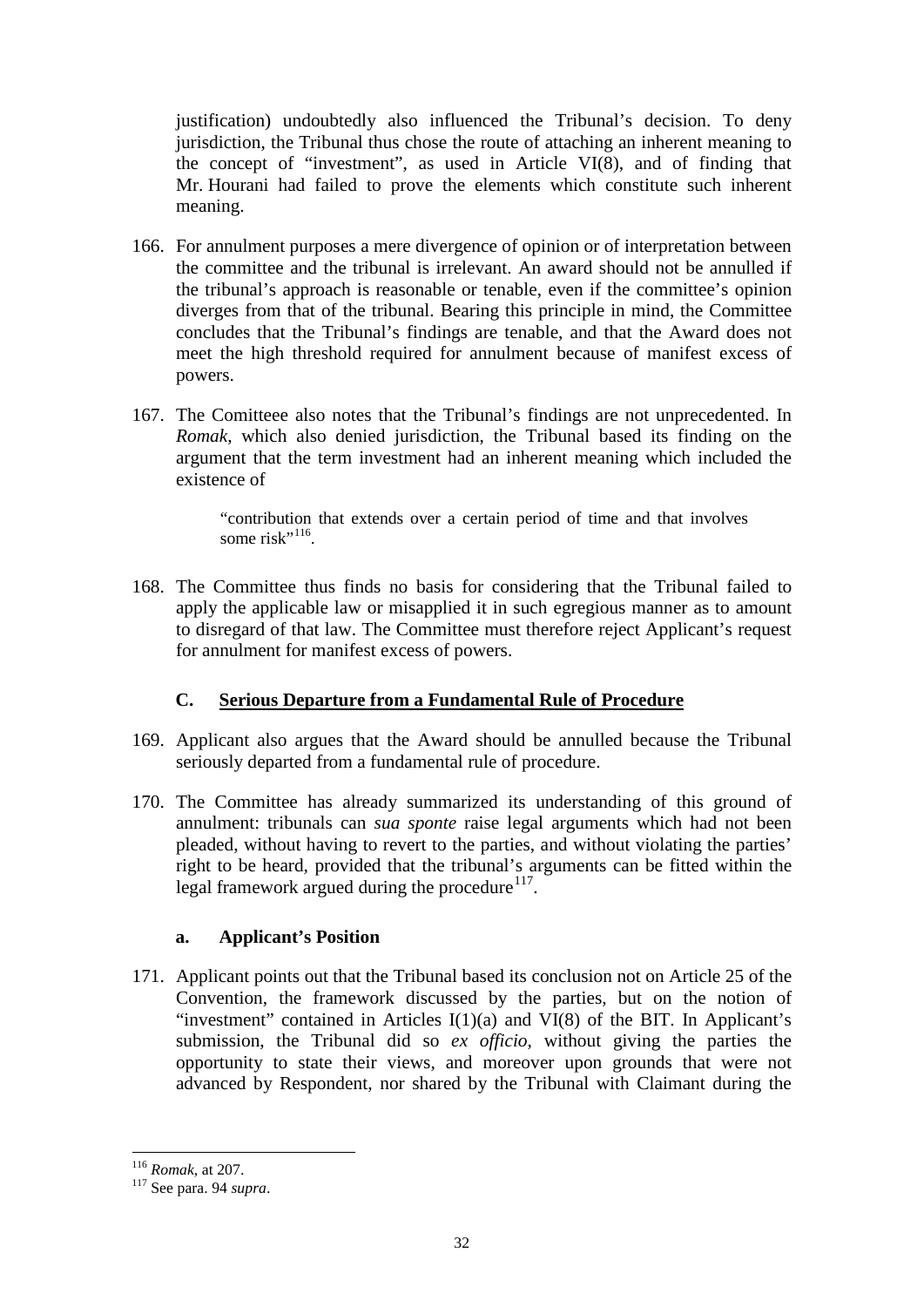proceedings. In so doing, the Tribunal deprived Claimant of its right to be  $\frac{1}{18}$ 

### **b. Respondent's Position**

172. Respondent disagrees: in its opinion the nationality test was in debate and in any event the Tribunal was empowered to reformulate or even raise new jurisdictional arguments, provided they remained within the legal framework $119$ .

### **c. The Committee's Findings**

<span id="page-38-7"></span>173. The Committee notes that the Tribunal declined jurisdiction on the basis that Claimant had not proved that CIOC was an investment of the U.S. citizen Mr. Hourani, as required by Article VI(8) of the BIT. The question is thus whether the Tribunal, in reaching this conclusion, went beyond the framework of the dispute and ruled on a matter on which Claimant had not had a reasonable opportunity to comment.

# (i) The Framework of the Dispute

174. The issue of whether CIOC was an investment under Article VI(8) of the BIT was raised by Claimant for the first time. Claimant's initial contention in the arbitral proceeding was that its claims complied with the conditions in Article 25 of the Convention as well as Article VI(8) of the BIT. In its Memorial, Claimant specifically averred that

> "it is therefore clear that the requirements of Article VI(8) of the Treaty, and thus Article  $25(2)(b)$  of the ICSID Convention, are satisfied"<sup>120</sup>.

- 175. In a subsequent memorial, Claimant stated that it had an investment in Kazakhstan that met the definition of "investment" in both the BIT and the ICSID Convention<sup>[121](#page-38-3)</sup>. Claimant added that, since Respondent did not deny that CIOC had made an investment that met the definition in the BIT and the requirement of the ICSID Convention, Claimant did not have to dwell further on this subject  $^{122}$  $^{122}$  $^{122}$ .
- 176. Respondent's comments on the jurisdictional aspects mainly related to the ICSID Convention, arguing that Mr. Hourani had made no contribution of money or assets of any significance and had taken no risk. Moreover he had not made any *bona fides* investment<sup>[123](#page-38-5)</sup>. However, Respondent also added<sup>[124](#page-38-6)</sup>:

"Such behavior is not of the sort the Convention and the Treaty [i.e. the BIT] were intended to protect and this Tribunal should not condone it by granting jurisdiction in this case".

<span id="page-38-0"></span> $^{118}_{119}$  C II, at 157.<br><sup>119</sup> R II, at 94.

<span id="page-38-3"></span>

<span id="page-38-4"></span>

<span id="page-38-2"></span><span id="page-38-1"></span><sup>&</sup>lt;sup>120</sup> Memorial of May 14, 2009, at 42.<br><sup>121</sup> Reply Memorial of July 31, 2010, the heading before 130.<br><sup>122</sup> Reply Memorial, at 147.<br><sup>122</sup> Counter-Memorial of December 22, 2009, at 40, and Rejoinder of December 14, 2010, a

<span id="page-38-6"></span><span id="page-38-5"></span>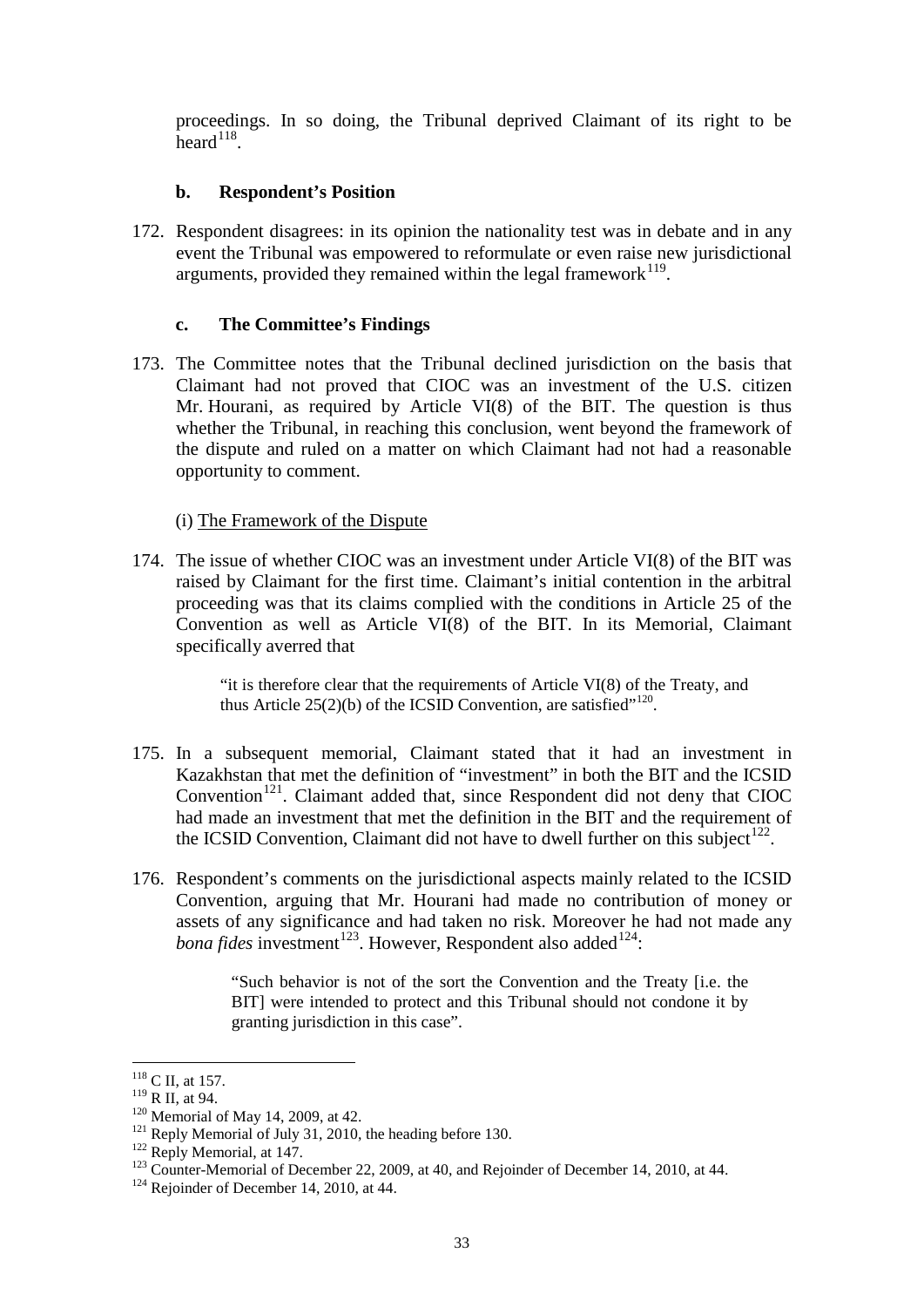### (ii) The Committee's Decision

- 177. Since Article VI(8) of the BIT contains the agreement between the United States and Kazakhstan which is necessary to give effect to the nationality exception in Article 25(2)(b) of the Convention, there is a very close link between both provisions. Whilst it is true that the debate between the parties essentially concerned the issue whether the Tribunal had jurisdiction under Article 25 of the Convention, it is equally accurate that both parties also referred to the BIT.
- 178. The Committee thus finds that the basis of Claimant's claims was the existence of an investment protected under Article 25(2)(b) of the Convention in conjunction with Article VI(8) of the BIT. Although Respondent mainly relied on arguments derived from Article 25 of the Convention, it must have been clear to Claimant that the provisions of the Convention and the BIT were closely linked and in reality inseparable as far as the scope of protection of investments was concerned. Article 25(2)(b) of the Convention and Article VI(8) of the BIT were therefore both part of the legal framework on the basis of which the jurisdictional issue would be examined and decided by the Tribunal.
- 179. It follows that the Tribunal's reasoning in the Award, which was mainly based on Article VI(8) of the BIT, did not involve any new element extraneous to the parties' debate in their submissions to the Tribunal. On the contrary, Claimant had every reason to expect that Article VI(8) of the BIT would be part of the relevant legal considerations in the case and Claimant must be considered to have had full opportunity to comment on the repercussions of Article VI(8) in its submissions to the Tribunal.
- <span id="page-39-2"></span>180. The Committee thus concludes that the Tribunal's reasoning never went beyond the legal framework defined by the parties, and that Claimant's right to be heard remained unaffected.

# **D. Failure to State Reasons**

# **a. The Parties' Positions**

- 181. Applicant argues that the Award should also be annulled, because the Tribunal failed to state reasons for its foreign nationality test.
- 182. In Applicant's view, the Tribunal violated Article 52(1)(e) of the Convention by basing its findings on incomprehensible reasoning, tantamount to a failure to state reasons: in reaching its conclusion the Tribunal jumped from one notion to another, from one treaty to another and from one provision to another, in a manner that defies common sense  $^{125}$ .
- 183. The Respondent disagrees: in its opinion the reasoning of the Tribunal on foreign nationality is clear, precise and logically developed<sup>[126](#page-39-1)</sup>.

<span id="page-39-1"></span><span id="page-39-0"></span> $^{125}$  C I, at 179.<br><sup>126</sup> R I, at 172.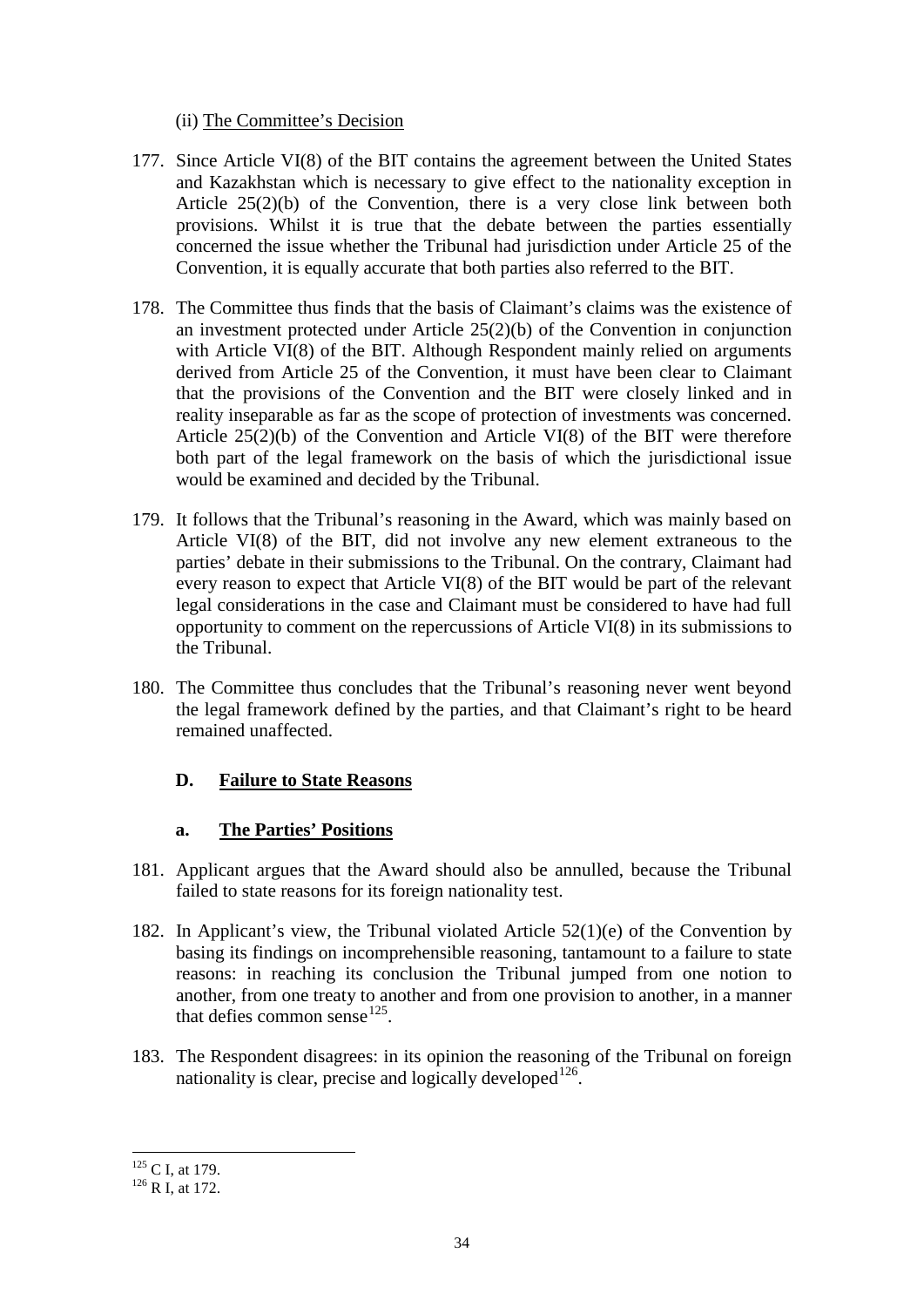# **b. The Committee's Findings**

- 184. The Tribunal started its Award with sections devoted to the interpretation of Article 25(2)(b) of the Convention and Article VI(8) of the BIT and to the burden of proof. In a subsequent section, the Tribunal analyzed the question: "Does Claimant satisfy the requirements of Article VI(8) of the BIT?" The Tribunal then used separate sub-sections to discuss the nationality of Mr. Hourani, the ownership or control of CIOC and the question whether CIOC was an investment of Mr. Hourani. In each of the sections and sub-sections, the Tribunal summarized the parties' positions, and explained its own conclusions, quoting precedents and authorities in support.
- 185. It is not the Committee's task to judge the quality or the persuasiveness of the Tribunal's reasoning. The Convention requires arbitrators to state reasons for their decisions, but the requirement is satisfied if the reasoning can be followed. Only reasons considered as contradictory or frivolous can be equated to a failure to state reasons and may lead committees to the setting aside of the award<sup>[127](#page-40-0)</sup>.
- 186. In the present case, the Committee considers that there would be no difficulty for a normal reader of the Award to understand the Tribunal's arguments and to follow its line of reasoning leading up to its final conclusions. Nor can the Committee find the reasoning in any way contradictory or frivolous.
- 187. The Committee thus concludes that the reasoning provided by the Tribunal is adequate, complies with the requirement of Article 52(2)(e) and does not justify annulment of the Award.

<span id="page-40-0"></span> <sup>127</sup> See para[. 102](#page-24-4) *supra*.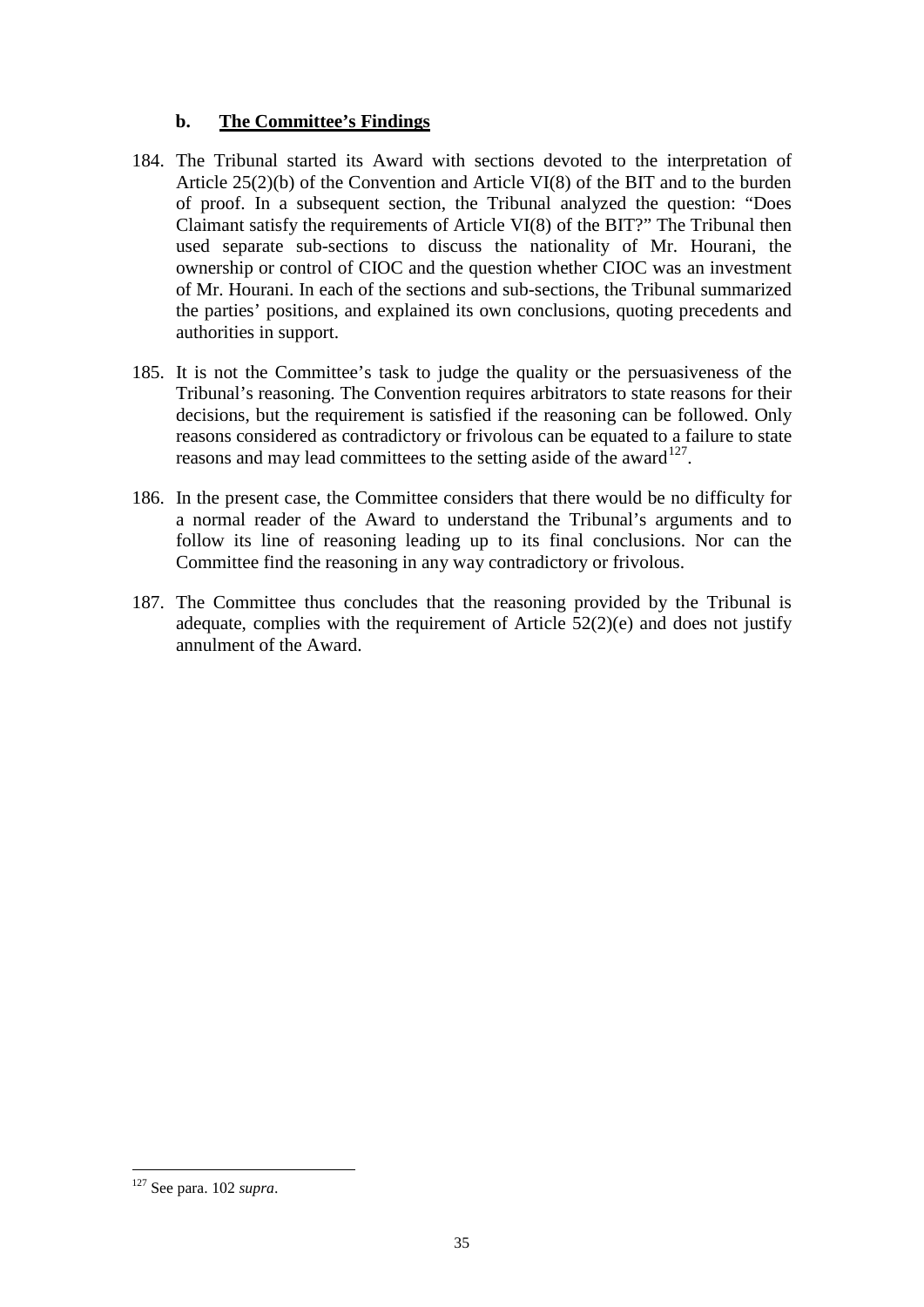# <span id="page-41-0"></span>**VI. DEFINITION OF CONTROL AND INVESTMENT**

- 188. The Committee has analyzed in the previous section Applicant's first ground for annulment: the foreign nationality test.
- 189. The second ground for annulment alleged by Applicant relates to the definition and application by the Tribunal of the "control" and "investment" requirements set forth in the BIT and in the Convention. This second ground will be analyzed in this section.

# <span id="page-41-1"></span>**1. APPLICANT'S POSITION**

190. Applicant contends that the Tribunal made two erroneous interpretations, and subsequent applications, of the notions of (A.) "ownership or control" and (B.) "investment", which constituted separate violations.

# **A. Ownership or Control**

- 191. During the hearing before the Committee, counsel for Applicant summarized Applicant's argument as follows<sup>[128](#page-41-2)</sup>: the Tribunal accepted that Mr. Hourani was owner of 92% of the share capital of CIOC, and that he thus satisfied the nationality test of Article 25(2)(b) of the Convention; but then the Tribunal went on to state that Claimant had failed to discharge its burden of proof with regard to the fact that CIOC was an investment of a U.S. national, as required by Article VI(8) of the BIT. In holding this and in rejecting jurisdiction, the Tribunal, in Applicant's opinion, committed two independent violations of Articles 52(1)(b), (d) and (e) of the Convention each of which constitutes an excess of power and warrants annulment:
	- The first is that the Tribunal additionally required that control be interpreted as actual control, majority shareholding not being sufficient to comply with this requirement.
	- The second is that the Tribunal decided to add a further requirement, that of control, which is not referred to in Article VI(8).
- 192. First, the Tribunal committed independent breaches of these Articles when setting the standard of "ownership or control", since from the wording of Article  $I(1)(a)$ of the BIT it is clear that this provision requires *either* "ownership" *or* "control". But the Tribunal came to the conclusion that, by application of Article 25(2)(b) of the Convention, the ownership requirement could be dispensed with, and disregarded the fact that Mr. Hourani was the undisputed legal owner of a 92% stake in CIOC and could thus control  $CIOC^{129}$  $CIOC^{129}$  $CIOC^{129}$ .
- 193. Furthermore, the Tribunal found the requirement of "control" to mean "actual control", despite its contrary prior holding that majority ownership implies "a presumption of control". This "actual control" test finds no basis in the BIT.

 <sup>128</sup> HT p. 11 *et seq.*

<span id="page-41-3"></span><span id="page-41-2"></span> $129$  C I, at 186.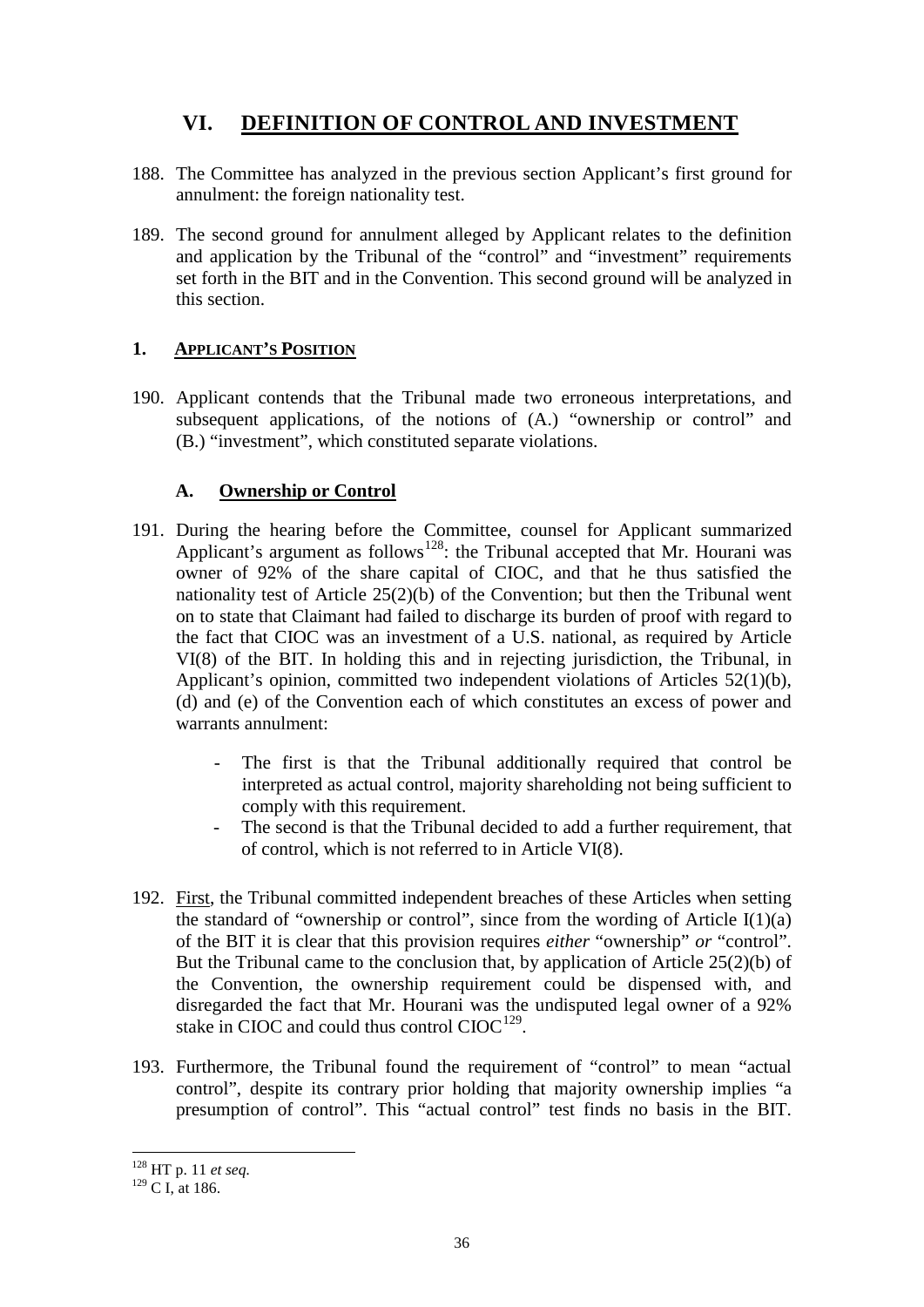Article  $I(1)(a)$  of the BIT in fact only requires formal control – conveyed by ownership – by a U.S. national, as opposed to actual control. This self-created criterion of "actual control" is contrary to every single case where a similarly worded U.S. BIT has been invoked $^{130}$  $^{130}$  $^{130}$ .

- 194. Applicant thus considers that the Tribunal acted in manifest excess of powers by failing to apply both the very text of the BIT and the Vienna Convention and by establishing that "control" means "actual control", and this, in Applicant's opinion, warrants in itself the annulment of the  $Award^{131}$  $Award^{131}$  $Award^{131}$ .
- 195. Additionally the Tribunal did establish the "actual control" test without the parties having advanced this argument. The Tribunal did so at its own instigation, without ever giving CIOC the opportunity to comment<sup>132</sup>.
- 196. Secondly, the Tribunal committed further independent breaches of Articles 52(1)(b), (d) and (e) of the Convention when applying its flawed "actual control" test. Notably, the Tribunal violated Article 52(1)(d) by failing to reverse the burden of proof from Claimant to Respondent and by stating that Claimant had the burden of proof to demonstrate that Mr. Hourani exercised "actual control"<sup>133</sup>.
- 197. Applicant also considers that the Tribunal failed to explain why the evidence submitted by CIOC was insufficient to establish that Mr. Hourani exercised "actual control" over CIOC. The Tribunal drew a general negative inference from the withdrawal of documents previously submitted by CIOC, which affected Claimant's credibility in the proceedings. In doing so, the Tribunal rendered an Award the reasoning of which the reader cannot follow, but which also constitutes a manifest excess of powers and a serious departure from a fundamental rule of  $procedure<sup>134</sup>$  $procedure<sup>134</sup>$  $procedure<sup>134</sup>$ .

### **B. Investment**

- 198. Applicant further considers that the Tribunal, in examining the meaning of the term "investment" under Article I(1)(a) of the BIT, failed to apply or alternatively manifestly erred in the application of the definition of "investment", in a manner that constitutes multiple independent violations of Article 52(1)(b) of the Convention. The Tribunal, instead of applying the broad and clear definition of "investment" provided for in the BIT, as was done in other cases involving a U.S. BIT, manifestly disregarded the BIT's express provisions and embarked on a mission to redefine the term "investment" restrictively<sup>[135](#page-42-5)</sup>.
- 199. The Tribunal came to the conclusion that "investment" denotes an economic arrangement requiring a contribution to make a profit and thus involving some degree of risk. In doing so, the Tribunal disregarded or alternatively grossly misapplied the BIT and the Vienna Convention, by importing into the definition of the term investment the notions of contribution and risk, as developed by other

<span id="page-42-1"></span>

<span id="page-42-2"></span>

<span id="page-42-4"></span><span id="page-42-3"></span>

<span id="page-42-0"></span><sup>&</sup>lt;sup>130</sup> C I, at 189.<br><sup>131</sup> C I, at 198.<br><sup>132</sup> C I, at 199.<br><sup>133</sup> C I, at 212.<br><sup>135</sup> C I, at 220.

<span id="page-42-5"></span>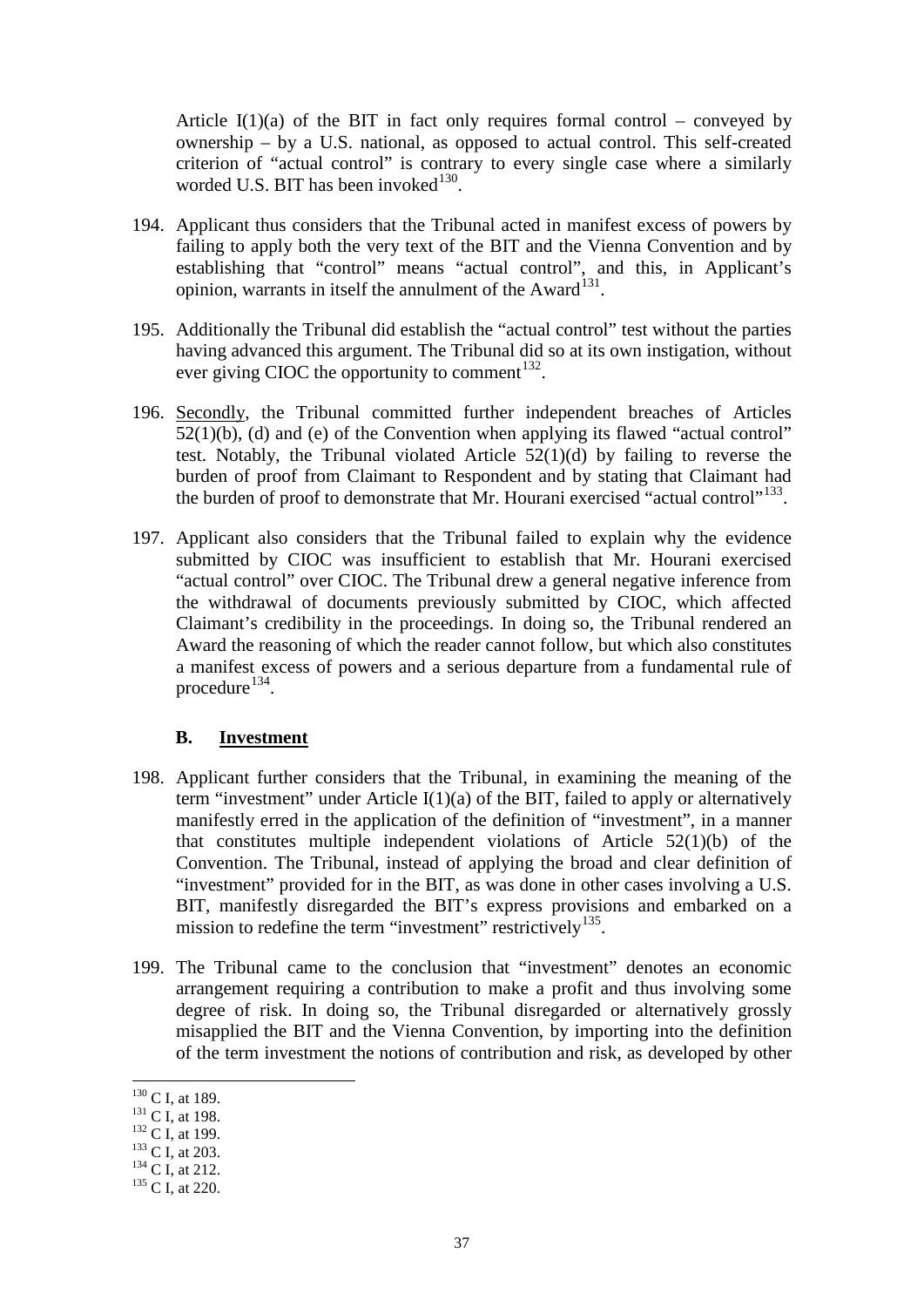tribunals, not in relation to the BIT, but to the ICSID Convention. In Applicant's opinion, these acts of the Tribunal constitute a manifest excess of powers<sup>[136](#page-43-1)</sup>.

- 200. Moreover the Tribunal established the meaning of the term investment under Article I(1)(a) of the BIT *ex officio*, without asking the parties for their views – which constitutes an Article  $52(1)(d)$  violation<sup>[137](#page-43-2)</sup>. Applicant accepts that in the course of the arbitration, the parties debated the notion of investment under the ICSID Convention – but never under the  $BIT^{138}$  $BIT^{138}$  $BIT^{138}$ . The Tribunal's failure to first approach the parties on the question of the definition of investment in the BIT is a serious departure from the legal framework established by the parties. Applicant regards this failure as a serious departure from a fundamental rule of procedure<sup>139</sup>.
- 201. Applicant finally argues that the Award should be annulled for violation of Article 52(1)(e) of the Convention, for failure to state reasons in relation to the definition and application of the term investment $140$ .

# <span id="page-43-0"></span>**2. RESPONDENT'S POSITION**

202. Respondent disagrees with Applicant's contentions, both as regards ownership or control and as regards the definition of investment.

# **A. Ownership or Control**

- 203. Respondent argues that Applicant's assertion that the Tribunal could simply have dispensed with an assessment of the control requirement under Article 25(2)(b) is wrong and cannot constitute a basis for annulment: the requirement of control must be considered objectively, independently from the relevant BIT's agreement on foreign nationality<sup>[141](#page-43-6)</sup>.
- 204. Thus Applicant's argument that since the BIT required "ownership or control" and "ownership" had been established, the Tribunal could have dispensed with an assessment of the alternative control requirement simply ignores the objective outer limit set out in the Convention itself. Even if ownership had been conclusively established, this would not have dispensed the Tribunal from assessing whether the objective, outer limit of control under Article 25(2)(b) of the Convention was respected.
- 205. Respondent denies Applicant's contention that the Tribunal did not define actual control on the basis of the arguments advanced by the parties. Actual control, as compared with legal control, had been amply debated by the parties in the context of Article 25(2)(b) of the Convention. Consequently, the Tribunal did not violate CIOC's right to be heard on the interpretation of the requirement of control nor

<span id="page-43-1"></span><sup>&</sup>lt;sup>136</sup> C I, at 229.<br><sup>137</sup> C I, at 232.<br><sup>138</sup> C II, at 239.

<span id="page-43-2"></span>

<span id="page-43-4"></span><span id="page-43-3"></span><sup>&</sup>lt;sup>139</sup> C II, at 240.<br><sup>140</sup> C I, at 235.<br><sup>141</sup> R I, at 181.

<span id="page-43-5"></span>

<span id="page-43-6"></span>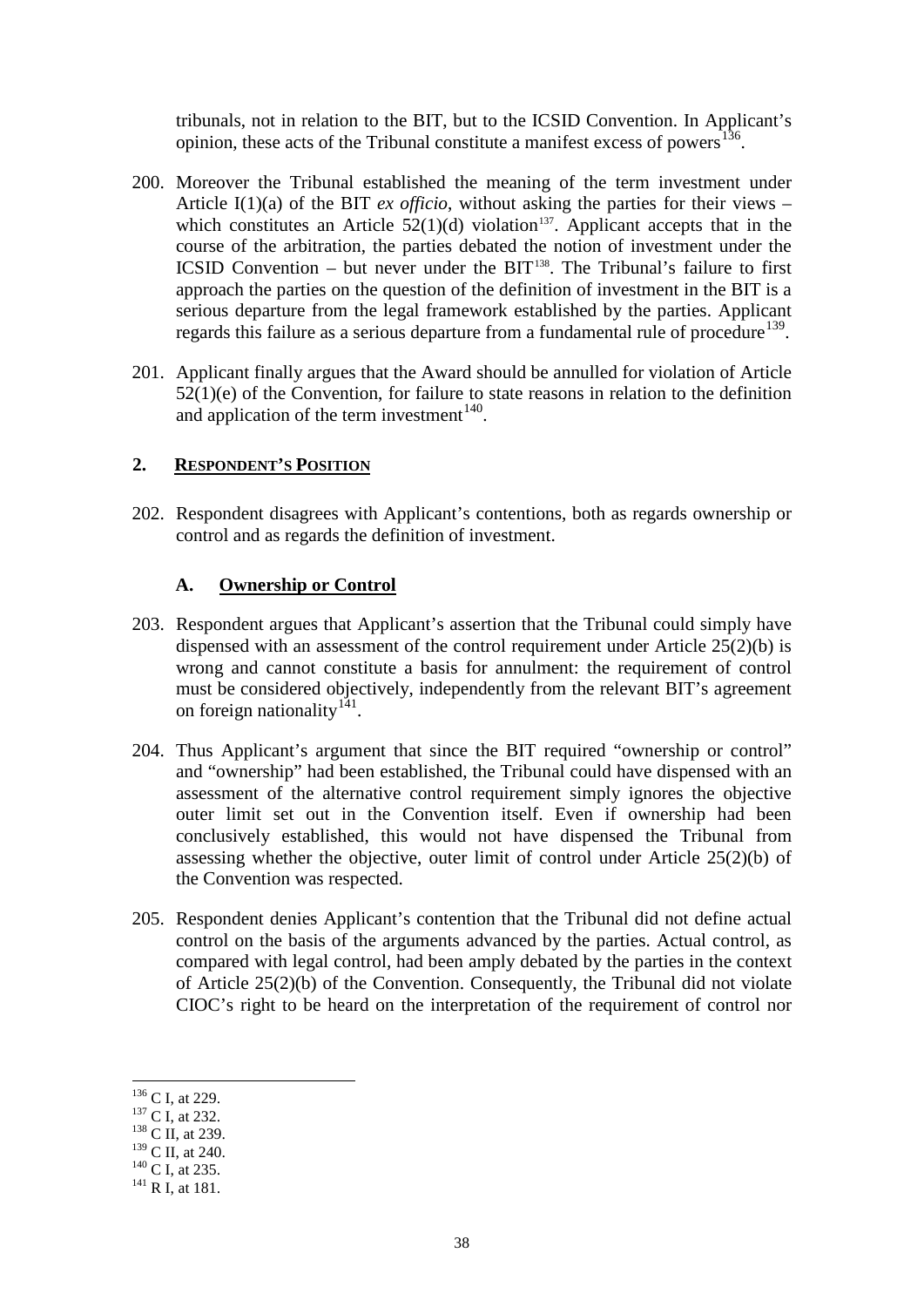did it manifestly exceed its powers in requiring that actual control be established for this purpose  $142$ .

- 206. Respondent further alleges that the Tribunal did not exceed let alone manifestly exceed – its powers, nor did the Tribunal violate any rule of procedure by requiring that Claimant establish Mr. Hourani's control of CIOC in order to benefit from his U.S. nationality for the purpose of ICSID jurisdiction<sup>[143](#page-44-1)</sup>.
- 207. Applicant also argues that the Tribunal failed to state reasons when setting the standard of "ownership or control". However, what the Tribunal concluded is that the definition of foreign control in the BIT could not go beyond the "outer limits" established in Article 25(2)(b) of the Convention, and thus control needed to be proven [144](#page-44-2).
- 208. In sum, with respect to the Tribunal's interpretation and application of the control requirement under Article 25(2)(b) of the Convention, Applicant is unable to establish manifest excess of powers, violation of a procedural rule or deficiency in the analysis, reasoning and conclusions of the Tribunal that would warrant annulment.

# **B. Investment**

- 209. Respondent also denies that the Tribunal exceeded its powers by manifestly disregarding the BIT's express provisions for interpreting the term investment. The Tribunal held that the inherent meaning of the term investment included the existence of a contribution over a period of time and required some degree of risk. Respondent submits that from the Tribunal's sequential and reasoned analysis it is clear that it did not disregard Article  $I(1)(a)$  of the BIT. Rather, the Tribunal logically and methodically interpreted this provision. Consequently, Applicant's claim that the Tribunal exceeded its power by failing to apply or by grossly misapplying the definition of investment under Article  $I(1)(a)$  must fail<sup>145</sup>
- 210. Applicant's second argument, that the Tribunal exceeded its power by "importing" into the definition of investment under the BIT the notions of contribution and risk must also be rejected<sup>146</sup>. In addition to the Tribunal in this case, a number of other investment treaty tribunals have, despite broad formulations of the term "investment" contained in the respective BITs, found that there is an intrinsic or objective meaning of the term, which is generally linked to the requirements of contribution, risk and duration of the investment, and which must be complied with in order to qualify as a protected investment  $147$ .
- 211. Respondent adds that the question of the inherent meaning of investment for the purposes of CIOC's foreign nationality test was debated by the parties, and the parties' respective positions were taken into account by the Tribunal in its

<span id="page-44-1"></span>

<span id="page-44-2"></span>

<span id="page-44-0"></span><sup>&</sup>lt;sup>142</sup> R I, at 201.<br><sup>143</sup> R I, at 216.<br><sup>144</sup> R II, at 124.<br><sup>146</sup> R I, at 231.<br><sup>146</sup> R I, at 234.

<span id="page-44-4"></span><span id="page-44-3"></span>

<span id="page-44-5"></span>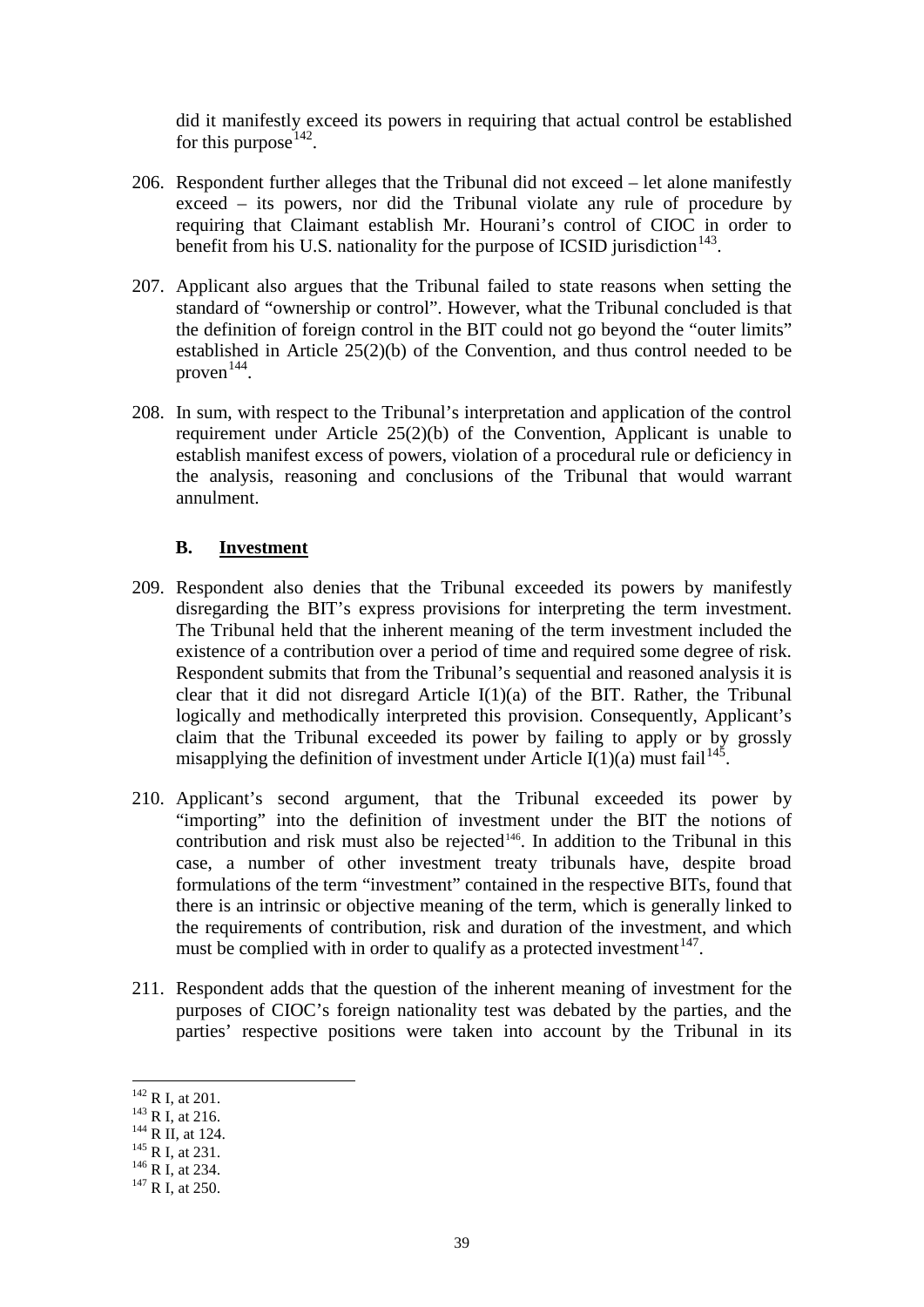decision<sup>[148](#page-45-1)</sup>. In any event, the Tribunal had the power to interpret the BIT definition of investment without first submitting its interpretation to the parties.

- 212. Applicant's third argument is that the Award must be annulled on the ground that the Tribunal failed to state reasons in relation to the definition and application of the term investment under the BIT. The Respondent disagrees: the Tribunal provided ample and detailed reasons in 15 paragraphs as to how it reached its conclusion on the definition of investment under the BIT and supported those reasons with numerous cases and commentaries. Under the guise of an alleged failure to state reasons, Applicant is in fact criticizing the Tribunal's reasoning itsel $f^{149}$  $f^{149}$  $f^{149}$ .
- 213. The Tribunal also explained in great detail why it considered that Mr. Hourani had made no "investment" in CIOC: the ownership of shares was not in itself sufficient to establish the existence of a protected investment under the BIT and did not dispense CIOC of its burden of establishing the existence of an economic arrangement requiring a contribution to make profit and thus involving some degree of risk $150$ .
- 214. Respondent finally points out that it is a well-established principle that committees cannot reassess the probative value of the evidence in the record as if they were a court of appeal. In short, Applicant may dislike the Tribunal's analysis of the evidence and subsequent conclusions but is unable to show how the Tribunal failed to state reasons for its decision. Applicant's claim for annulment on this ground must be rejected  $151$ .

# <span id="page-45-0"></span>**3. THE COMMITTEE'S DECISION**

# **A. Introduction**

# The Two Alleged Violations

- 215. Applicant alleges that the Tribunal committed two independent violations, when in its Award it analyzed the "ownership or control" requirement and then added a self-invented additional requirement that there be an "investment of Mr. Hourani":
	- The Tribunal violated the "ownership or control" requirement established in Article I(1)(a) for two reasons: (i) because it required actual control, when formal control was sufficient, and disregarded that Mr. Hourani was owner of 92% of the share capital of CIOC and did hold formal control; and (ii) because it put the burden of proving actual control on CIOC.
	- The Tribunal also failed to apply the definition of "investment" set forth in Article I(1)(a) of the BIT.

<span id="page-45-1"></span><sup>&</sup>lt;sup>148</sup> R I, at 258.<br><sup>149</sup> R I, at 261.

<span id="page-45-4"></span><span id="page-45-3"></span><span id="page-45-2"></span>

 $^{150}$  R I, at 263.<br><sup>151</sup> R I, at 265.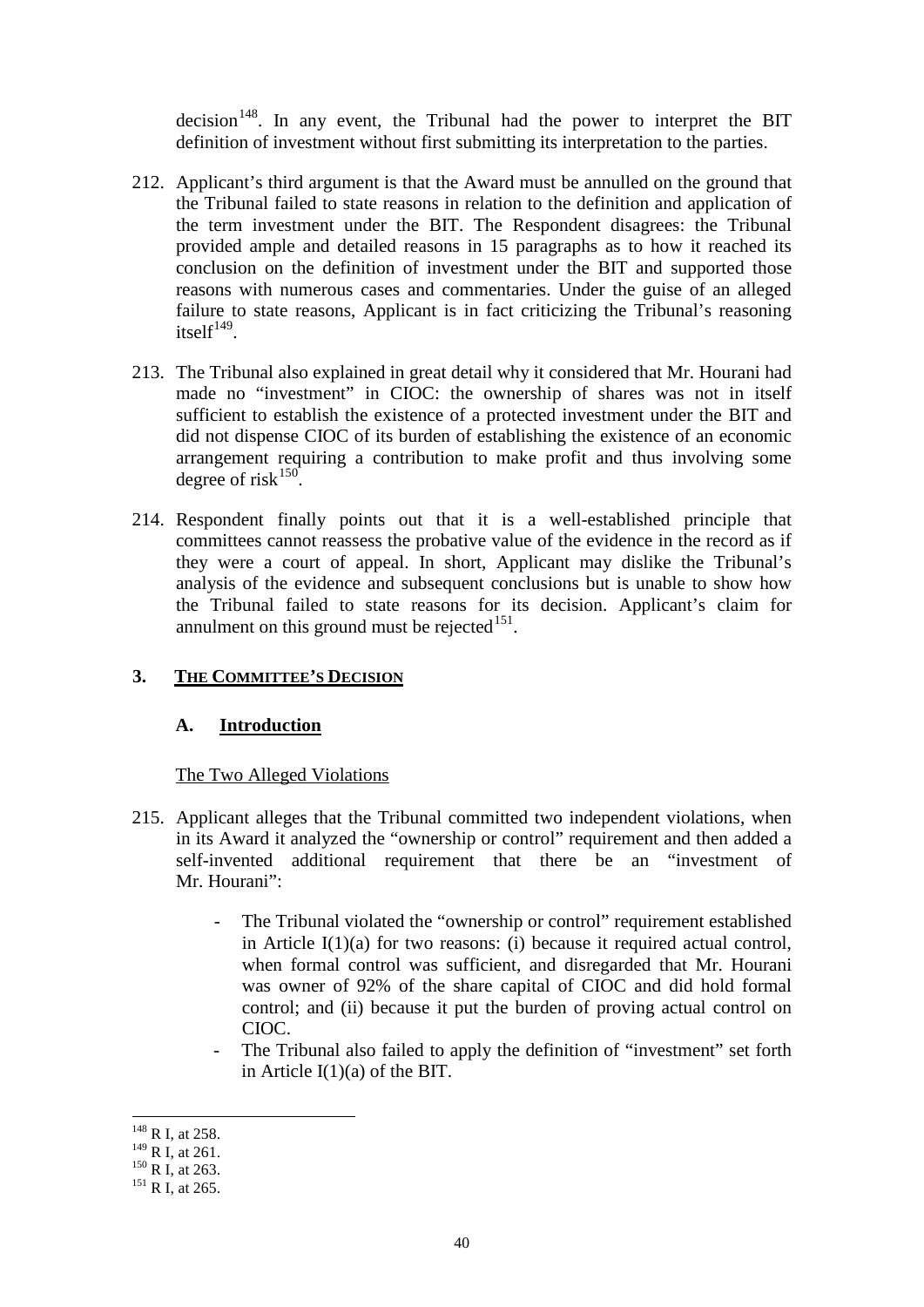- 216. In Applicant's opinion the Tribunal's decisions gave rise to a manifest excess of powers, serious departures from fundamental rules of procedure and a failure to state reasons.
- 217. Respondent disagrees and denies that any of the alleged violations occurred.

#### Analysis of the Tribunal's Findings

The starting point for the analysis of CIOC's allegation must be the factual context established by the Tribunal. After weighing the available evidence it observed that

"[a] putative transaction to pay USD 6,500 for 92% for an enterprise into which over USD 10 million have been invested and for which later a relief of over USD 1 billion is sought calls for explanation and justification"<sup>[152](#page-46-0)</sup>.

218. Another important element in the Tribunal's evaluation of the evidence, was the withdrawal by CIOC of certain documents previously submitted:

> "… while the allegedly forged documents were withdrawn by Claimant during the hearing (C-162, C-175, C-238, C-239, C-240, Aliyev 25; see Tr, day 6, pp. 228–229), and therefore the Tribunal will not rely on them, and while the Tribunal sees no indication that counsel for Claimant were aware of any doubts regarding these documents, the Tribunal cannot overlook that their submission and later withdrawal throw a doubt on Claimant's credibility. This has a bearing on the Tribunal's evidentiary evaluation of the fact that Claimant did not provide any documents showing the exercise of effective control by Devincci Hourani"<sup>[153](#page-46-1)</sup>.

- 219. Against this evidentiary and factual background, the Tribunal reviewed CIOC's standing and came to the following conclusions:
	- CIOC, a Kazakh company, is only authorized to institute ICSID arbitration against the Republic of Kazakhstan if it can prove that it is an investment of a U.S. national, as required by Article VI(8) of the BIT.
	- For the purposes of the BIT, investments include equity holdings owned or controlled by U.S. nationals [Article I(1)(a)].
	- There is evidence which proves that Mr. Hourani was the owner of 92% of the capital of CIOC.
- 220. The Tribunal established that it lacked jurisdiction to adjudicate Claimant's claims because CIOC did not meet the Article VI(8) test for two independent reasons.
- 221. The first reason is that Article 25(2)(b) of the Convention requires control, and the existence of control of the local company represents an outer limit, which Contracting States cannot disregard. The Tribunal found that "control" should be understood in this context as "actual control" and considered that CIOC had been

<span id="page-46-1"></span><span id="page-46-0"></span> $152$  Award, at 437.<br> $153$  Award, at 405.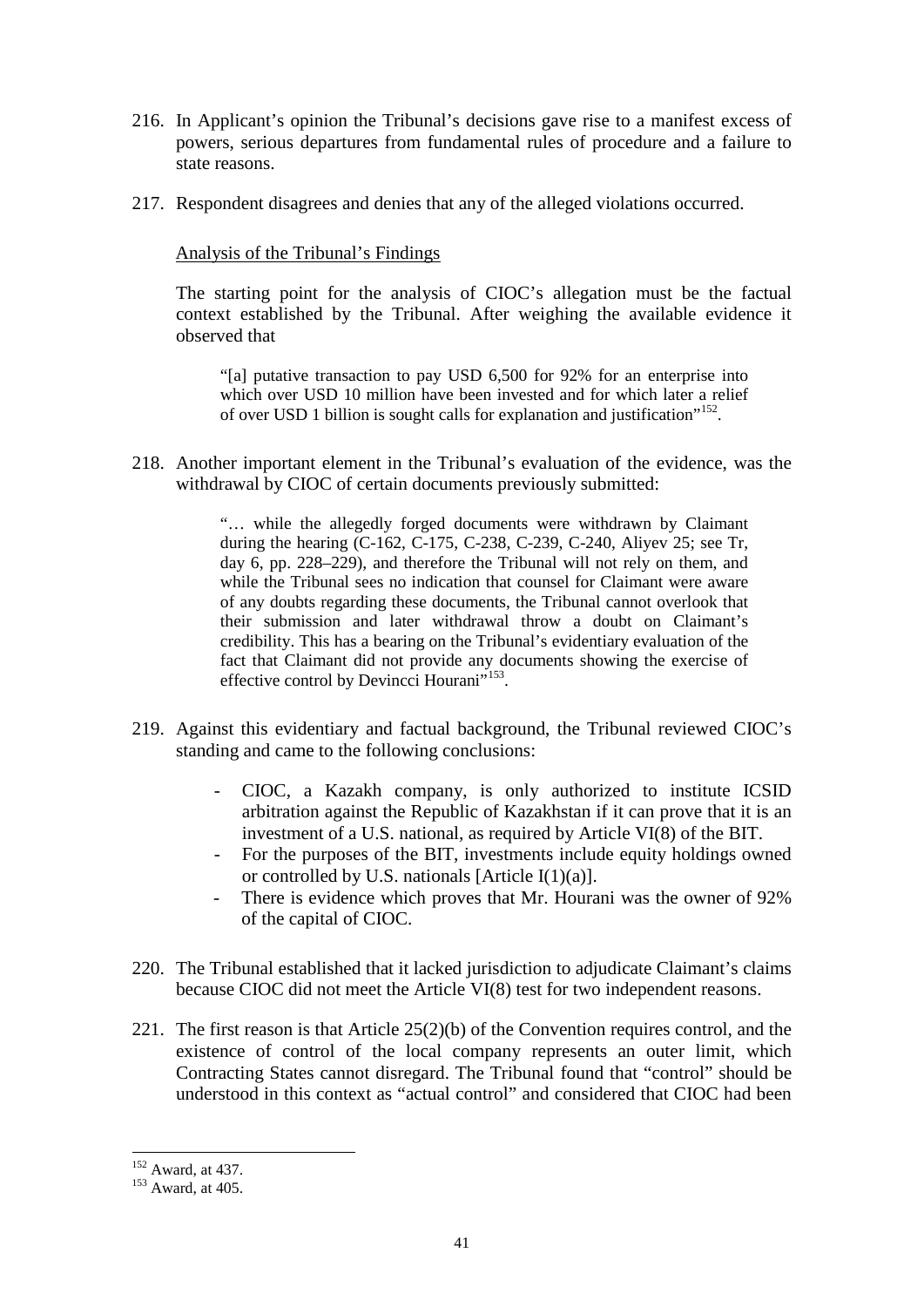unable to prove that it was actually controlled by Mr. Hourani. On this point the Tribunal concluded:

"Thus, there is not sufficient evidence of exercise **of actual control over CIOC** by Devincci Hourani. In view of the above considerations, the Tribunal concludes that Claimant has not provided sufficient proof for control as required by Art. 25(2)(b) of the ICSID Convention .... However, as Article  $I(1)(a)$  of the BIT requires ownership *or* control of an investment and, based on indirect evidence, Claimant could be regarded as owned by Devincci Hourani, a U.S. national, the Tribunal moves now to analyse further conditions for treating CIOC as a U.S. national under the BIT"<sup>154</sup>.

222. The second reason is that Article VI(8) of the BIT refers to an investment of a U.S. national. The Tribunal has found that investment has an inherent meaning, which requires the investor to make a certain contribution and assume a certain risk, and that CIOC has been unable to prove that Mr. Hourani met this test. The conclusion reached with regard to absence of control was as follows:

> "Claimant insisted throughout the proceedings that it presented all necessary evidence to prove that the Tribunal has jurisdiction. The Tribunal disagrees. Claimant failed to discharge its burden of proof with regard to the fact that CIOC was an investment of U.S. national (Devincci Hourani) as required by Article VI(8) of the BIT" $155$ .

- 223. It is important to bear in mind that in the Tribunal's analysis the two requirements are cumulative: if CIOC fails to prove that it is controlled by Mr. Hourani *or* that Mr. Hourani has made an investment by way of contribution and assumption of risk, the necessary result will be dismissal of the claim for lack of jurisdiction.
- 224. Since the inexistence of an investment by Mr. Hourani is the main reason for the Tribunal's decision, the Committee will analyze this requirement in first place [B) *infra*]. Thereafter, the Committee will refer to the control requirement [C) *infra*].

# **B. The Requirement That CIOC Be an Investment of Mr. Hourani**

- 225. CIOC claims that the Tribunal, in interpreting the term "investment" used in Articles I(1)(a) and VI(8) of the BIT and concluding that CIOC failed to establish that it was an investment of Mr. Hourani
	- manifestly exceeded its powers,
	- seriously departed from a fundamental rule of procedure, and
	- failed to state reasons for its conclusion.

<span id="page-47-1"></span><span id="page-47-0"></span><sup>&</sup>lt;sup>154</sup> Award, at 407; emphasis in the original.<br><sup>155</sup> Award, at 457.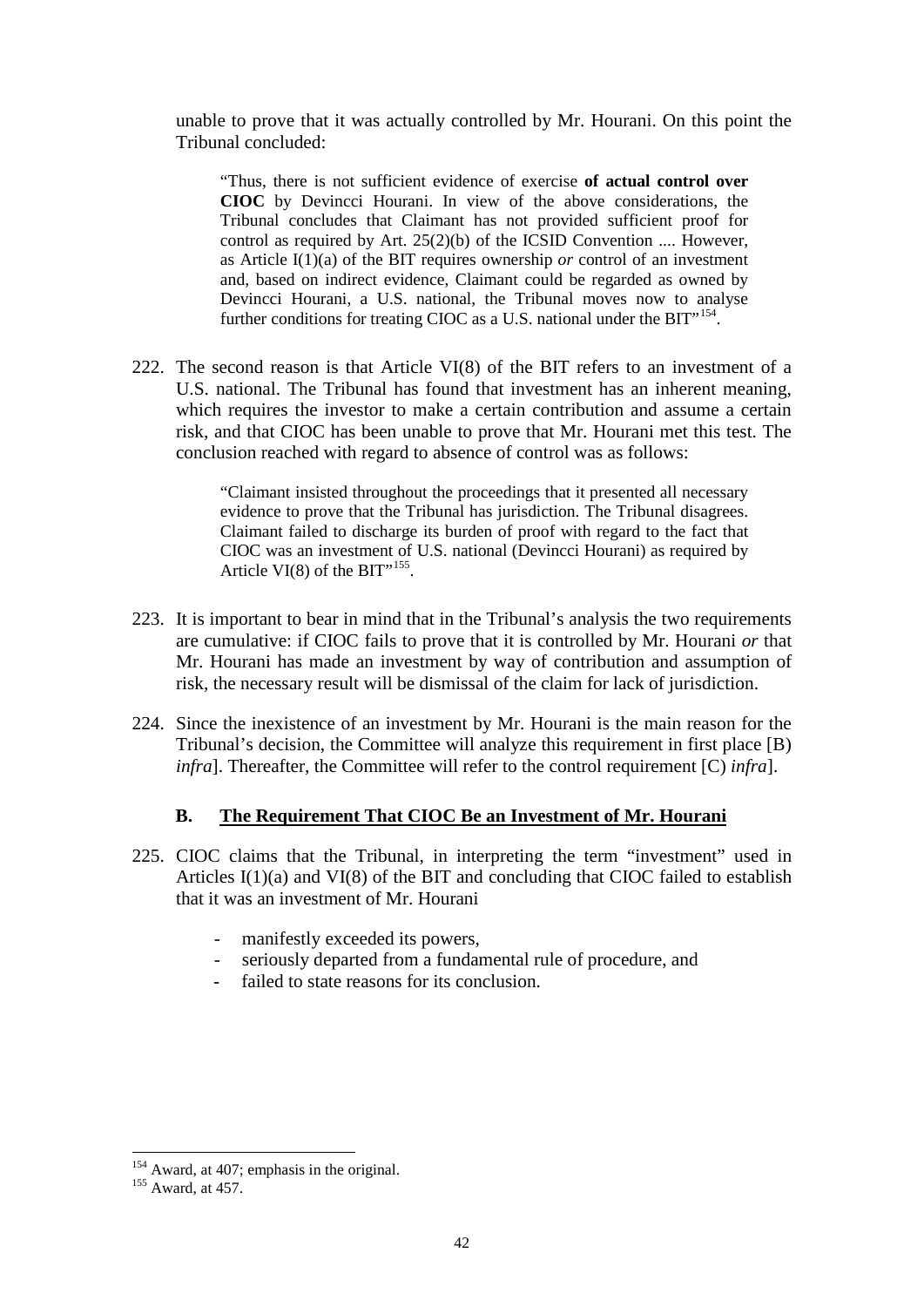#### **a. Manifest Excess of Powers**

#### The Tribunal's Findings

- 226. The Tribunal based its interpretation of the term "investment" on its ordinary meaning, in light of the object and purpose of the BIT, as required by Article 31 of the Vienna Convention. The Tribunal first looked at dictionary definitions of investment to ascertain its ordinary meaning. Then it looked at the preamble of the BIT, in which the parties refer to investment as a "flow of private capital" from one contracting state to the other. The Tribunal noted that Article  $I(1)(a)$  of the BIT defines investment from the perspective of assets to be protected, but that the protection is not granted to any formally held asset, but only to assets which result from such a flow of capital. From this the Tribunal induced that the existence of a contribution is a prerequisite to the protection of the  $BIT<sup>156</sup>$  $BIT<sup>156</sup>$  $BIT<sup>156</sup>$ .
- 227. The Tribunal also indicated that the origin of the capital invested was immaterial for jurisdictional purposes. However, the Tribunal insisted that

"there still needs to be some economic link between that capital and the purported investor that enables the Tribunal to find that a given investment is an investment of that particular investor"<sup>[157](#page-48-1)</sup>.

228. The Tribunal confirmed its interpretation of the term "investment" with the drafting history of the U.S. model BITs. It cited the 2004 U.S. model BIT, which changed the circular definition of investment to

> "every asset … that has the characteristics of an investment, including such characteristics as the commitment of capital or other resources, the expectation of gain or profit, or the assumption of risk"<sup>[158](#page-48-2)</sup>.

229. The Tribunal referred to Kenneth Vandevelde, the leading authority on U.S. BITs, who noted that

> "the 2004 U.S. Model BIT continues the U.S. practice of limiting investment to those assets that have the character of an investment"<sup>159</sup>.

- 230. Based on the above, the Tribunal held that the inherent meaning of the term investment – as used in Articles  $I(1)(a)$  and  $VI(8)$  of the BIT – requires the existence of a contribution over a period of time and some degree of risk<sup>[160](#page-48-4)</sup>.
- 231. The Tribunal then applied this finding to the present case, concluding that Mr. Hourani's formal ownership of a 92% equity stake in CIOC is insufficient; for Mr. Hourani to hold an investment, he must also prove that he made a

<span id="page-48-1"></span><span id="page-48-0"></span> $156 \text{ Award}$ , at 351.<br>  $157 \text{ Award}$ , at 355.<br>  $158 \text{ RLA } 4$ , Article 1.

<span id="page-48-4"></span><span id="page-48-3"></span><span id="page-48-2"></span><sup>&</sup>lt;sup>159</sup> K. Vandevelde: "U.S. International Investment Agreements", 2009, at 122; RLA 5. <sup>160</sup> Award, at 360.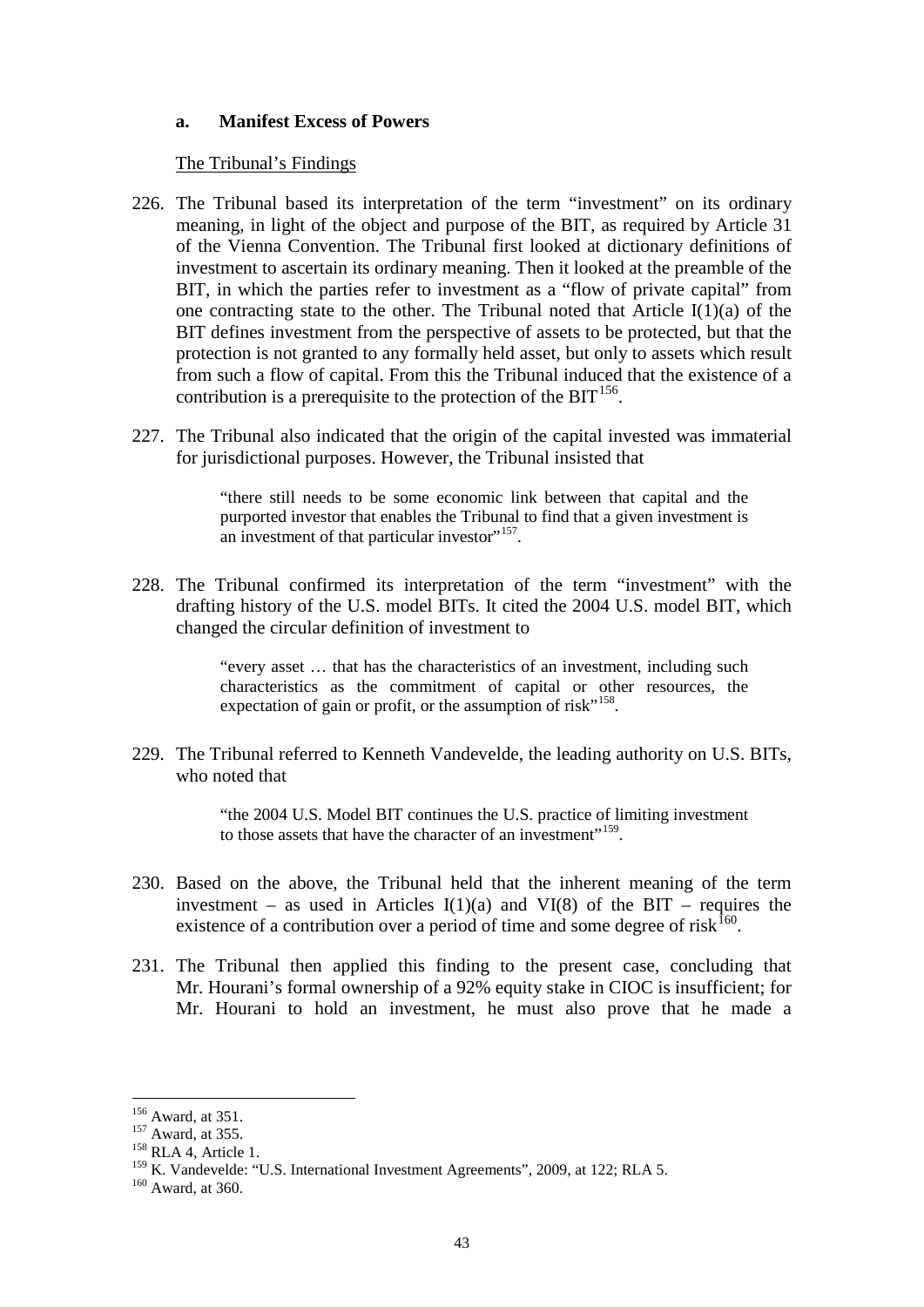contribution to the company and that he assumed some risk (citing the *Romak*   $decision<sup>161</sup>$  $decision<sup>161</sup>$  $decision<sup>161</sup>$ ).

### Applicant's Disagreement

- 232. Applicant disagrees with the Tribunal's argument.
- 233. It alleges that the Tribunal disregarded the fact that the BIT is a *lex specialis*: instead of establishing the meaning of investment included in Article I(1)(a) of the BIT by examining its proper context, the Tribunal construed its meaning pursuant to the Convention, by importing into the definition of investment under the BIT the notions of contribution and risk developed by tribunals in relation to Article 25 of the Convention<sup>162</sup>.

#### The Committee's Decision

- 234. The Tribunal's main finding is that the term "investment", as used in Article VI(8) of the BIT, has an inherent meaning, which requires contribution and risk assumption by the investor – two elements which Mr. Hourani was unable to prove.
- 235. ICSID Tribunals have analyzed the term investment predominantly in the context of Article 25 of the Convention. A number of tribunals have reached the conclusion that the existence of an investment requires some inherent characteristics. While the precise definition of such characteristics has been the object of debate, it is commonly accepted that contribution and risk assumption form part of the core elements which characterize an investment  $163$ .
- 236. In the present case, the Tribunal decided to extend the inherent meaning of investment, developed in the context of Article 25 of the Convention, to Article VI(8) of the BIT, a provision which is intimately linked with and includes a crossreference to Article  $25(2)(b)$ . The Tribunal's decision is not unreasonable: if the mere holding of equity, without contribution or risk, is not to be considered an investment for obtaining jurisdiction under Article 25(1), it seems reasonable that the same factual situation, but in the circumstances described in Article VI(8), should produce the same result.
- 237. The Committee has already established
	- that an award can be annulled if the arbitrators have manifestly exceeded their powers by totally disregarding the law, or by grounding their award on a law other than the applicable  $law^{164}$  $law^{164}$  $law^{164}$ ;
	- that misinterpretation or misapplication of the proper law, even if serious, does not justify annulment<sup>[165](#page-49-4)</sup>; and

<span id="page-49-1"></span><span id="page-49-0"></span><sup>&</sup>lt;sup>161</sup> Award, at 360; *Romak*, at 207.<br><sup>162</sup> C I, at 228.<br><sup>163</sup> Schreuer: "The ICSID Convention: A Commentary" (CUP 2ed.), 2010, p. 128, at 153.<br><sup>164</sup> See para[. 79](#page-20-7) *supra*.<br><sup>165</sup> See para. 79 *supra*.

<span id="page-49-3"></span><span id="page-49-2"></span>

<span id="page-49-4"></span>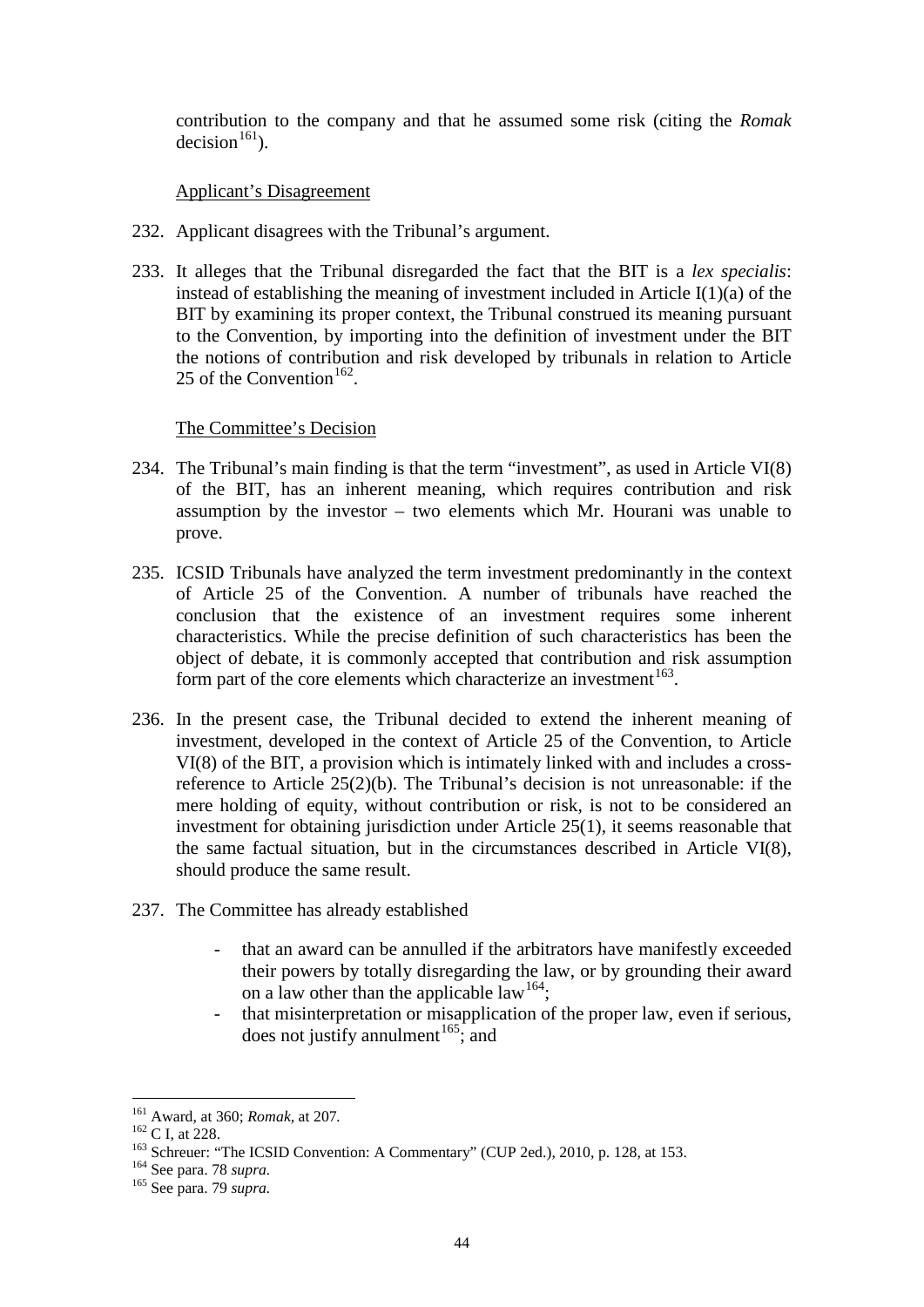- that only in exceptional circumstances a gross or egregious error of law, acknowledged as such by any reasonable person, could be construed to amount to failure to apply the proper law<sup>[166](#page-50-0)</sup>.
- 238. Measured against that standard, the Tribunal's finding that the inherent meaning of investment requires a contribution and some assumption of risk, does not justify the annulment of the Award.

# **b. Departure from a Fundamental Rule of Procedure**

- 239. Applicant alleges that the Tribunal interpreted and applied the term investment *ex officio*, without asking the parties for their views. Hence, by depriving CIOC of its right to be heard, the Tribunal seriously departed from a fundamental rule of procedure $167$ .
- 240. Applicant's allegation cannot succeed, for the same reasons as those already established *supra*<sup>[168](#page-50-2)</sup>: CIOC argued its standing based on a legal framework which comprised Articles 25(2)(b) of the Convention and VI(8) of the BIT and specifically pointed out that the requirements of both these Articles were satisfied. Respondent also noted that CIOC's behaviour was not of the sort the Convention and the BIT were intended to protect.
- 241. It follows that Article VI(8) of the BIT was part of the relevant legal framework on which Claimant could be expected to comment if it wished its arguments to be taken into account by the Tribunal.
- <span id="page-50-4"></span>242. The Committee thus concludes that Claimant was not deprived of its right to be heard and that there was no breach of a fundamental rule of procedure.

# **c. Failure to State Reasons**

- 243. Applicant also seeks annulment of the Award on the ground of the Tribunal's alleged failure to state reasons for its definition of investment. Applicant specifically avers that the Tribunal failed to explain why Mr. Hourani, despite his ownership of the shares in CIOC, was not considered to have made an investment in that company<sup>169</sup>.
- 244. The Committee agrees with Applicant that the question why Mr. Hourani, despite being the owner of a majority stake in CIOC, did not meet the Article VI(8) test, is a crucial question in this case. The Award provides the following reasoning for the finding on this point:
	- Para. 361 gives the Tribunal's interpretation of the term investment as used in Article VI(8): investment is "an economic arrangement requiring a contribution to make profit and thus involving some degree of risk".

<span id="page-50-2"></span>

<span id="page-50-1"></span><span id="page-50-0"></span><sup>&</sup>lt;sup>166</sup> See para[. 81](#page-20-8) *supra.*<br><sup>167</sup> C I, at 232.<br><sup>168</sup> See paras. [173](#page-38-7)[-180.](#page-39-2)<br><sup>169</sup> C I at 235-236.

<span id="page-50-3"></span>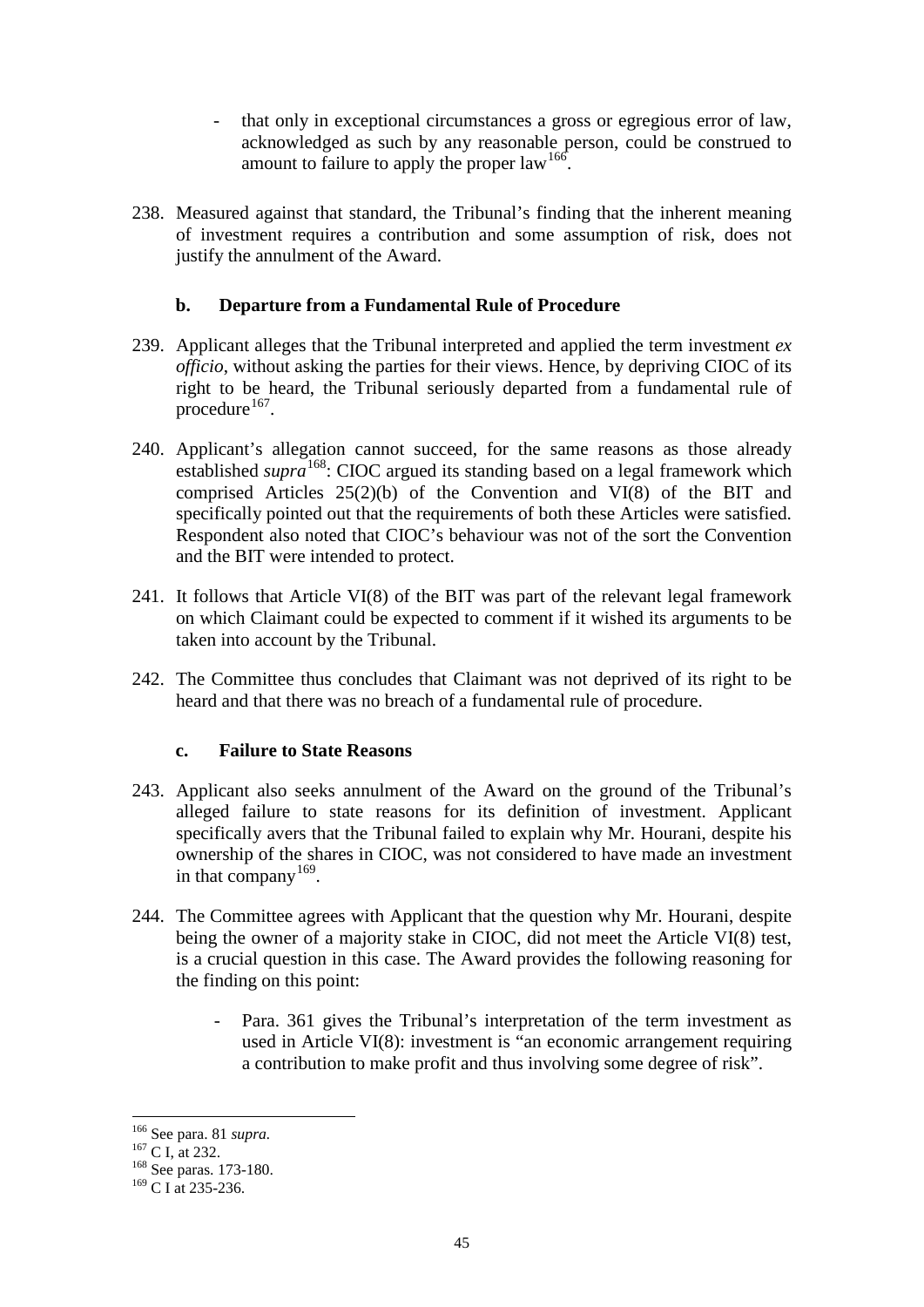- Para. 455 records the factual findings with regard to Mr. Hourani's investment: although he acquired "formal ownership", "no plausible economic motive was given to explain the negligible purchase price" and "no evidence was presented of a contribution of any kind or any risk undertaken" by him; "there was no capital flow between him and CIOC that contributed anything to the business venture operated by CIOC".
- Para. 457 draws the conclusion: "Claimant failed to discharge its burden of proof with regard to the fact that CIOC was an investment" of Mr. Hourani.
- 245. The Committee has already established in which cases deficiencies in the reasoning can lead to the setting aside of awards: if the reasoning can be followed and understood by a reader, the award should stand, while contradictory or frivolous reasons will lead to annulment<sup>[170](#page-51-0)</sup>. On the other hand, it is not the Committee's role to judge the quality or persuasiveness of the Tribunal's argumentation.
- <span id="page-51-3"></span>246. Applying this threshold, the Committee finds that the Award has provided sufficient reasoning and cannot be annulled for this cause.

# **C. The Requirement That CIOC Be Controlled by Mr. Hourami**

- 247. The Tribunal established a second (and additional) reason why CIOC failed to meet the standing requirements necessary to file an ICSID arbitration: Article  $25(2)(b)$  of the Convention requires foreign control of the local corporation, the existence of such control represents an outer limit and is a requirement that cannot be replaced by an agreement<sup>[171](#page-51-1)</sup>, and Mr. Hourani was unable to prove that he actually controlled  $CIOC^{172}$  $CIOC^{172}$  $CIOC^{172}$ .
- 248. Applicant argues that the Tribunal's findings with regard to control should lead to annulment, under Article 52(1) of the Convention, for two separate reasons:
	- First, because Article I(1)(a) of the BIT requires *either* "ownership" *or* "control", and in violation of that rule the Tribunal established an actual control test [(a) *infra*].
	- Second, because the Tribunal, when applying this test, failed to reverse the burden of proof from CIOC to Respondent and stated that CIOC had the burden of proof [(b) *infra*].

### **a. The Actual Control Test**

- 249. The Tribunal's findings with regard to control can be summarized as follows:
	- Article  $25(2)(b)$  of the Convention requires foreign control, and this requirement represents an outer limit to ICSID jurisdiction; although Article I(1)(a) of the BIT defines investments as those "owned or

<span id="page-51-0"></span><sup>170</sup> See para. [102](#page-24-4) *supra*. <sup>171</sup> Award at 336. <sup>172</sup> Award at 407.

<span id="page-51-1"></span>

<span id="page-51-2"></span>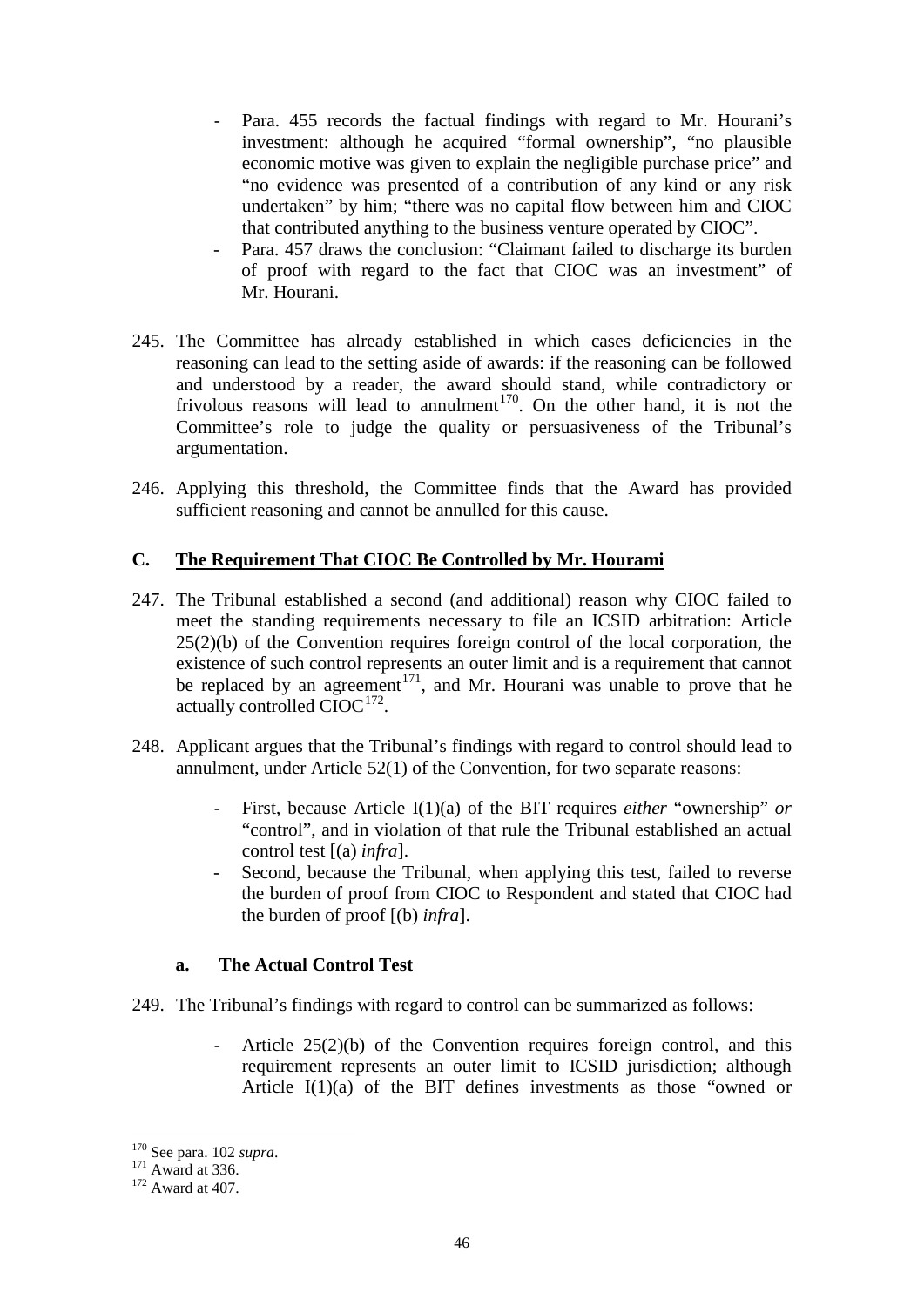controlled" by nationals or companies of the other Party, Article 25(2)(b) establishes control as a necessary requirement $173$ .

- Control means actual control, and legal capacity to control a company, without evidence of actual control, is therefore not sufficient<sup> $174$ </sup>.
- There is not sufficient evidence that Mr. Hourani exercised actual control over CIOC<sup>[175](#page-52-2)</sup>.

#### First Finding

250. The Tribunal's first finding, that Article 25(2)(b) creates an outer limit, which the Contracting States must respect, has been accepted by a number of tribunals, starting with *Vacuum Salt*:

> "The reference in Article 25(2)(b) to "foreign control" necessarily sets an objective Convention limit beyond which ICSID jurisdiction cannot exist and parties therefore lack power to invoke same no matter how devoutly they may have desired to do so $\sqrt{176}$  $\sqrt{176}$  $\sqrt{176}$ .

#### Second Finding

- 251. The Tribunal's second finding is that control as used in Article 25(2)(b) of the Convention means actual control, and that a tribunal may investigate the reality to check whether actual control exists; this also corresponds to a view which is commonly held.
- 252. Under Article 25(2)(b) a local juridical person, to have access to the ICSID adjudication mechanism, must be under "foreign control". For these purposes, control is the capacity of a person or a company to decide the main actions to be undertaken by a juridical person. Such juridical persons are usually governed by a corporate body (e.g., the general shareholders meeting), in which decisions are taken by votes. Control is premised on the right to cast a majority of votes in such main corporate body.
- 253. Control is normally achieved by ownership of a majority stake in the juridical person, which affords a sufficient number of votes, so that the controller can have a decisive influence on any decisions or resolutions.
- 254. But the owner of the equity may only formally be the owner or can by tacit or explicit – agreement transfer actual control to a third party (e.g., the owner can enter into a fiduciary arrangement with a third party, holding ownership on behalf of such third party, or he can assign his voting rights to another person). Thus third parties who are not owners of equity stakes can, by contractual arrangements with the formal owners, have actual control over juridical persons $177$ .

<span id="page-52-2"></span>

<span id="page-52-4"></span><span id="page-52-3"></span>

<span id="page-52-1"></span><span id="page-52-0"></span><sup>&</sup>lt;sup>173</sup> Award at 336.<br><sup>174</sup> Award at 407.<br><sup>175</sup> *Ibidem*.<br><sup>176</sup> At 36.<br><sup>177</sup> Control gives rise to a number of additional issues, like indirect control and joint control by various persons, which are irrelevant for the present discussion.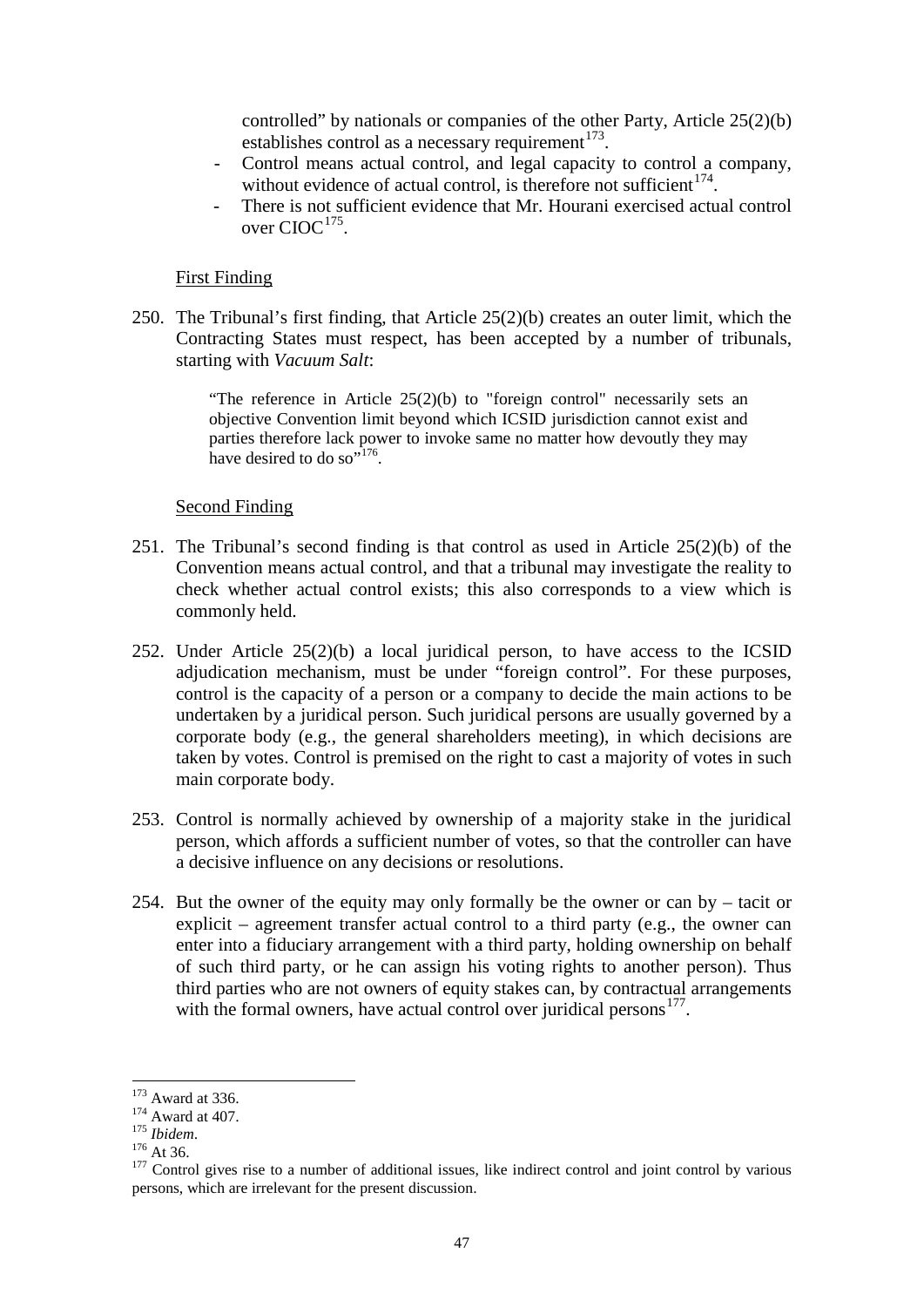255. Control is a factual element. The ownership of a majority of the share capital, granting the capacity to cast a majority of the votes, constitutes circumstantial evidence of control and even creates a presumption of control. But, when applying Article 25(2)(b) of the Convention, tribunals may have to establish whether the presumption of control corresponds to the real situation or, in other words, whether the formal majority owners of a company also exercise actual control over the company.

# Third Finding

- 256. In the present case, the Tribunal weighed the evidence regarding the actual control of CIOC in the following manner:
	- The submission and later withdrawal by Claimant of certain documents threw "a doubt on Claimant's credibility"<sup>[178](#page-53-0)</sup>.
	- Claimant did not provide any documents showing the exercise of effective control by Mr. Hourani $^{179}$ .
	- Mr. Hourani, when heard as a witness, based his evidence of control on his competences under CIOC's Charter and Incorporation Agreement, but the Tribunal found that "no evidence was shown that such competences and control were actually exercised by him"<sup>[180](#page-53-2)</sup>.
- 257. In view of the above considerations,

"the Tribunal conclude[d] that Claimant ha[d] not provided sufficient proof for control as required by Art. 25(2)(b) of the ICSID Convention."

- 258. The Committee has already established that manifest excess of powers in the application of the law only leads to annulment of an award if the arbitrators totally disregarded the law, grounded their award on a law other than the applicable law or committed a gross or egregious error of law<sup>181</sup>. A tribunal's weighing of evidence and factual findings must stand, except if the errors of fact are so egregious, or the weighing so irrational, as to constitute independent causes of annulment.
- 259. Measured against these standards, the Tribunal's findings that Article 25(2)(b) refers to actual control, and that Mr. Hourani failed to satisfy this requirement, cannot lead to the annulment of the Award.
- 260. Applicant has also argued that in making these findings the Tribunal violated Articles 52(1)(d) and (e) of the Convention, because it seriously departed from a fundamental rule of procedure and failed to state reasons. These allegations must fail, for the reasons already explained in the previous sections<sup>182</sup>.

<span id="page-53-0"></span><sup>&</sup>lt;sup>178</sup> Award at 405.<br><sup>179</sup> *Ibidem*.

<span id="page-53-4"></span>

<span id="page-53-3"></span><span id="page-53-2"></span><span id="page-53-1"></span><sup>179</sup> *Ibidem.* <sup>180</sup> Award, at 406. <sup>181</sup> See para[. 79](#page-20-7) *supra* <sup>182</sup> See paras. [242](#page-50-4) and [246](#page-51-3) *supra.*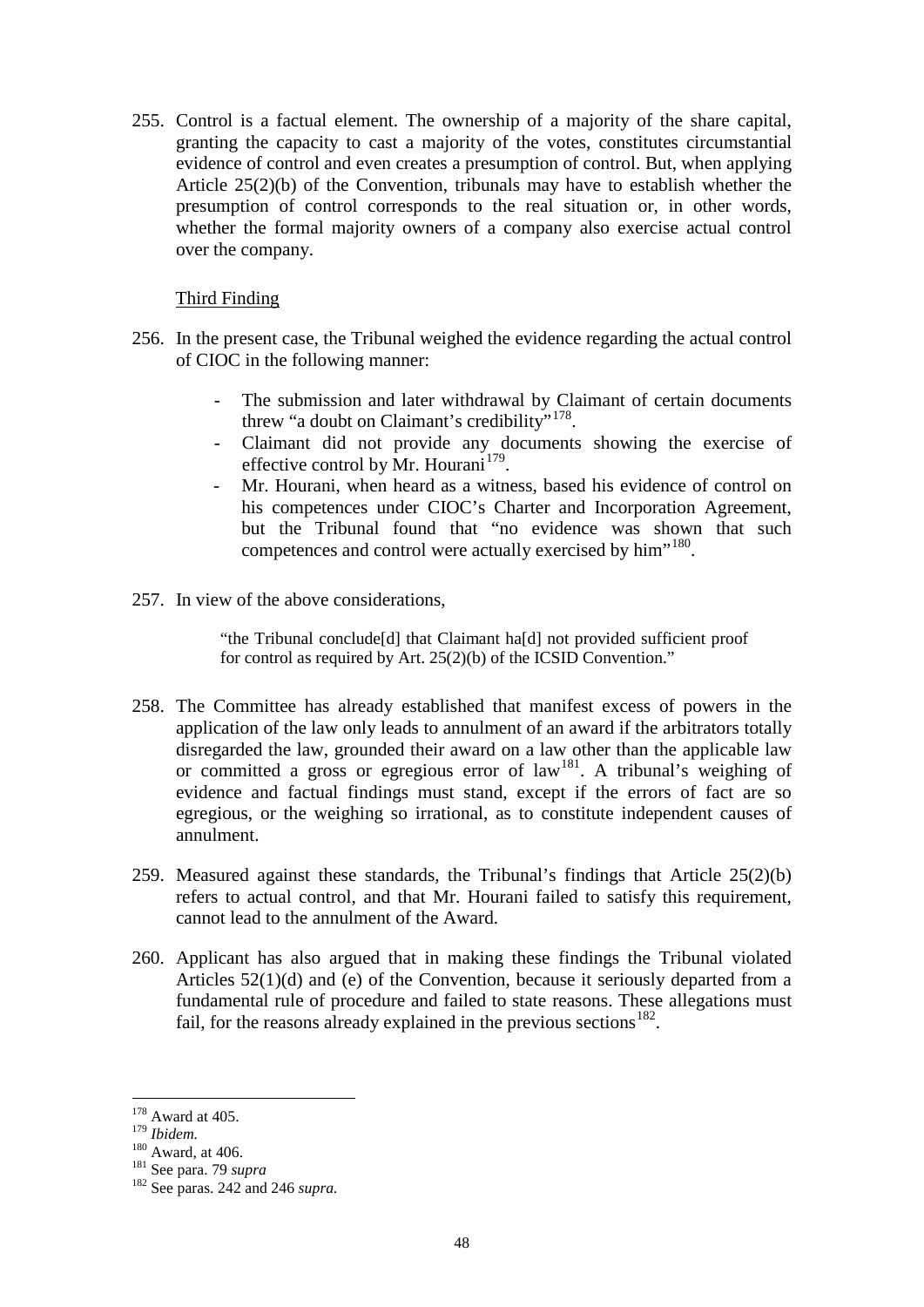#### **b. The Failure to Reverse the Burden of Proof**

261. Applicant submits that the Tribunal committed a further independent breach, in this case of Article 52(1)(d) of the Convention, by failing to reverse the burden of proof from Claimant to Respondent and by stating that Claimant – as opposed to Respondent – had the burden of proof to demonstrate that Mr. Hourani exercised actual control over the Kazakh company<sup>[183](#page-54-0)</sup>.

#### The Tribunal's Findings

- 262. The Tribunal's findings with regard to the burden of proof can be summarized as follows:
- 263. The starting point of the Tribunal's investigation was that the parties had generally agreed

"that Claimant bears the burden of proof to establish that the Tribunal has jurisdiction over the present dispute"<sup>[184](#page-54-1)</sup>.

264. The Tribunal then added that

"if majority ownership is shown, such a finding implies a presumption of control, even though it will have to be examined whether in the present case this presumption is a sufficient indication of control<sup> $185$ </sup>.

265. The Tribunal then analyzed whether Mr. Hourani could be considered as owner of 92% of the equity of CIOC; the Tribunal concluded that certain indirect evidence appeared to show that Mr. Hourani was an owner of a 92% share in CIOC and added:

> "In view of the above considerations, the Tribunal concludes that jurisdiction cannot be denied for the mere reason that Claimant has not fully complied with its burden of proof regarding ownership by the U.S. national, Devincci Hourani"<sup>186</sup>

266. As a next step, the Tribunal analyzed Mr. Hourani's control of CIOC, stating:

"Again, the starting point for the Tribunal's examination is that Claimant has the burden of proof"<sup>187</sup>.

267. The Tribunal's final conclusion, after weighing the available evidence, was that "there is not sufficient evidence of exercise of actual control over CIOC by Devincci Hourani"<sup>[188](#page-54-5)</sup>

<span id="page-54-1"></span>

<span id="page-54-2"></span>

<span id="page-54-4"></span><span id="page-54-3"></span>

<span id="page-54-0"></span><sup>&</sup>lt;sup>183</sup> C I at 203.<br><sup>184</sup> Award, at 364.<br><sup>185</sup> Award, at 382.<br><sup>186</sup> Award, at 401.<br><sup>188</sup> Award, at 407

<span id="page-54-5"></span>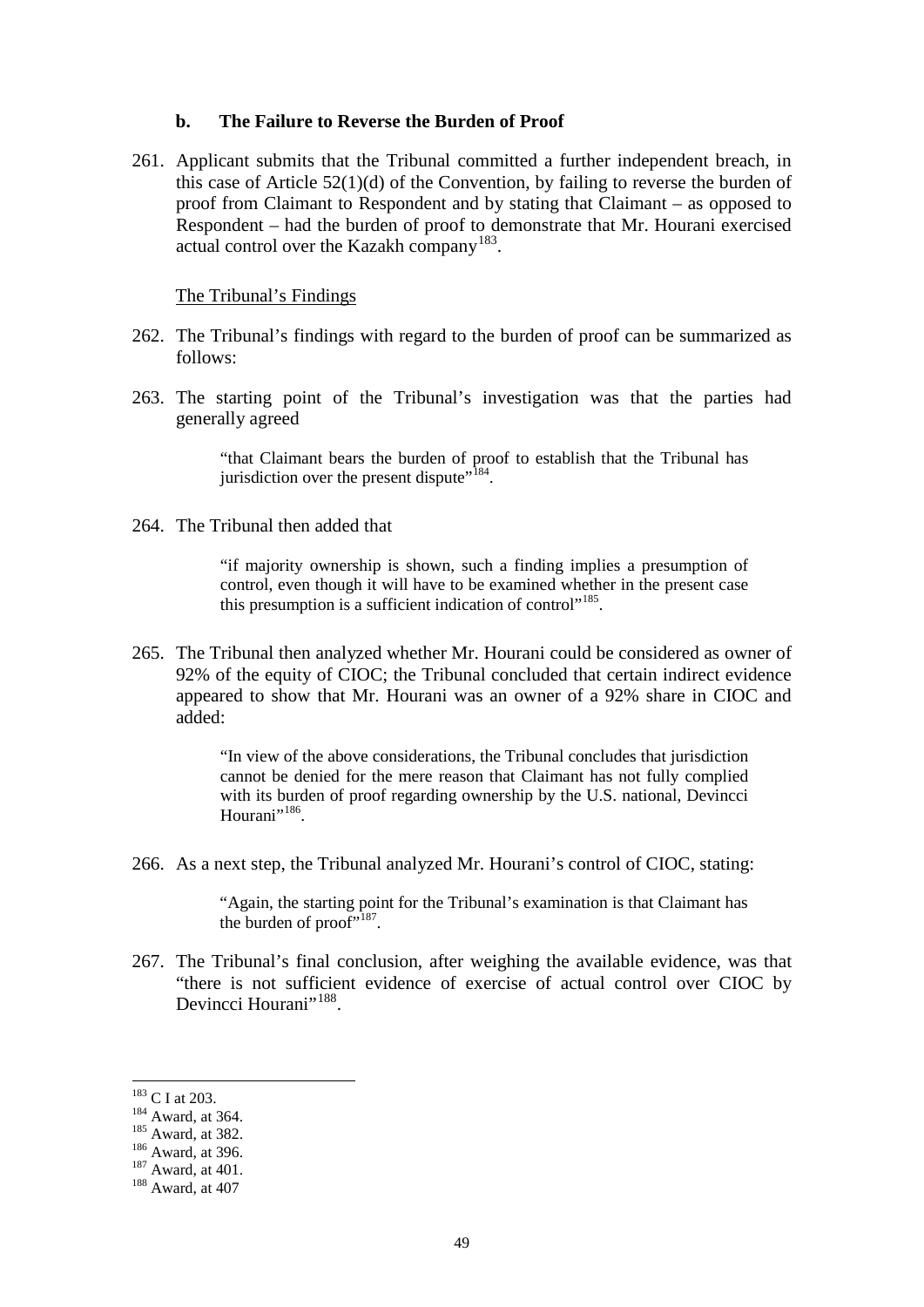#### The Committee's Decision

- 268. In accordance with the general rule of evidence *actori incumbit probatio* it is CIOC who bears the burden of establishing that the requirements of the applicable legal tests have been met, since CIOC is the one seeking to benefit from Mr. Hourani's U.S. nationality and control. The Committee therefore finds no reason to question the Award's initial assumption that "Claimant bears the burden of proof to establish that the Tribunal has jurisdiction over the present dispute<sup> $189$ </sup>.
- 269. As a next step, the Tribunal accepted that Mr. Hourani had met his burden of proving that he was the owner of a 92% stake in CIOC. The Tribunal then added that, as a general rule, the majority owner of a company must be presumed to control it, this being a presumption already established in a number of previous awards.
- 270. Having come to that conclusion, the Tribunal decided that, in the circumstances of the present case, the presumption of control could not be applied in Mr. Hourani's favour. Doubts on this matter were already expressed when the presumption was established ("it will have to be examined whether in the present case this presumption is a sufficient indication of control<sup> $n^{190}$ </sup>), and the doubts were confirmed when the Tribunal in its subsequent reasoning unequivocally averred that, as regards control, "Claimant has the burden of proof"<sup>[191](#page-55-2)</sup>.
- 271. The Committee finds it appropriate at this juncture to make a few general remarks on the character and scope of the general presumption that a majority owner of a company also controls the company. In the Committee's opinion, this presumption, which is based on an owner's normal legal rights under company law, is valid only as long as there are no special elements which create doubts about the owner's actual control and which therefore justify a closer examination of the facts.
- 272. In the present case, the Tribunal first found that already the circumstances of Mr. Hourani's acquisition of 92% of the stock in CIOC created doubts about his role as owner. These doubts were further strengthened by the absence of any convincing evidence that he had in reality exercised control over CIOC.
- 273. The existence of special circumstances justifies in the present case that the Tribunal deviate from the general presumption that majority ownership of a company also entails its control. Consequently, in the absence of the presumption, whether Mr. Hourani controls CIOC is a matter to be proven; and in accordance with the general rule of *actori incumbit probatio* it is for Mr. Hourani to do so.
- <span id="page-55-3"></span>274. Summing up, the Committee does not find in this respect any violation of Article 52(1)(d) of the Convention which could lead to the annulment of the Award.

<span id="page-55-0"></span> <sup>189</sup> Award, at 364.

<span id="page-55-1"></span><sup>&</sup>lt;sup>190</sup> Award, at 382.

<span id="page-55-2"></span> $191$  Award, at 401.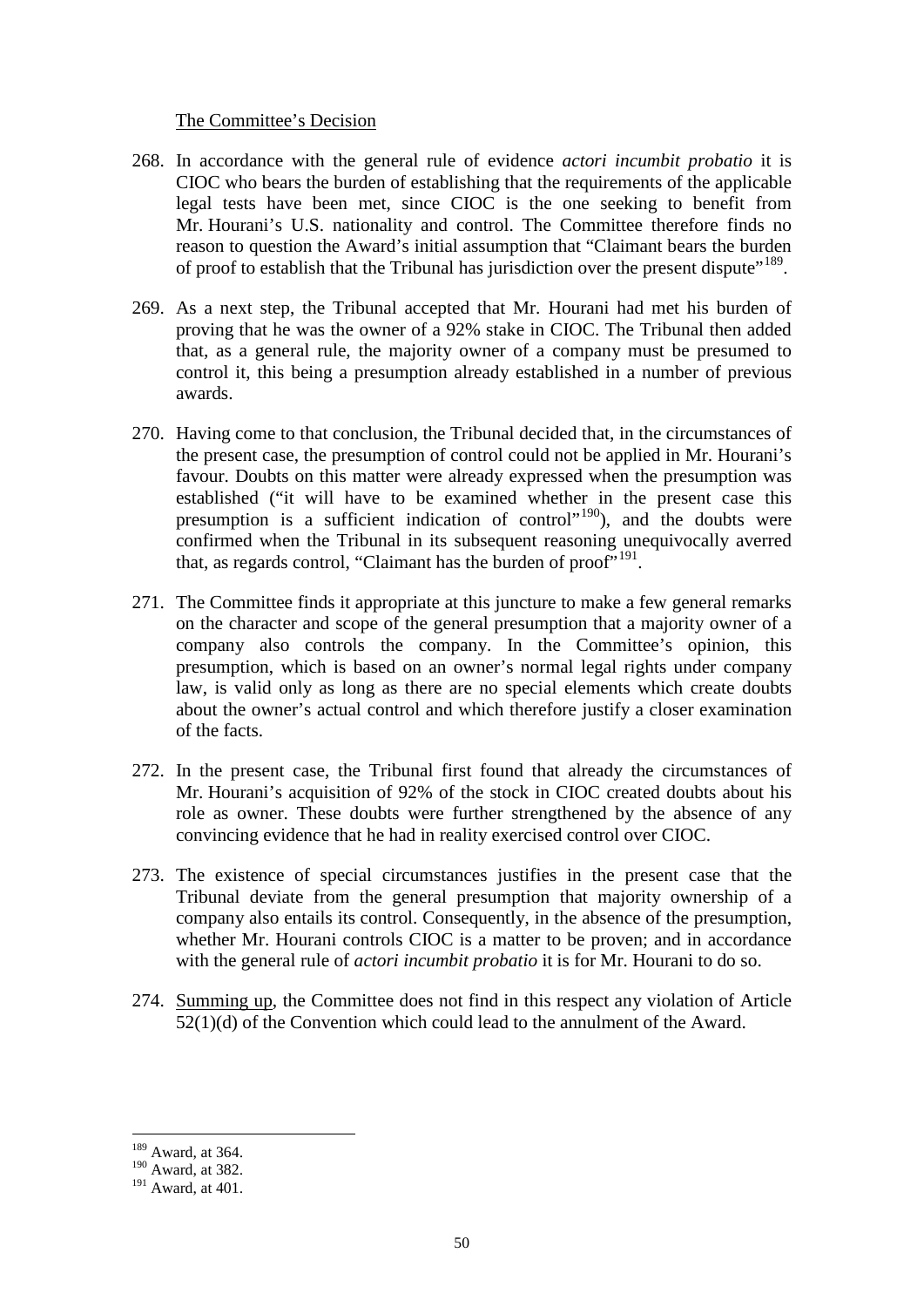# **VII. OBITER DICTUM**

<span id="page-56-0"></span>275. The Committee will analyze in this section the third ground for annulment alleged by Applicant, which refers to the Tribunal's holding in an *obiter dictum*.

#### <span id="page-56-1"></span>**1. APPLICANT'S POSITION**

- 276. Applicant argues that in an *obiter dictum* the Tribunal used a false translation of Clause 27.8 of the Contract (No. 954) regarding CIOC's investment in Kazakhstan.
- 277. The Tribunal used the following translation:

"…it is hereby agreed that the Contractor is a resident of Lebanon, or in the event of assignment as a national of the resident country of the assignee, and therefore the Contractor shall be treated as a resident of Lebanon, or other country if appropriate, for purposes of the ICSID Convention"[192.](#page-56-2)

278. The correct translation, in Applicant's opinion, should be the following:

"…it is hereby agreed that the Contractor is a national of Lebanon, or in the event of an assignment, a national of the country of residence of the assignee, and the Contractor will accordingly be considered a national of Lebanon or other relevant country for the purposes of the ICSID Convention"<sup>[193](#page-56-3)</sup>.

- 279. Applicant argues that the *obiter dictum* must be annulled for two reasons:
	- First, the Tribunal seriously departed from a fundamental rule of procedure, because it issued the *obiter dictum* without first hearing the parties, thus depriving CIOC of the opportunity to present its case  $194$ .
	- Second, the Tribunal also evidently and manifestly exceeded its powers, because it disregarded the authoritative Russian version of the Contract and applied an incorrect translation, without first verifying whether the English version of this provision was consistent with the authoritative Russian version<sup>195</sup>. The Tribunal did so in violation of Article 30.2 of the Contract<sup>196</sup>. In deciding as it did, the Tribunal disregarded the applicable norm or committed a gross error of law, which constitutes in itself a manifest excess of power<sup>[197](#page-56-7)</sup>.

<span id="page-56-2"></span><sup>&</sup>lt;sup>192</sup> C I, at 239.

<span id="page-56-3"></span><sup>&</sup>lt;sup>193</sup> C I, at 241.

<span id="page-56-4"></span><sup>&</sup>lt;sup>194</sup> C II, at 255.

<span id="page-56-5"></span><sup>&</sup>lt;sup>195</sup> C II, at 257.

<span id="page-56-6"></span><sup>196</sup> C II*,* at 261.

<span id="page-56-7"></span><sup>&</sup>lt;sup>197</sup> CII, at 264.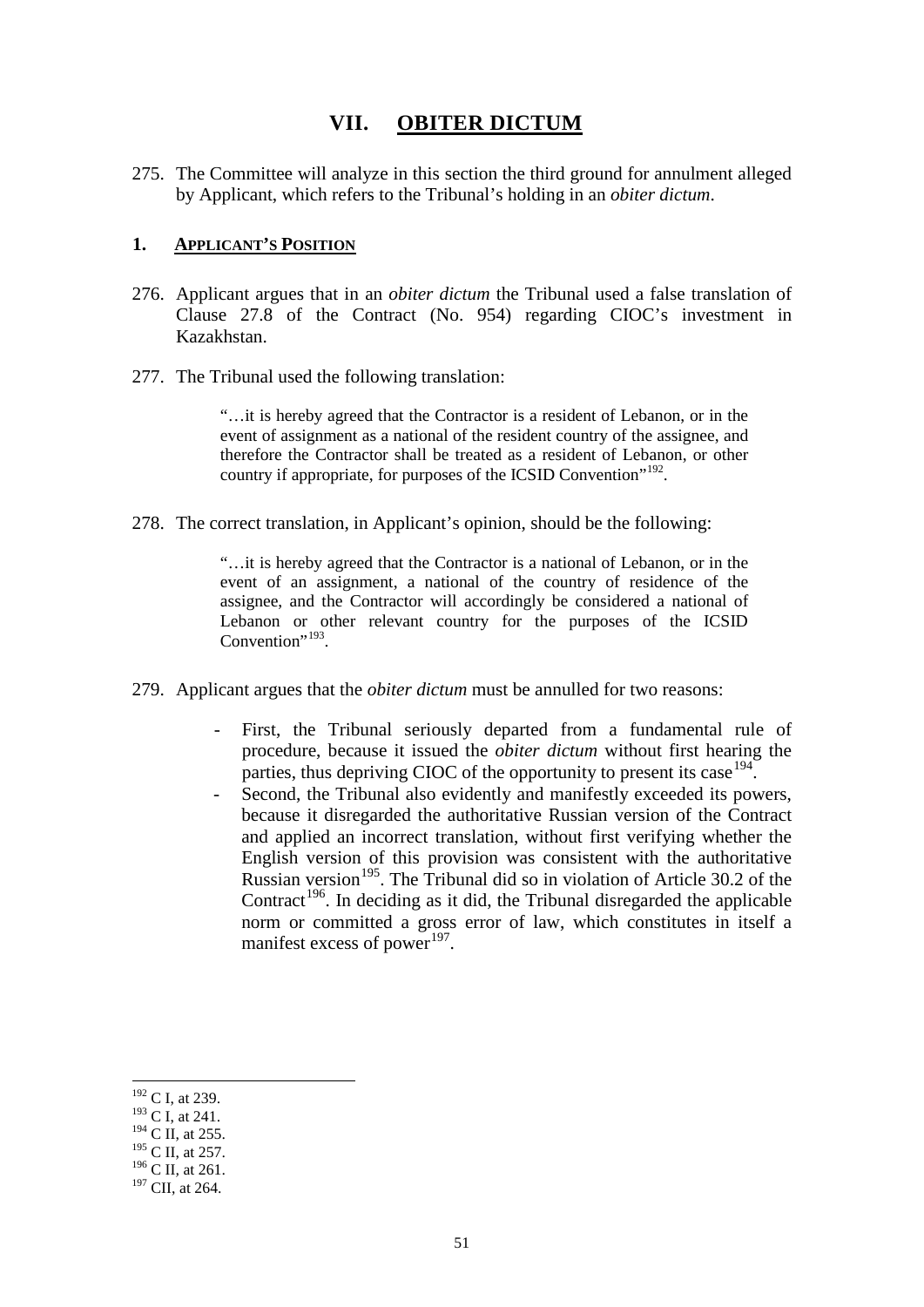280. In the course of the hearing before the Committee, Applicant confirmed that – assuming that the Award was not annulled *in toto* – it was still requesting that the *obiter dictum* itself be annulled<sup>[198](#page-57-2)</sup>.

### <span id="page-57-0"></span>**2. RESPONDENT'S POSITION**

- 281. Respondent argues that Applicant's contentions must fail for the following  $r_{\rm easons}$ <sup>[199](#page-57-3)</sup>:
- 282. First, the *obiter dictum* character of the observation excludes any possibility of annulment; it has no impact on the decision of the Tribunal and therefore cannot be subject to annulment under Article 52 of the Convention.
- 283. Second, in any event the grounds for annulment are not present in this case, since the Tribunal did not breach a fundamental rule of procedure by failing to give Claimant the opportunity to discuss Clause 27.8, nor did the Tribunal manifestly exceed its powers by relying on the allegedly wrong version of such clause.
- 284. Third, Applicant has misrepresented or misunderstood the meaning of the Tribunal's observation.
- 285. With respect to Applicant's allegation that there was a translation error, neither party ever questioned or criticized the correctness of the translation of Clause 27.8. Consequently, the Tribunal's reliance on the correctness of the English version does not constitute an error. Furthermore, the use of the translation now favoured by Applicant does not affect the meaning of the Tribunal's *obiter dictum.* Any error could not possibly rise to the level of a "manifest" excess of powers or a "serious" departure from a fundamental rule of procedure<sup>[200](#page-57-4)</sup>.

# <span id="page-57-1"></span>**3. THE COMMITTEE'S DECISION**

286. The relevant Section of the Award<sup>[201](#page-57-5)</sup> is devoted to the interpretation of Article  $25(2)(b)$  of the Convention, and specifically to the necessity of an agreement between the parties for a local juridical person to be considered national of another Contracting State. In its Award, the Tribunal noted that in most of the previous ICSID proceedings concerning Article 25(2)(b) the agreement was negotiated directly between the parties or was implied from an ICSID arbitration clause contained in an investment contract. The Tribunal added:

> "In such circumstances, the existence of an express or implied agreement to treat the locally incorporated company as a foreign national gave that company standing in the dispute. In the present dispute the investment contract between the parties (the Contract) contains an ICSID arbitration

<span id="page-57-2"></span><sup>&</sup>lt;sup>198</sup> HT p. 129, l. 4.<br><sup>199</sup> R I. at 266.

<span id="page-57-3"></span>

<span id="page-57-4"></span> $^{200}$  R II, at 160.<br><sup>201</sup> Section J.II.3.

<span id="page-57-5"></span>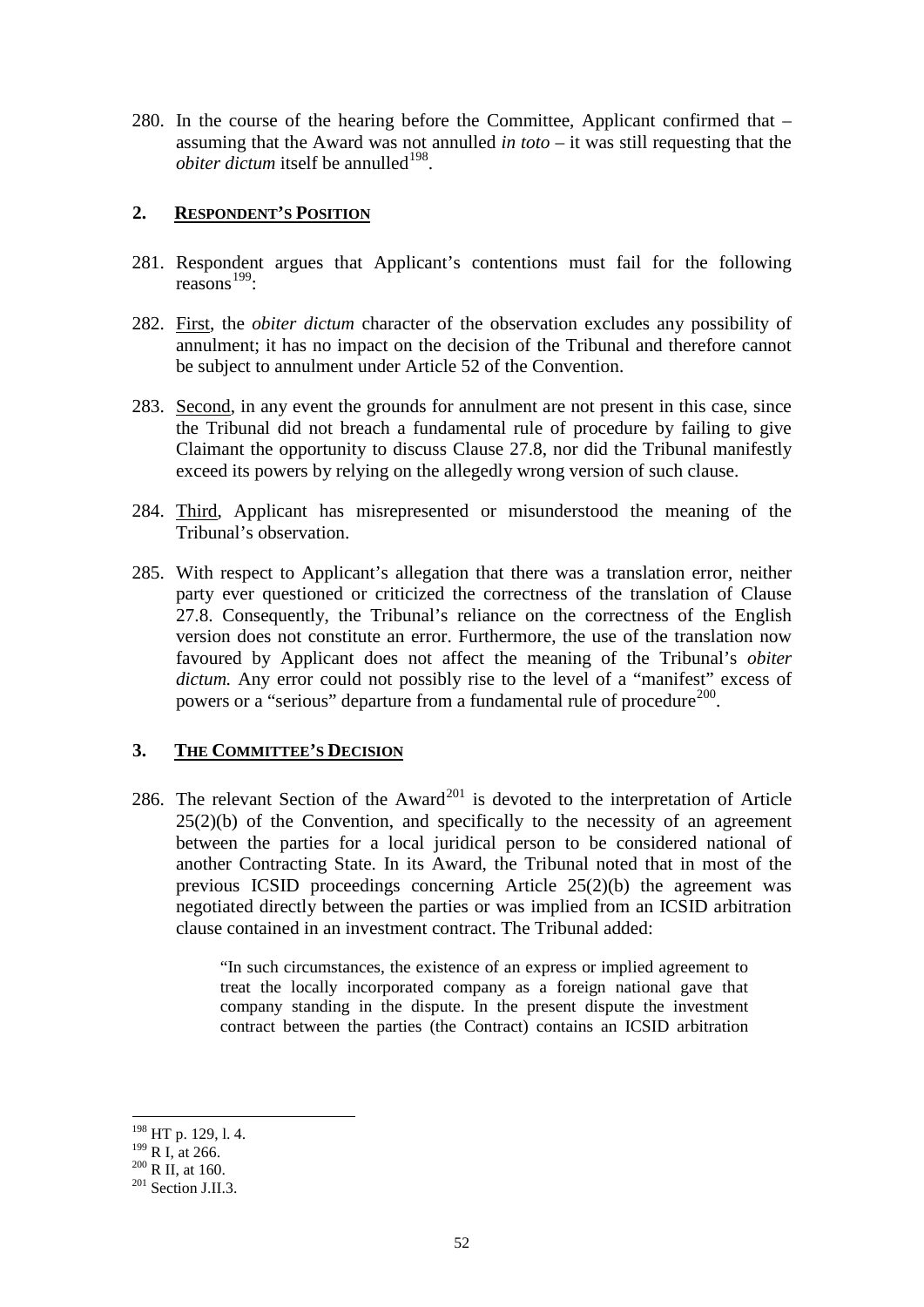clause. However, Claimant is relying on the BIT, not the Contract, to establish the Tribunal's jurisdiction"<sup>202</sup>.

287. At the end of the same paragraph, the Tribunal inserted the following footnote:

"The Tribunal notes that it does not follow from the Contract that Claimant can be treated as a national of another Contracting State. The Contract states that the parties "*agreed that the Contractor is a resident of Lebanon, or in the event of assignment as a national of the resident country of the assignee, and therefore the Contractor shall be treated as a resident of Lebanon, or other country if appropriate, for purposes of the ICSID Convention.*" (C-4, Clause 27.8) This original wording of the Contract, initially concluded between Kazakhstan and CCC, was not addressed in connection with the transfer of the Contract from CCC to CIOC"<sup>[203](#page-58-1)</sup>.

288. Applicant submits that in making this observation with regard to Clause 27.8 of the Contract, the Tribunal manifestly exceeded its powers and committed a serious departure from a fundamental rule of procedure. Applicant requests the Committee to annul – if not the Award *in toto* – at least the footnote.

### **A. Manifest Excess of Powers**

- 289. Applicant's first argument is that the Tribunal manifestly exceeded its powers, because it relied on an inaccurate translation of the Contract, and not on the authoritative Russian version.
- 290. The translation used by the Tribunal is this:

"… it is hereby agreed that the Contractor is a resident of Lebanon, or in the event of assignment as a national of the resident country of the assignee, and therefore the Contractor shall be treated as a resident of Lebanon, or other country if appropriate, for purposes of the ICSID Convention  $[\dots]^{204}$ .

291. Applicant avers that the correct translation should be the following:

"… it is hereby agreed that the Contractor is a national of Lebanon, or in the event of an assignment, a national of the country of residence of the assignee, and the Contractor will accordingly be considered a national of Lebanon or other relevant country for the purposes of the ICSID Convention"<sup>[205](#page-58-3)</sup>

292. The basic difference between the two versions is that in the translation used by the Tribunal the Contractor is treated as a "resident" of Lebanon, or other country if appropriate, and in the other as a "national" of Lebanon or other relevant country.

<span id="page-58-0"></span><sup>&</sup>lt;sup>202</sup> Award at 330 *in fine*.<br><sup>203</sup> Footnote No. 10.<br><sup>204</sup> C I, at 239.<br><sup>205</sup> C I, at 241.

<span id="page-58-1"></span>

<span id="page-58-2"></span>

<span id="page-58-3"></span>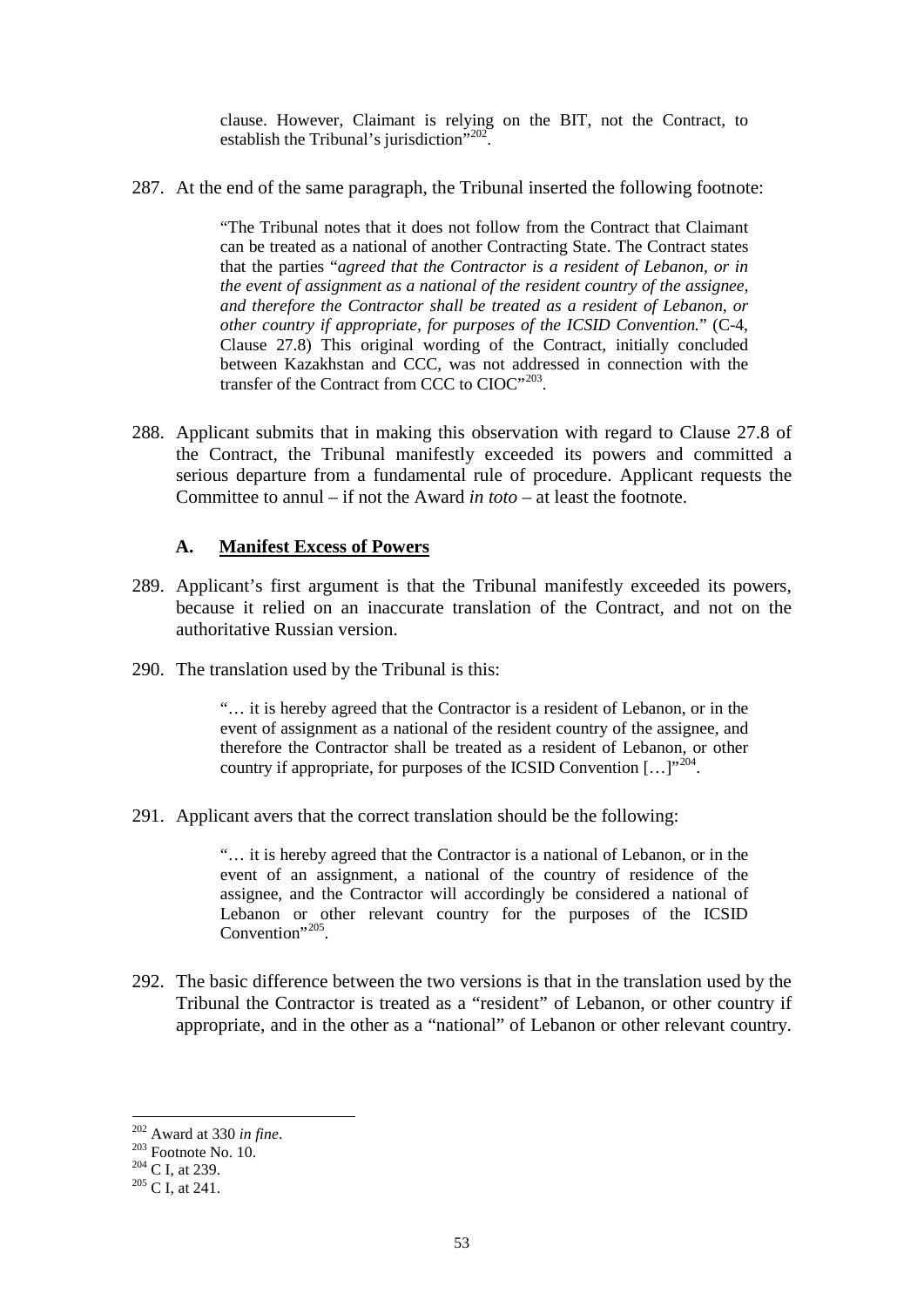Respondent has not agreed to this new translation<sup>[206](#page-59-0)</sup> and it is not for this Committee to establish which of the two translations is more accurate.

- 293. Even apart from the fact that Applicant's allegation concerns a statement in a footnote without any impact on the outcome of the case, the Committee considers that the Tribunal did not manifestly exceed its powers by relying on a –now allegedly incorrect – translation, which had been submitted by Claimant itself<sup>[207](#page-59-1)</sup>. Since Claimant never drew the Tribunal's attention to the existence of a mistake and never submitted a corrected version, the Tribunal cannot be reproached for having assumed that the translation was accurate.
- 294. It is therefore misplaced for Applicant to accuse the Tribunal of having committed a manifest excess of powers by relying on an English version of the Contract which Claimant itself had submitted and had never corrected.

#### **B. Serious Departure from a Fundamental Rule of Procedure**

- 295. Applicant's second allegation is that the Tribunal departed from a fundamental rule of procedure, because CIOC was never given the opportunity to state its case in relation to the question addressed in the footnote.
- 296. This allegation also fails for two reasons.
- 297. First, both Parties agree that the footnote inserted in the Award is an *obiter dictum*[208](#page-59-2)*, i.e.* an incidental comment made in connection with the Award. This means that what is stated in the footnote is unnecessary to support the main decision, and that it therefore has no precedential value and does not have any effect as *res iudicata*. The Tribunal never again referred or alluded to this footnote in the rest of the document, and its drafting shows that it had no conclusive effect for the dispositive section of the Award, nor did it affect the Tribunal's reasoning.
- 298. Since *obiter dicta* are purely incidental to a tribunal's determination, inclusion of any such comment in the text of a decision cannot affect the parties' right to be heard, which by its very nature only extends to those issues which are actually adjudicated by the tribunal.
- 299. Second, in the present case the *obiter dictum* falls squarely within the legal framework established by Claimant in order to prove standing and jurisdiction<sup> $209$ </sup>. This framework covers Articles VI(8) of the BIT and 25(2)(b) of the Convention, and the Tribunal made the statement in the footnote in the course of its interpretation of the second of these provisions.

**\* \* \***

300. On June 5, 2013, CIOC and Mr. Hourani initiated a new ICSID arbitration against the Republic of Kazakhstan, involving the Contract<sup>[210](#page-59-4)</sup>. A question which may

<span id="page-59-1"></span><span id="page-59-0"></span><sup>&</sup>lt;sup>206</sup> R I, at 278.<br><sup>207</sup> Doc. CA 16, which was originally submitted as Doc. C 4 in the underlying arbitration.<br><sup>208</sup> C I, at 243; R I, at 267.

<span id="page-59-3"></span><span id="page-59-2"></span><sup>&</sup>lt;sup>209</sup> See para[. 274](#page-55-3) *supra*.<br><sup>210</sup> R II, at 162.

<span id="page-59-4"></span>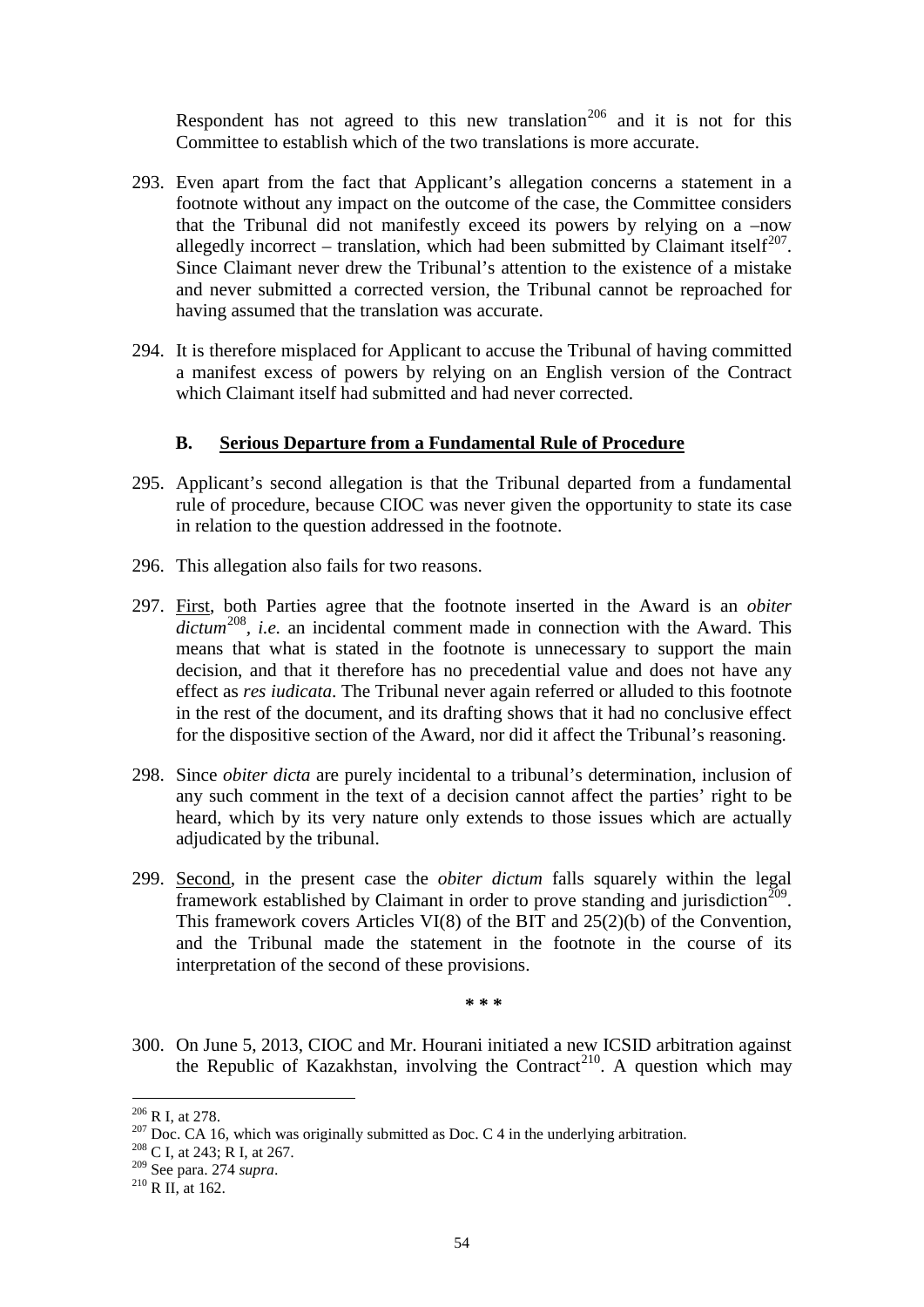arise in that proceeding is whether, when applying the Contract, CIOC should be considered a national of another ICSID Contracting State for the purposes of access to ICSID jurisdiction. That is a question for the new ICSID tribunal to determine. Any issue on the meaning and interpretation of the Contract is beyond the scope of decision of the original ICSID Tribunal (and of this Committee).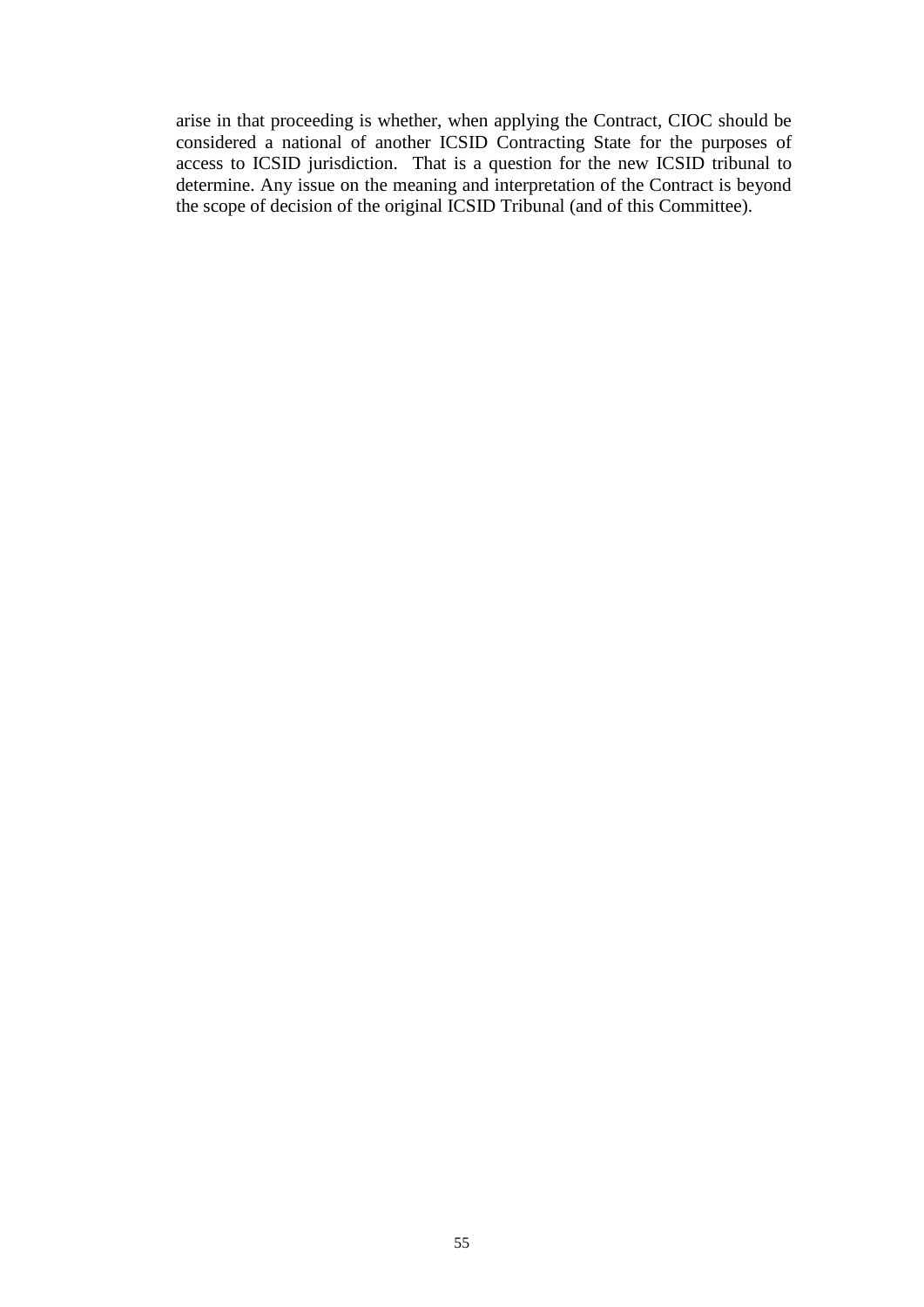# **VIII. COSTS**

- <span id="page-61-0"></span>301. The parties submitted their statements on costs simultaneously on October 15, 2013. Applicant informed the Committee that its total costs incurred in connection with this annulment proceeding were EUR 600,000 in legal fees plus USD 282,913 in ICSID costs (lodging fee and advances) (these amounts having been paid in full)<sup>211</sup>. Subsequently, the Applicant made an advance payment of USD 70,000 on December 24, 2013.
- 302. Respondent declared that its legal fees and expenses in connection with this annulment proceeding were USD 1,758,782 (of which USD 1,158,908 has already been paid) $^{212}$ .
- 303. Each party has asked that its legal and arbitration costs be borne by the other party<sup>213</sup>.
- 304. Article 61(2) of the ICSID Convention provides as follows:

"… the Tribunal shall, except as the parties otherwise agree, assess the expenses incurred by the parties in connection with the proceedings, and shall decide how and by whom those expenses, the fees and expenses of the members of the Tribunal and the charges for the use of the facilities of the Centre shall be paid. Such decision shall form part of the award".

- 305. Article 52(4) extends the application of this provision to annulment proceedings.
- 306. Respondent acknowledges that the parties have the undeniable right to challenge an award. However, it argues that such right should not be misused in order to obtain an appeal on the merits. Respondent argues that Applicant's purpose in filing the request was to obtain a review on the merits. For this reason, Applicant should bear the entire costs of the annulment proceedings<sup>[214](#page-61-4)</sup>.
- 307. The Committee considers that CIOC's case was not frivolous and that Applicant exercised its right to apply for annulment in accordance with Article 52 of the Convention. In light of the *bona fides* nature of Applicant's application for annulment, the *ad hoc* Committee considers that Applicant should not bear the entire costs of the proceedings. Therefore the Committee decides
	- that the ICSID fees shall be borne by Applicant and
	- that each party shall bear its own legal fees and expenses.

<span id="page-61-2"></span><span id="page-61-1"></span><sup>&</sup>lt;sup>211</sup> Claimant's Final Statement of Costs of October 15, 2013.<br><sup>212</sup> Respondent's Final Statement of Costs of October 15, 2013.<br><sup>214</sup> Respondent's Final Statement of Costs of October 15, 2013.

<span id="page-61-3"></span>

<span id="page-61-4"></span>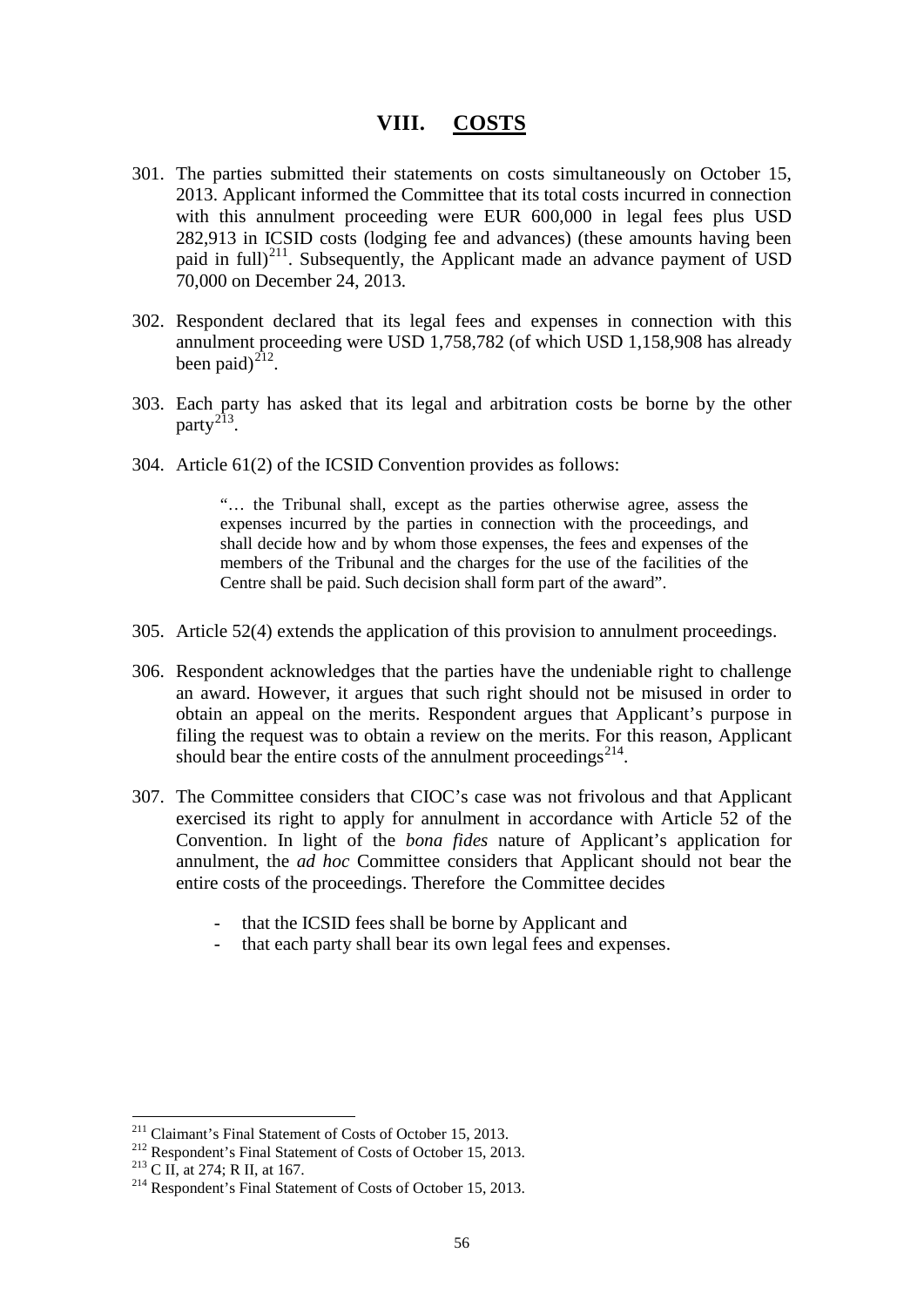# **IX. DECISION**

- <span id="page-62-0"></span>308. For the foregoing reasons, the Committee unanimously decides as follows:
	- 1. The application of Caratube International Oil Company LLP for annulment of the Award issued by the Tribunal on June 5, 2012 is dismissed.
	- 2. Each of the Parties shall bear its own legal fees and expenses, and Caratube International Oil Company LLP shall bear the direct costs of the proceeding, comprising the fees and expenses of the Committee and the costs of using the ICSID facilities, in their entirety.
	- 3. The stay of enforcement of the Award is declared automatically terminated in accordance with Rule 54(3) of the ICSID Arbitration Rules.